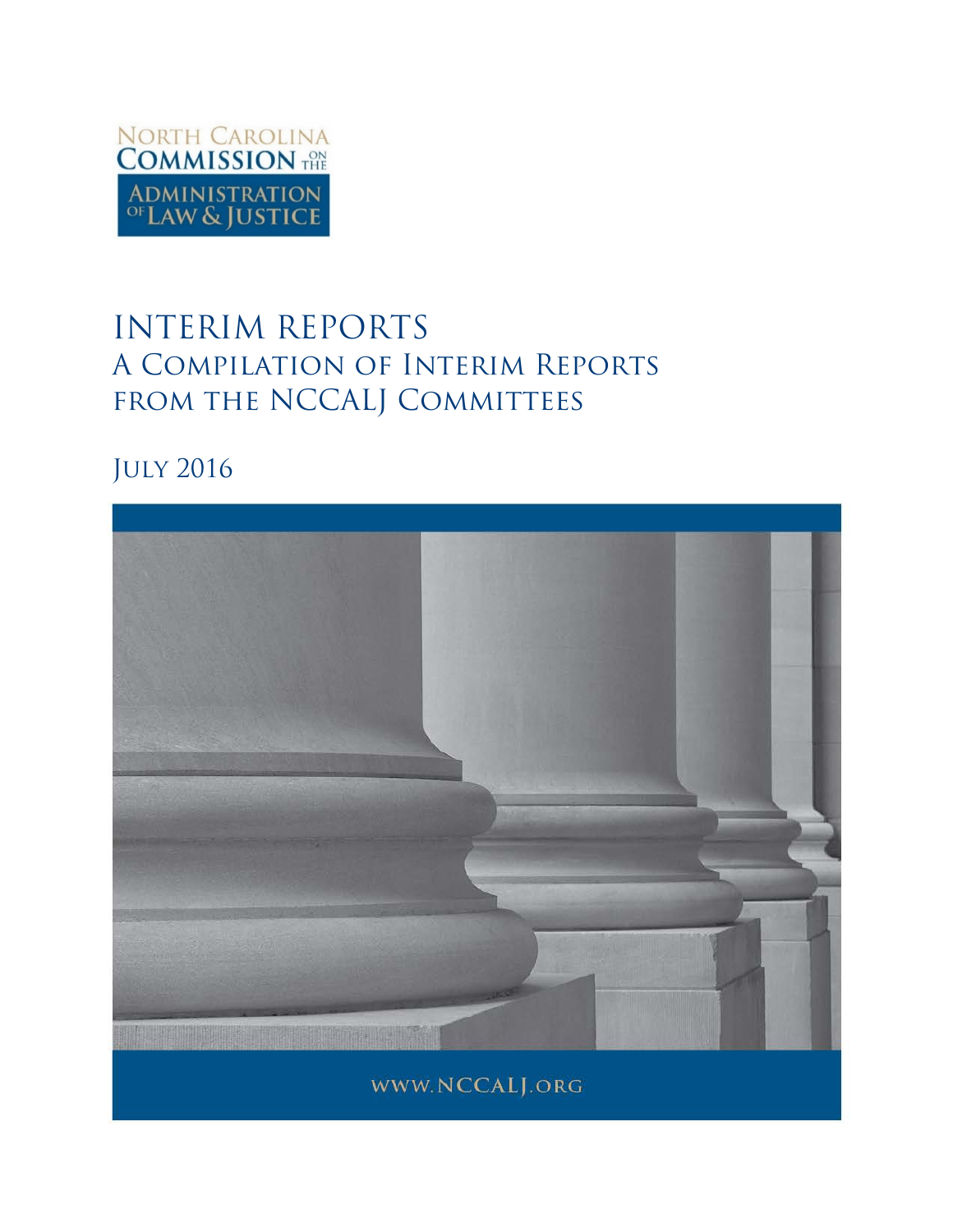#### **Preface**

These interim reports outline the work-to-date of the North Carolina Commission on the Administration of Law and Justice (NCCALJ). Chief Justice Mark Martin convened the independent, multidisciplinary commission in September of 2015, and charged the members to evaluate the North Carolina judicial system and provide findings and recommendations for strengthening our courts within the existing administrative framework.

Sixty-five voting members and additional non-voting guests were asked to serve, drawn statewide from business, academia, the bar, the non-profit sector, the Legislature, and the Judicial Branch, to ensure a well-rounded evaluation of the judicial system. Each of the members serves on one of five NCCALJ committees studying the areas of civil justice, criminal investigation and adjudication, legal professionalism, public trust and confidence, and technology. Over the past 10 months, these committees have held forty meetings where members heard presentations from more than ninety different national and statewide experts, practitioners, and court officials, resulting in productive and focused dialogue.

#### **The NCCALJ Wants to Hear From You**

The NCCALJ recognizes the vital importance of public participation in the process of court system improvement. The interim reports that follow are intended to inform the public of the relevant issues the committees are addressing and to invite input and feedback. Submit comments online at [www.nccalj.org/interim-reports](file://wfs01.aoc.nccourts.org/Network_Folders/UNIT_Communications/Courts/Session%20Comms/Commission%20on%20the%20Administration%20of%20Law%20and%20Justice/Reports/www.nccalj.org/interim-reports) or sign up to speak in person at one of the four public hearings scheduled for August 2016. The dates, locations, and sign-up forms for those meetings are also at the commission's website.

In the fall of 2016, the NCCALJ's five committees will incorporate the public feedback into final recommendations to be presented to the Chief Justice, the Legislature, and the public in early 2017.

The NCCALJ thanks you for your feedback on how North Carolina courts can best meet institutional needs and 21st century public expectations. We look forward to hearing from you.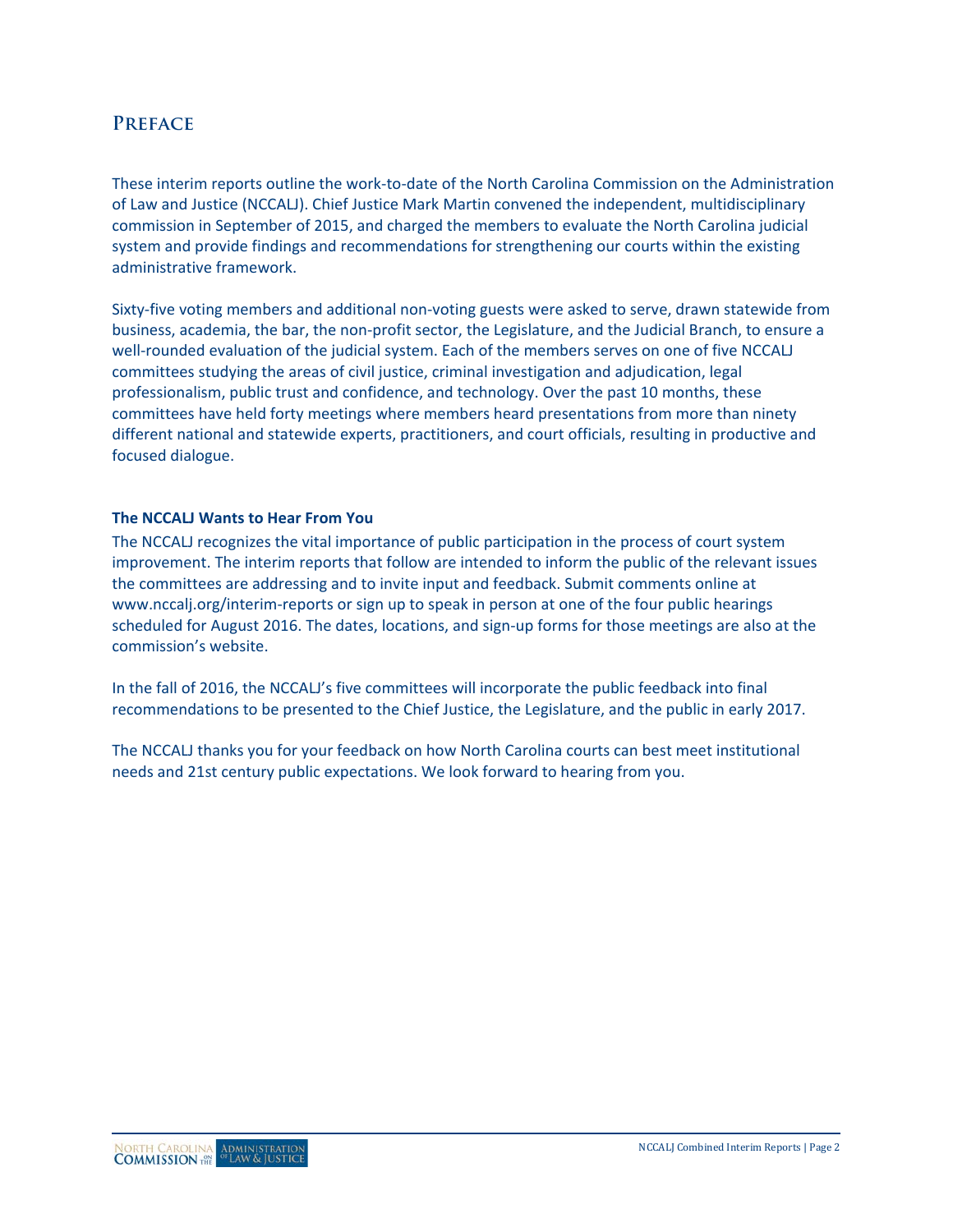## **Table of Contents**

*The committees of the North Carolina Commission on the Administration of Law and Justice (NCCALJ) welcome your comment.*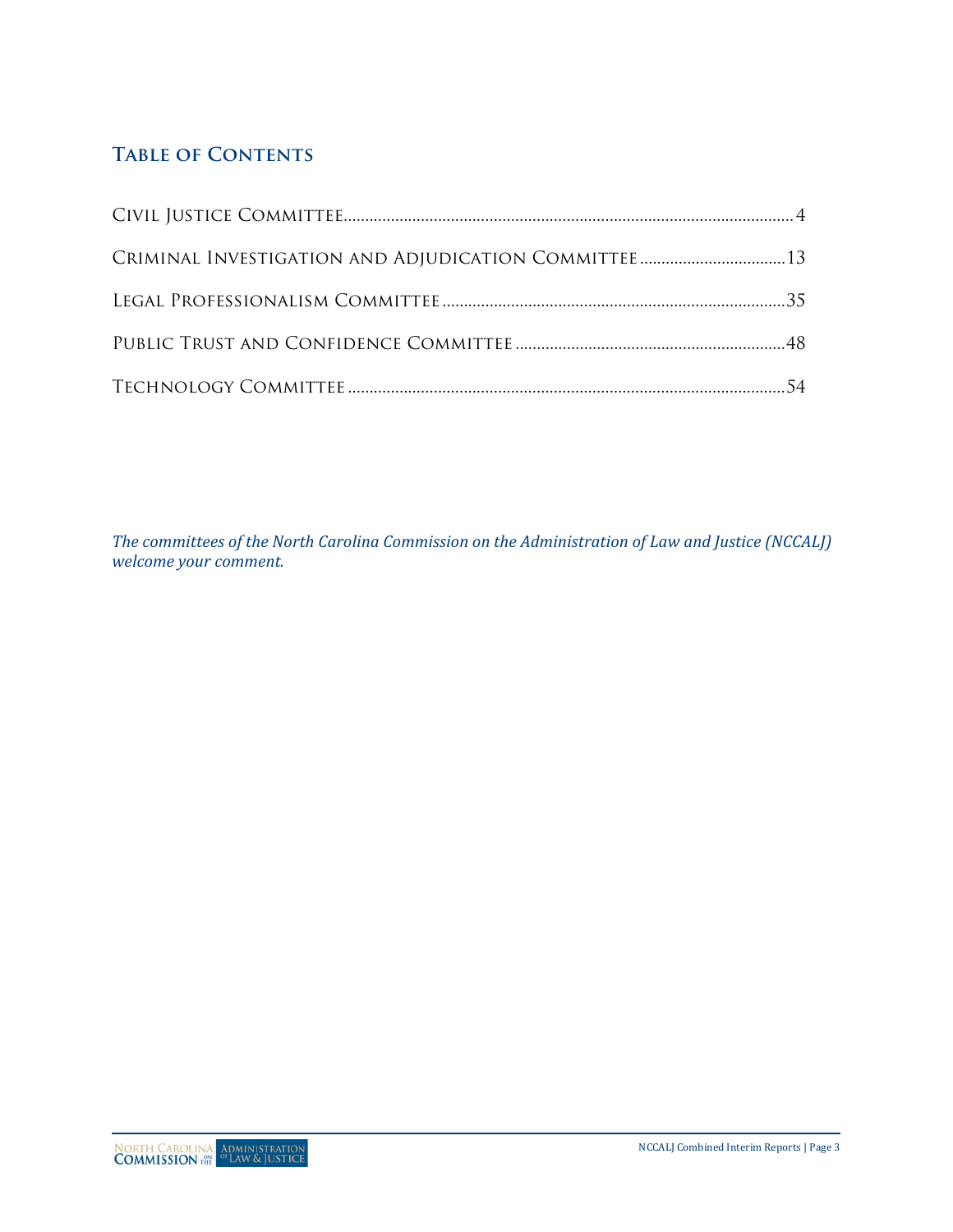

# INTERIM REPORT CIVIL JUSTICE COMMITTEE

## July 2016

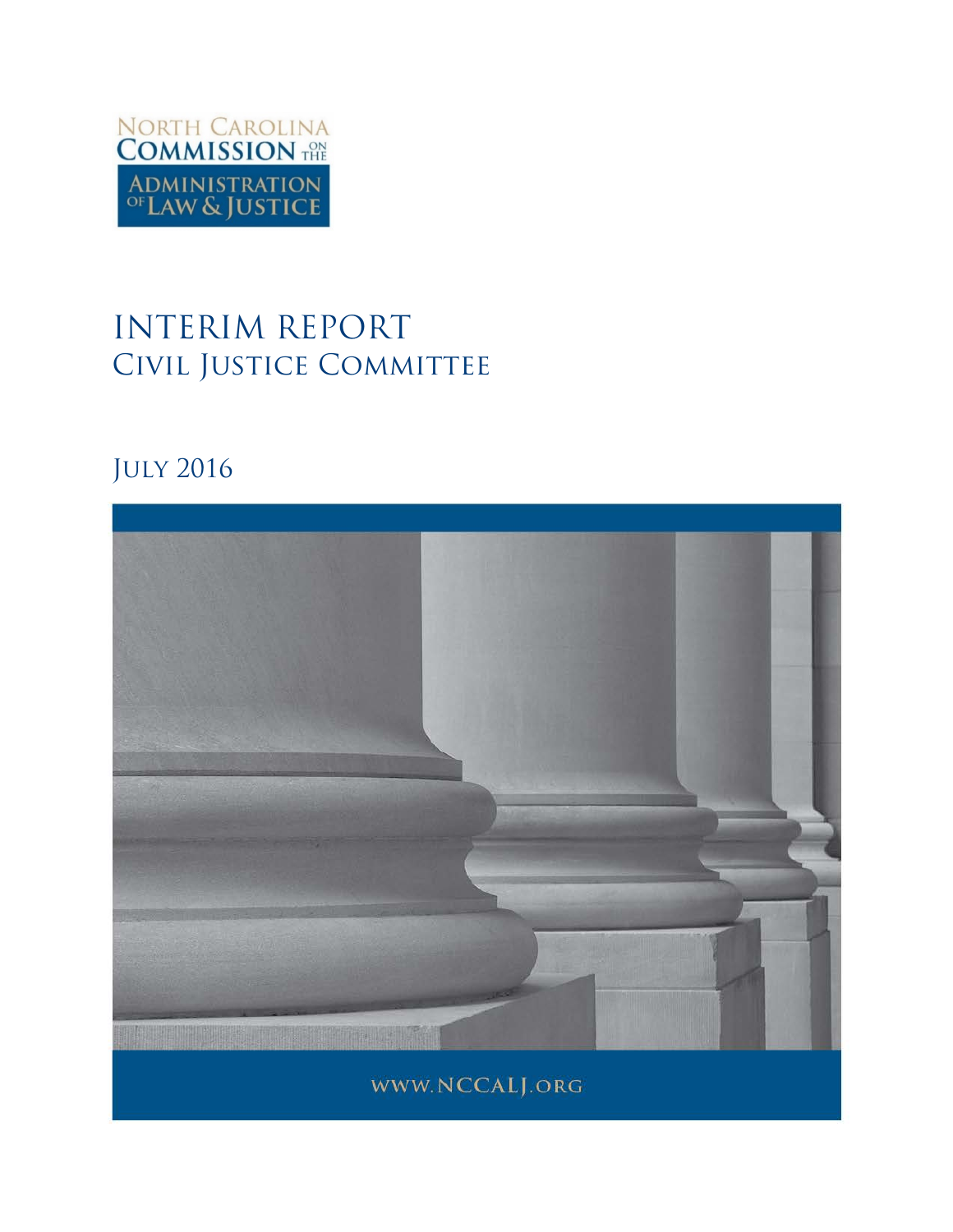## I. Introduction and Guiding Principles

The North Carolina Commission on the Administration of Law and Justice is an independent, multidisciplinary advisory body convened by the Chief Justice of the Supreme Court of North Carolina to recommend improvements to the judicial system for the residents of North Carolina, which include individuals, organizations, businesses, and other entities. The judiciary is a co-equal and separate branch of state government, along with the executive and the legislature, and is responsible for exercising the judicial powers exclusively conferred upon it by the North Carolina Constitution. The Civil Justice Committee is a committee of this commission, charged with evaluating the civil justice system in North Carolina, identifying areas of concern, and making preliminary recommendations for reform. Civil justice is the process whereby North Carolina's courts resolve or assist in resolving disputes between individuals, private entities, and governmental bodies. The North Carolina civil justice system is comprised of residents, lawyers and officers of the court, magistrates, clerks of courts, District Courts, the Superior Courts, the North Carolina Court of Appeals, the Office of Administrative Hearings, the Industrial Commission, and the Supreme Court of North Carolina, as well as all the supporting staff, including the Administrative Office of the Courts. Although some courts also have jurisdiction over criminal matters, this committee's task is to examine only the civil justice system.

The committee has developed five guiding principles for our work. The committee believes that a modern civil justice system should be **fair**, **accessible**, **transparent**, **efficient**, and **effective**.

What do we mean by these principles?

- A system is **fair** when cases are decided based on the principles of law and justice and the facts and circumstances of the particular case, and are not biased by the wealth, political influence, or identity of the parties. Partisanship and prejudice have no place in a fair decision.
- A system is **accessible** when the courts and court-assisted processes are open and available to all persons who wish to participate, without barriers or costs, financial or otherwise, that are so high as to deter residents from using the courts.
- <sup>A</sup> system is **transparent** when participants understand how their case will be assigned, processed, and adjudicated, and when records of the proceedings are open and available to the public except when privacy or safety concerns require otherwise.
- A system is **efficient** when time and resources expended are proportionate to the needs of the case, and when litigation, lawyers, or courts do not generate unnecessary costs or delay.
- A system is **effective** when judicial officers have sufficient support, resources, and administrative structures to permit quality and timely decision-making and processing of cases, and when the system generates data to evaluate performance as measured by relevant benchmarks.

These are the guiding principles the committee believes are essential to a modern civil justice system able to meet the needs of and provide justice to the residents of North Carolina. The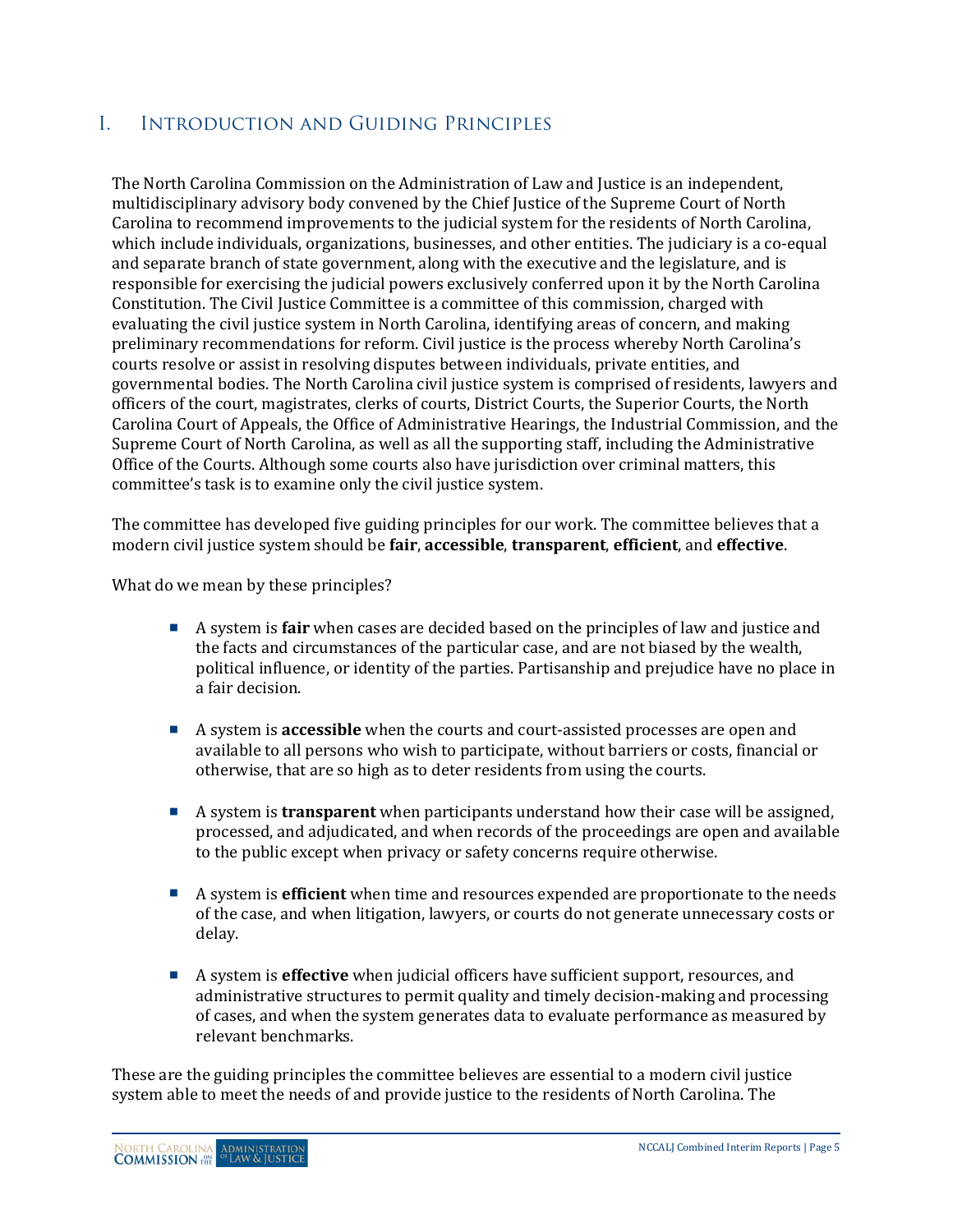committee has used these principles to determine the principal areas of focus for study and improvement, and to develop the recommendations outlined below. Going forward, these principles will inform the relevant benchmarks to assess progress toward ensuring all residents of North Carolina have confidence in the civil justice system.

## II. Areas of Focus

The committee held six public meetings at which various individuals spoke. Among those attending, speaking, or presenting at the meetings were members of the business community, sitting judges on the Business Court, the Superior and District Courts, court administrators, members of the Administrative Office of the Courts, court executives and judges from other jurisdictions, legal aid professionals, representatives from the North Carolina Bar, the North Carolina Conference of Clerks of the Superior Court, law students, legislative liaisons, and other members of the public.

After consulting with these stakeholders, experts, and researchers, the committee decided to focus on the following areas, recognizing that there may be other areas of concern raised by stakeholders or the public not identified here.

- **Technology**
- Case management and tracking
- Judicial assignment system
- $\blacksquare$  Legal support staff
- Legal assistance and self-represented litigation
- Civil fines, fees, and penalties

#### **Technology**

North Carolina was once a leader in using technology in its civil justice system, but today lags behind other jurisdictions. The federal government's court system and states like Utah have adopted a uniform and comprehensive electronic filing and document management system. In comparison, electronic filing is available for only a fraction of the cases in North Carolina, primarily in the Court of Appeals, the Supreme Court, the Business Court, and certain pilot programs in four of North Carolina's one hundred counties. Electronic management of cases, from filing to dismissal, is not uniform throughout North Carolina. Despite security risks and substantial taxpayer expense in terms of storage and administration, paper filing and documentation remain the norm in most North Carolina courts. This paper system is also prone to inefficiencies and transcription errors when files are processed or converted to other formats, such as for database entry. Members of the legal aid community observed that the lack of uniform technology-enhanced filing in North Carolina makes representation of indigent clients burdensome both for the lawyers and for the litigants themselves. The committee also heard speculation that some potential litigants may not file claims at all because of perceived barriers to access, such as the need to visit a courthouse, read, understand, and complete a legal form, or other costs that could be mitigated with technology.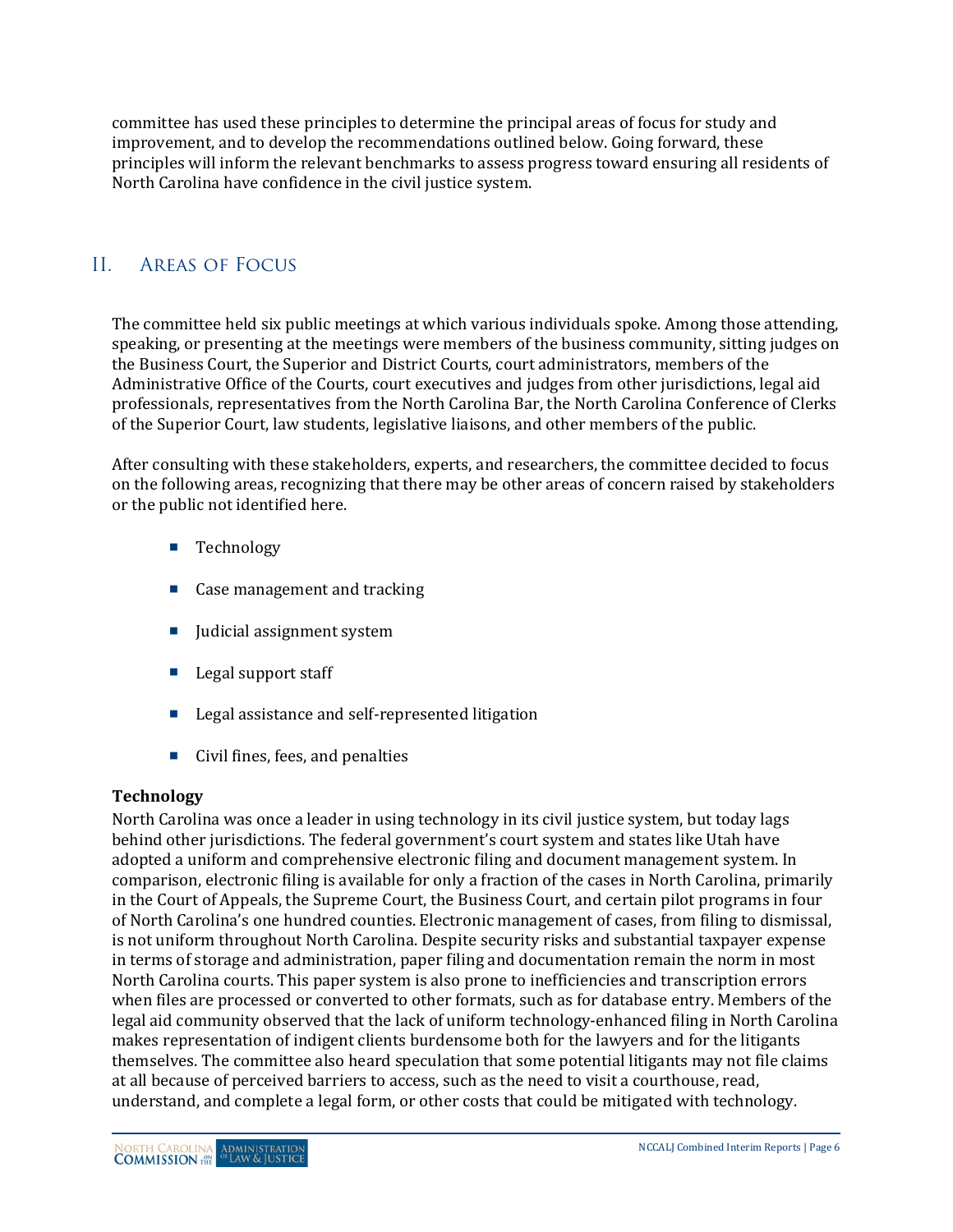There was substantial agreement across different stakeholder groups that increased use of technology has the potential to substantially improve the civil justice system as a whole and for all its participants: businesses, individuals, lawyers, judges, and court staff.

#### **Case Management and Tracking**

The North Carolina civil justice system currently uses the dollar amount in dispute as a rough estimate for complexity. With some exceptions, whether a case ends up before a magistrate, a clerk, a District Court Judge or a Superior Court Judge (including the Business Court) depends largely on how much money is at issue. Once a case is before a certain judicial officer, the process of how the case is managed from filing to disposition depends on a patchwork of statewide rules, local rules, and specific practices of individual courts. Cases are managed by agreement of the parties, by court administrators, or by judicial assistants, rather than by a standard case management order. One court administrator referred to the case management system there as "management by event" or "management by the passage of time." The lack of uniformity also contributes to the difficulty of gathering reliable data about the performance of the civil justice system across the entire state, as comparisons are often inaccurate or misleading. Without standard measures of evaluation, the performance of the state's judicial system cannot be assessed.

Although some courts seem to process cases fairly efficiently, stakeholders generally expressed dissatisfaction with the lack of uniformity between judicial districts, and the resulting delays that enter into the system, especially at the Superior Court level. A recent High Point University Survey showed that a majority of North Carolina residents believe that the court system does not resolve cases in a timely manner. Best practices suggested by the National Center for State Courts, such as "right-sizing" court resources to the complexity of the case, may help resolve some of these issues.

#### **Judicial Assignment System**

North Carolina's judicial assignment process is difficult to navigate, particularly for self-represented litigants and others who do not interact regularly with the court system. District Court Judges are assigned to dockets, on a certain date, typically by the Chief District Court Judge. Therefore, a person may not have the same judge from the beginning to the end of her case. Superior Court Judges rotate according to the North Carolina Constitution, which provides that "[t]he principle of rotating Superior Court Judges among the various districts of a division is a salutary one and shall be observed." Currently, there are eight divisions and 50 districts across the state. Superior Court judges rotate through the districts in their respective divisions on a six-month cycle. As a result, in Superior Court, like in District Court, a single case can be heard by more than one judge. Though the rotation system is intended to help avoid favoritism that could result from having a permanent judge in one district, the system can also lead to inefficiency and judge-shopping. The exceptions to the rotation system are the special superior court judges, including those who make up the Business Court. Under Rule 2.1 of the North Carolina General Rules of Practice, some cases that are not in the Business Court can be specially designated as "exceptional" by the Chief Justice, and receive a single judge for the duration of the litigation.

The Superior Court assignment system is implemented primarily through the North Carolina Administrative Office of Courts, working with the office of the Chief Justice. The District Court assignment system is typically administered by the Chief District Court Judge. The personnel in these courts work very hard to ensure that cases do not linger, that judicial personnel are staffed to cases as necessary, and that all participants adhere to the six-month rotation system when required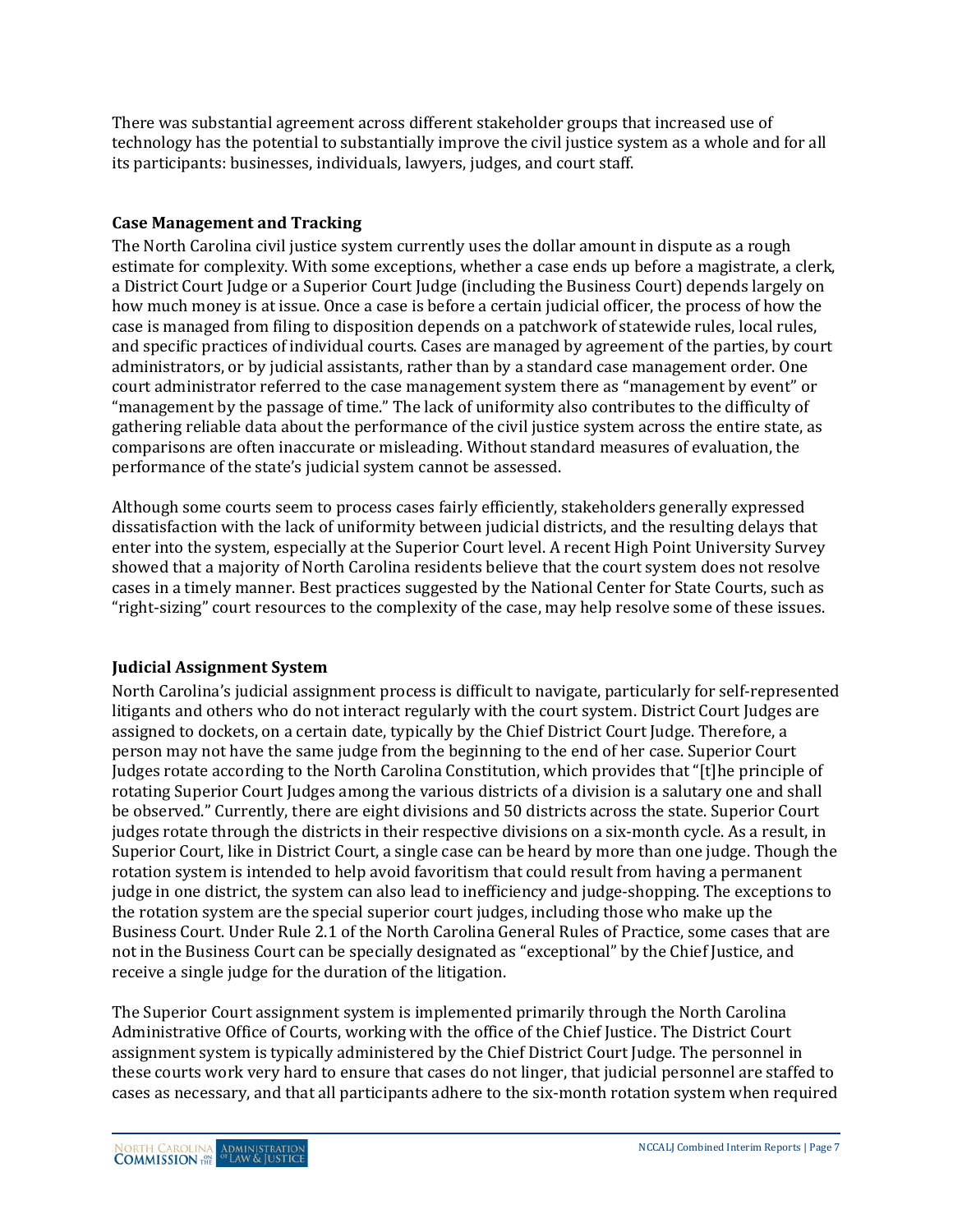and to the extent possible, while also emphasizing access and fairness. The assignment system is critically dependent upon the competence and integrity of just a few individuals and therefore is sensitive to any change in personnel. The committee heard mixed reviews from many stakeholders about the rotation system, with no clear consensus across different perspectives.

#### **Legal Support Staff**

Legal support staff includes legal assistants, clerks, and court administrators. These staff are responsible for processing cases, and, in the case of Clerks of Court, for adjudicating certain kinds of claims. At the trial level, only the North Carolina Business Court uses staff trained to assist the judges in investigating the law and helping the judge make legal rulings. Although they may confront complex evidentiary or constitutional issues, Superior Court judges and District Court judges have little to no such research support. This lack of legally trained support staff takes place in an environment where there are significant numbers of law graduates looking for full-time employment, suggesting a potential opportunity for matching supply with demand.

#### **Legal Assistance and Self-Represented Litigation**

For those who cannot afford representation, a number of legal aid organizations, as well as private lawyers, offer free legal counsel in North Carolina. In 2014, the North Carolina Equal Access to Justice Commission estimated that private attorneys supplied approximately 18,000 hours of legal services worth more than an estimated \$3.6 million on a pro-bono basis, that is, for little or no pay for their time and expertise. Notwithstanding their efforts, one-half of the approximately 70,000 individuals who seek a lawyer are turned away without one, with eighty percent of the civil legal needs of poor people in North Carolina unmet. Legal aid is supported by private donations, members of the legal profession, and by federal, state, and local funding. All these funding levels have dropped by one-third to one-half since 2008. Over the same time period, the need for legal aid has increased by 30 percent, with many clients who present significant literacy and language challenges to representation. Attorneys working in legal aid face challenges including low wages, high debt burdens from law school, and heavy caseloads.

Where litigants do not want, cannot afford, or cannot find a lawyer, they sometimes represent themselves. The number of self-represented litigants is a significant issue in North Carolina as they are in most major states. The number of self-represented litigants has been increasing. Because self-represented litigants must navigate complex procedures, they challenge the resources of the court system and can lead to delays, further exacerbated by the same types of literacy and language barriers faced by many legal aid clients. System-wide data on the number of self-represented litigants, the types of claims most likely to involve self-represented litigants, and how their cases compare to the others in the system are scarce, partly because of the technology and case management process outlined above. County-level analyses in the early 2000s and self-reporting by judges suggest that self-represented litigation is concentrated in areas like domestic relations, housing, and debt collection, and self-represented litigants can account for up to half of the docket in those matters.

#### **Civil Fines, Fees, and Penalties**

The use of civil fines, fees, and penalties is an area of concern in North Carolina and nationwide, as reflected in recent reports by government agencies and private organizations. Courts that use fines, fees, and penalties to finance their operations, as well as the potential domino effect of unpaid fines,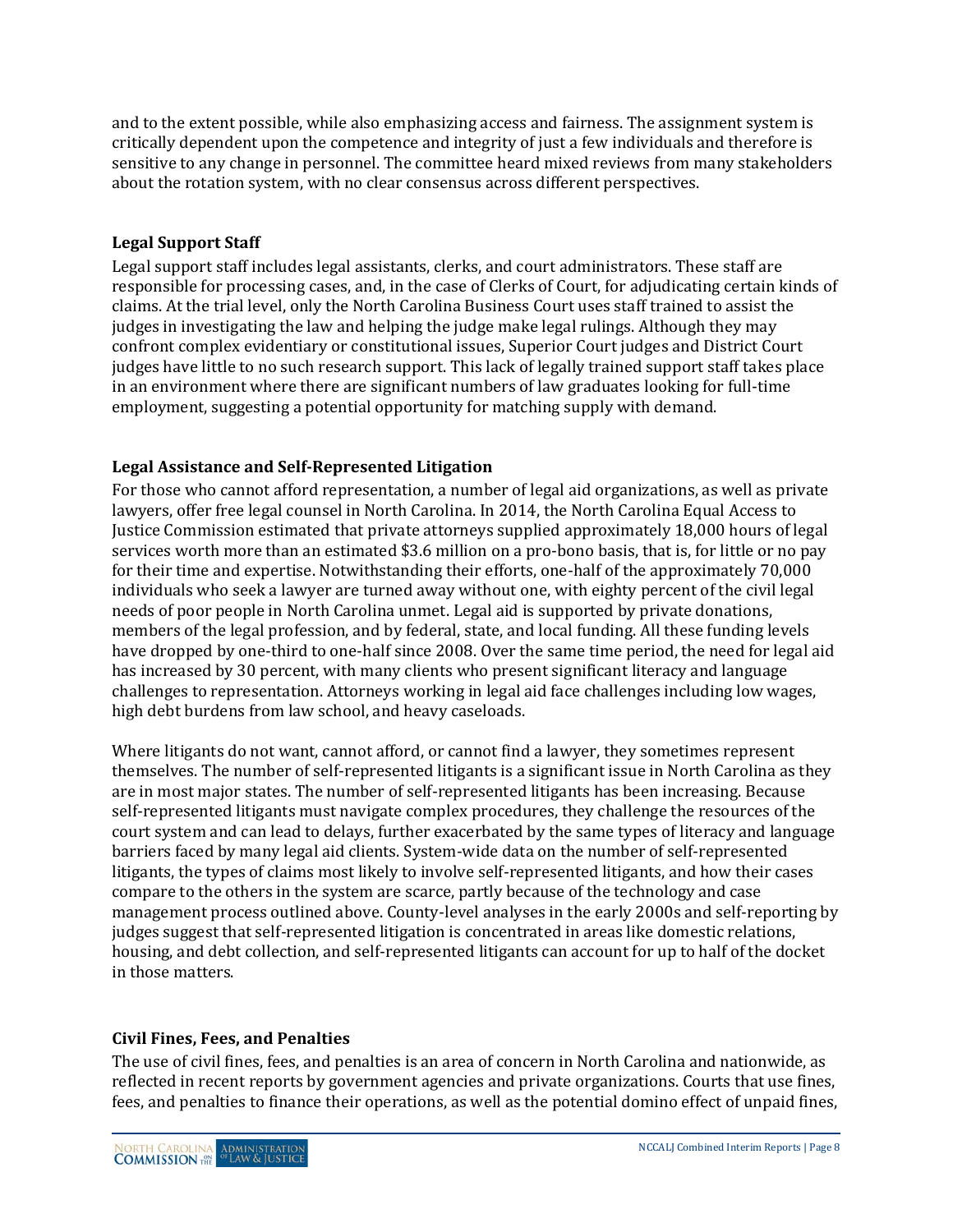fees, and penalties on residents, can undermine confidence in the judicial system as a whole and potentially create a "destitution pipeline" and debtors' prison. In North Carolina, fees generated during a criminal proceeding are turned into civil judgments for which the individual is responsible. Furthermore, court costs and fees currently go into general state revenues. While there are constitutional due process prohibitions on jailing persons for failure to pay debts who are unable to pay, and state constitutional checks on using fees to support local or court budgets, these legal mechanisms are imperfect and not self-executing.

## III. Preliminary Recommendations

Consistent with the guiding principles and findings outlined above, the Civil Justice Committee offers the following preliminary recommendations. It offers these recommendations as an invitation for comment and discussion, rather than as firm commitments. Further, these recommendations are not meant to be exclusive. They may be modified, supplemented, or discarded as the public comment and discussion period progresses.

The committee also observes that, while these recommendations can be debated or adopted separately, some of them may be interlinked with recommendations from this committee, or from other committees on the commission.

#### **Electronic Filing and Management of Cases**

Electronic filing and case management holds the potential to make the civil justice system more equitable, accessible, and efficient. In addition, it can generate data that will better enable evaluation of the performance of the entire system according to benchmarks designed to measure progress toward each of the guiding principles outlined above. Adoption of comprehensive electronic filing and case management in Utah and in the federal system can serve as a model for North Carolina. Personnel currently managing a paper system in the judicial system may then be reassigned and retrained, where appropriate, to spend time and resources on other important case management tasks not well suited for automation.

#### **Create an Efficient Rule-Making Process for Implementation of Electronic Filing and Management**

Without a rule-making process that is suitably flexible, the substantial cost savings over time of electronic filing and management may not be fully captured. As the experience of other jurisdictions has shown, adopting an electronic filing system without rules that offer certainty about the legal significance of the electronic filing can generate expense without a corresponding benefit to the civil justice system. The legislature already has provided the courts with rule-making authority in this area. The Chief Justice should appoint a rules committee that represents the bench, bar, and staff of the courts. An academic expert in procedure may be appointed as a reporter for the committee. Proposed rules should go through a public comment process and become final upon approval of the Supreme Court, unless the General Assembly votes to defer, alter, or reject those rules.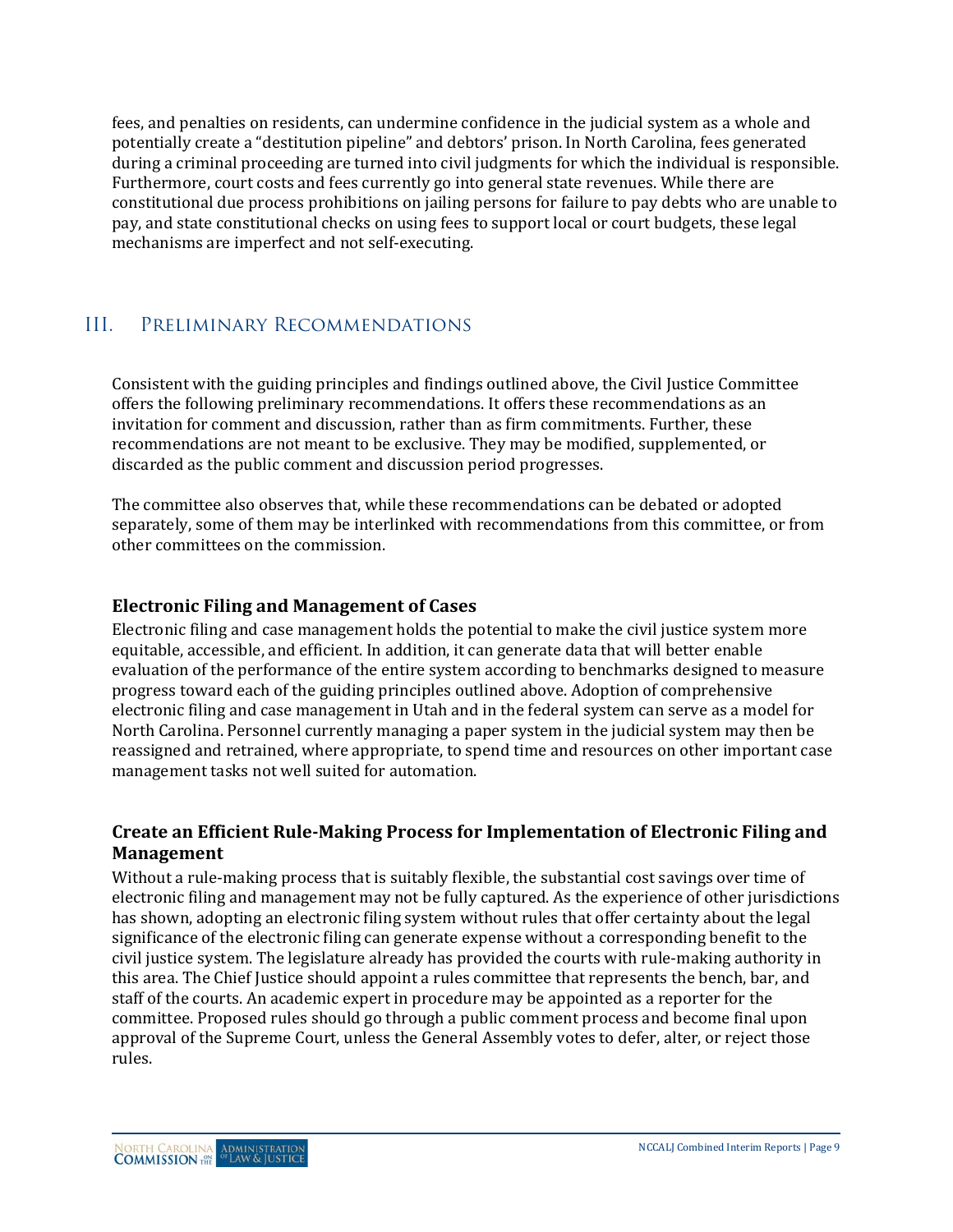#### **Identify and Track Cases According to Three Categories: Simple, General, Complex**

Cases at every level of the civil justice system should be identified early and designated as simple, general, or complex. Resources should be matched with the complexity of the case, and metrics in addition to the amount in dispute should be used to determine where a case should be tracked. This "right-sizing" in case management will increase efficiencies throughout the system and ultimately should contribute to greater access as cases and claims are disposed of without expending unnecessary time or resources. "Right sizing" cases acknowledges the unique nature, complexity, and sensitivity of some types of cases and recognizes that not all cases require the same kind of system resources. For example, domestic relations cases may require different forms of processing and management than other types of cases, particularly since mandatory mediation is often a part of such cases. Cases with particular features could be referred for alternative dispute resolution processes such as mediation, arbitration, and collaborative law. Data gathered from such a tracking system can also be used for future evaluation of performance of specific tracks and other measures.

#### **Require Use of Uniform Case Management Orders in All Courts**

One of the principles and achievements of the Bell Commission was the establishment of a unified court system throughout the State of North Carolina. However, local rules and practice still vary considerably across the different judicial districts. The committee believes that efficiency, fairness, and transparency may be furthered by the use of uniform case management procedures and civil rules that are based on best practices. A case assignment system that matches the conduct of the case to the needs of the case will require new rules and case management orders, depending on whether the case is simple, general, or complex. The rules and orders will require modification over time as cases and best practices change. The Chief Justice should appoint a civil rules committee modeled on civil rules committees that exist in the federal judiciary and in other states. This committee shall propose rules of procedure for adoption by the Supreme Court and made binding on all lower courts, unless the General Assembly votes to defer, alter, or reject those rules.

#### **Reassign and Retrain as Necessary Court Support Staff and Supply Judges with Research Staff**

Some of the anticipated savings the system generates through improved technology and streamlined procedures can be directed to improving the quality of justice delivered in the system as a whole. The committee suggests that some portion of expected savings from the transition to technology be used to reassign, retrain, or reinvest in judicial system support staff, including trial court administrators, clerks of court, and pools of research support personnel, so that a more precise, accurate, and efficient disposition of cases can occur early in any case.

#### **Increase Use of Technology for Remote Communications**

Use of technology for remote communication (including teleconferencing and videoconferencing) in certain cases, such as for arbitration, mediation, custody, and domestic relations matters, can be used to reduce travel and expense and make the proceedings more accessible for those with limited resources or mobility.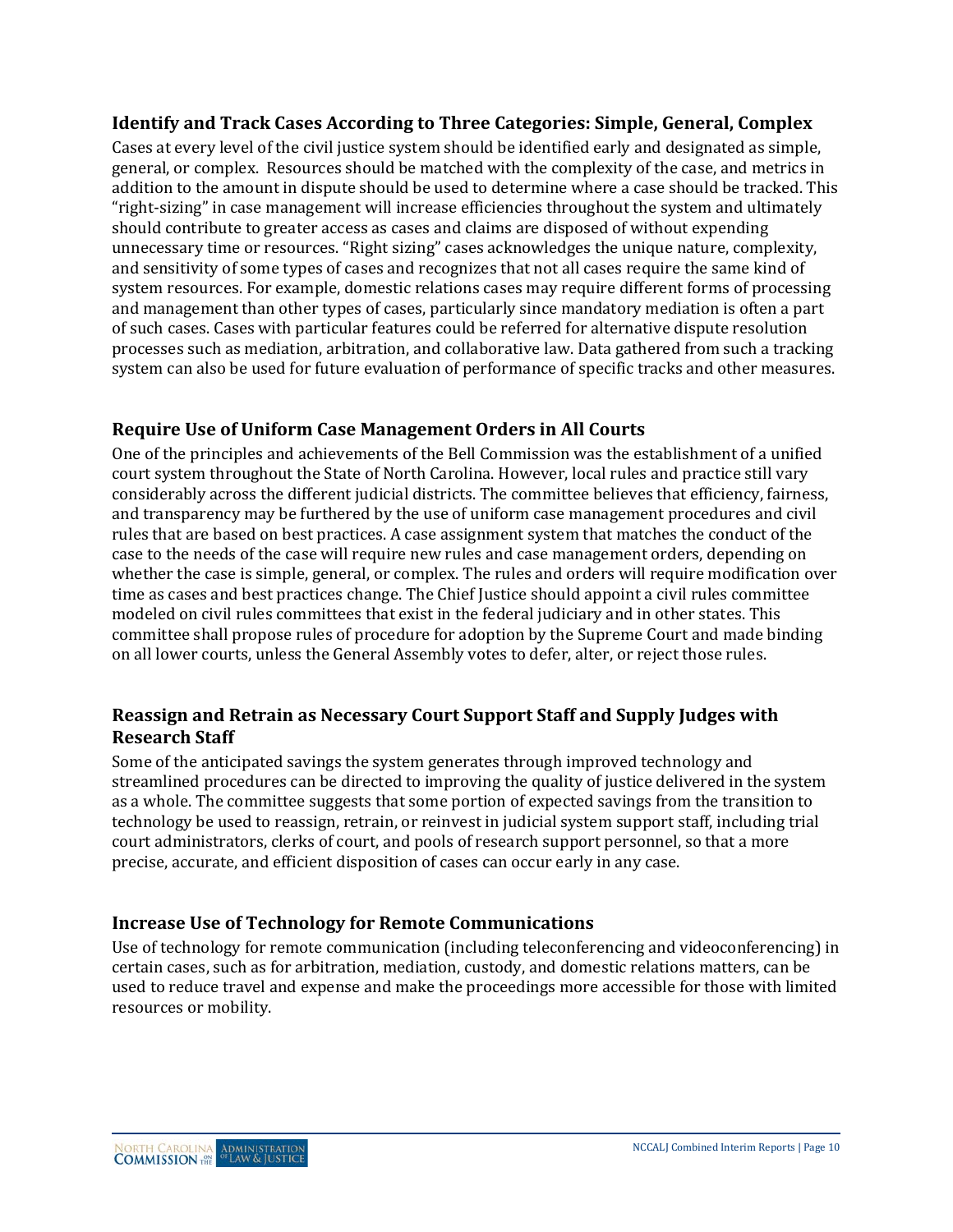#### **Restore Funding for Legal Assistance Programs Including Loan Repayment Relief**

Resources are at the heart of access to justice. Since the 2008 economic downturn, civil legal aid funding has decreased from virtually every source while the number of North Carolinians living in poverty has increased. When individuals are represented by legal aid, they are able to meaningfully access the court system and their interests are protected regardless of how much money they have. With skilled advocates that pursue only meritorious cases and settle many matters outside of court, legal aid conserves judicial resources.

Civil legal aid is an excellent investment of state resources that generates over \$2 in economic benefits for every \$1 in funding. The value of stopping domestic abuse, preventing unnecessary homelessness, and blocking illegal and predatory consumer practices is incalculable. The committee recommends restoring state legal aid funding, including loan repayment assistance for lawyers who serve North Carolinians in need.

### **Enhanced Use of Online Forms, Explore Use of Self-Help Kiosks and Centers**

To assist self-represented litigants, forms and instructions should be improved and made available online. These online resources would help streamline common and non-technical matters such as small claims, simple divorces, or simple landlord-tenant cases. Self-help kiosks or centers, online court assistance, and online dispute resolution mechanisms should be explored as a way to match appropriate judicial resources with self-represented litigants. However, the committee agrees that none of these resources should be viewed as a substitute for trained competent counsel in appropriate cases. Through technology-enhanced tools as well as case management orders, selfrepresented litigants should be notified as early as practicable of the availability of legal services and how to obtain those services. Such a system should be designed to better distribute and designate the limited legal aid and pro bono attorney resources to litigants who are most in need of, and would most benefit from, their services.

#### **Study Single Judge Assignment in District Court, and in Superior Court within Spirit of Rotation Required by the North Carolina Constitution**

The committee agrees that there are cases beyond those handled in the Business Court or under Rule 2.1 that should be heard by a single judge. These cases typically involve multiple hearings, discovery and discovery motions, motions to dismiss and for summary judgment, and numerous court dates. The committee believes that the judiciary should further study a method that would identify those disputes for which single judge assignment is most efficient and create a transparent, neutral, and reliable method of making single judge case assignment. Such a method could comply with the spirit of the state constitutional requirement that Superior Court judges rotate through districts by assigning such cases on a rotating basis so that the assigned superior court judge has cases from different districts. The Chief Justice may encourage experimentation and pilot projects in the different districts and divisions to determine what method of assignment is most appropriate to satisfy the guiding principles of fairness, accessibility, transparency, efficiency, and effectiveness.

#### **Ensure That Laws and Procedures Respecting Civil Fines, Fees, and Penalties Do Not Cause or Aggravate Poverty and Inequality Issues**

The committee believes that further study of the effects of civil fines, fees, and penalties and their collateral consequences is warranted to ensure that an inequitable system is not taking root in North Carolina. Such study may include a cost-benefit analysis of the practice of converting criminal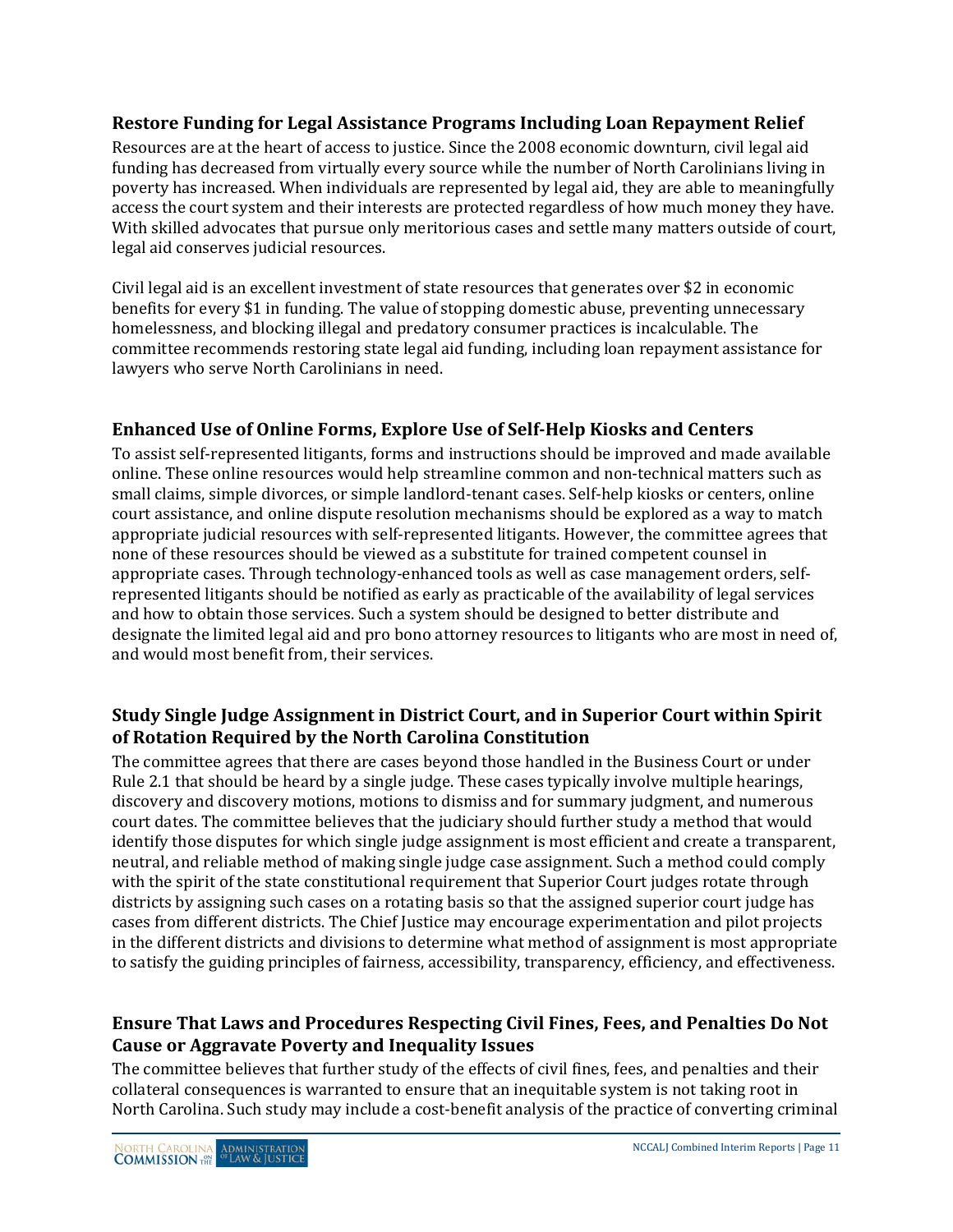fines or penalties into civil judgments, the effect of monitoring fee waivers on judicial independence, and the effect of penalties such as suspension of licenses and criminal sanctions for failure to pay child support.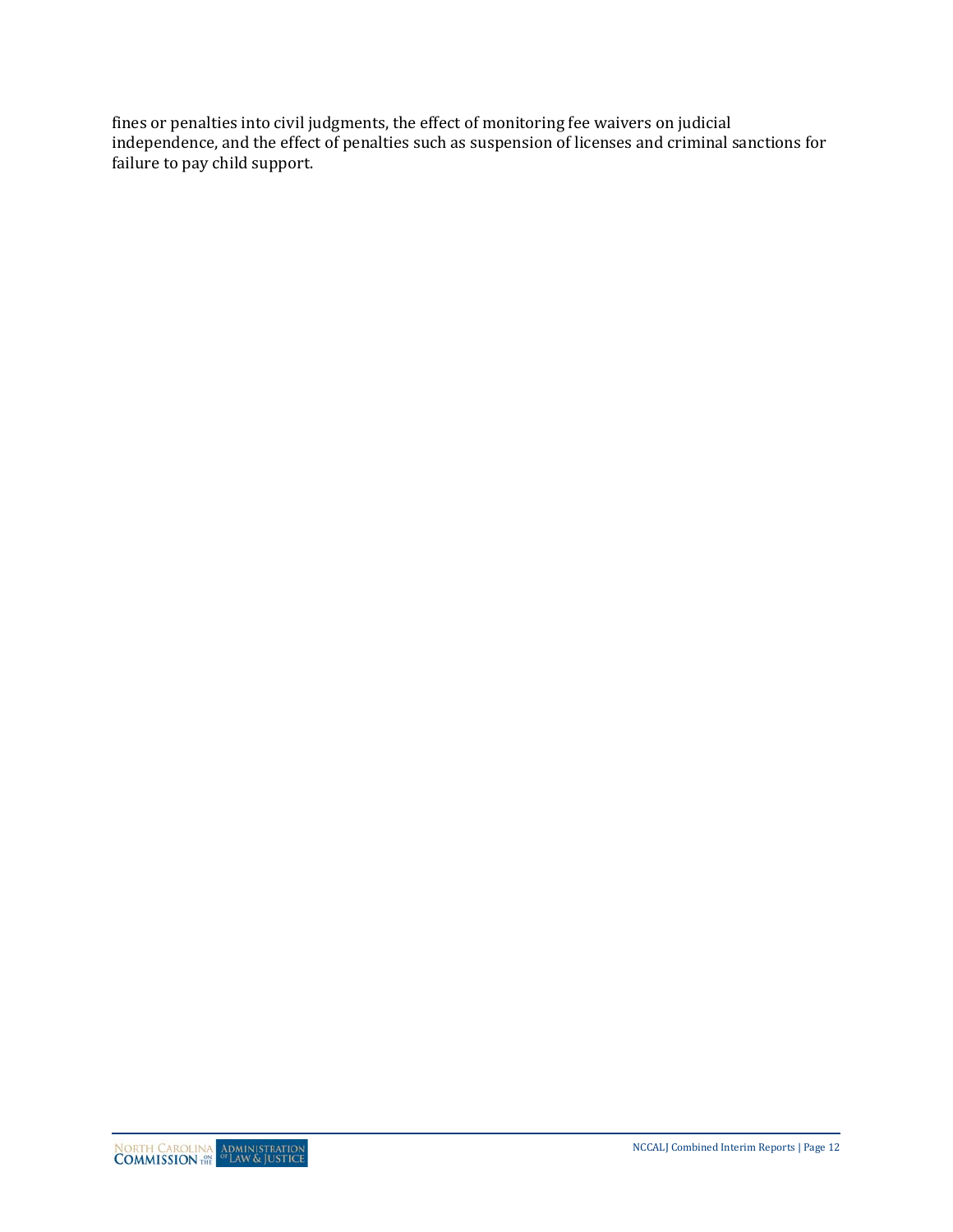

# INTERIM REPORT Criminal Investigation and Adjudication **COMMITTEE**

July 2016

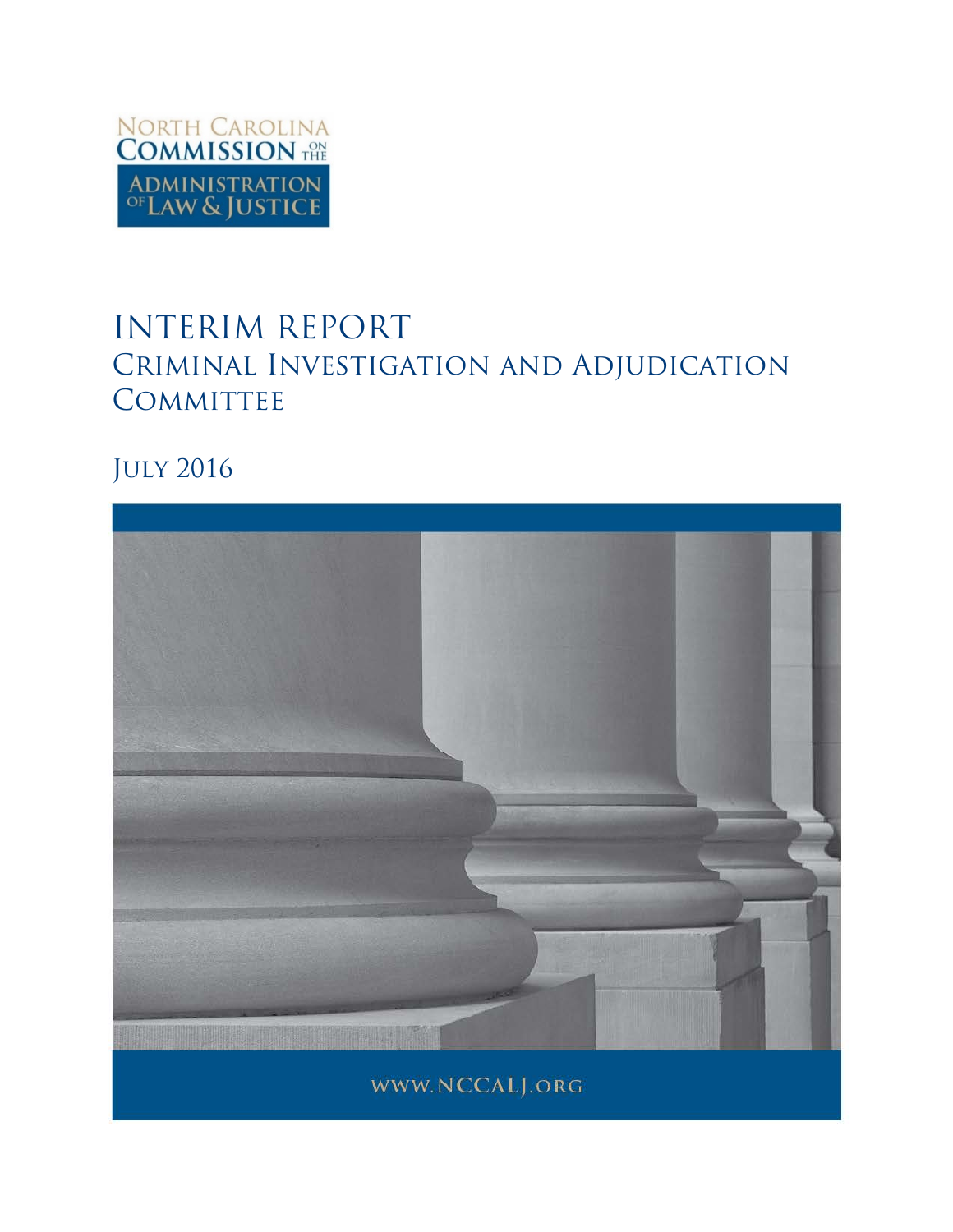*The Criminal Investigation & Adjudication Committee ("the Committee") is focusing on four issues: (I) Juvenile Age; (II) Indigent Defense; (III) Pretrial Release; and (IV) Criminal Case Management. This report provides an update on the Committee's work on these issues. The Committee welcomes input from all interested persons and organizations.*

### I. Juvenile Age

The Committee's work on this issue is summarized in its draft report, attached as Appendix A. Because the Committee has actively engaged all stakeholders in its work on this issue and has strived to address all validated stakeholder concerns, the draft report is presented with the ultimate hoped-for result of unanimous stakeholder support.

## II. Indigent Defense

As the United States Supreme Court recently declared: "No one doubts the fundamental character of a criminal defendant's Sixth Amendment right to the Assistance of Counsel." This right is so critical that the high Court has deemed its wrongful deprivation to constitute "structural" error, affecting the very "framework within which the trial proceeds." For indigent defendants, this fundamental right to effective assistance of counsel must be provided at state expense. When the system fails to provide this right, it denies indigent defendants justice. That denial can have very real consequences for defendants, including excessive pretrial detention, increased pressure on innocent persons to plead guilty, wrongful convictions, and excessive sentences.

There are, however, other costs associated with the State's failure to provide effective assistance, including costs to victims, families, communities, taxpayers and the criminal justice system as a whole. Costs to the criminal justice system include trial delays and an increased number of appeals and post-conviction challenges, all of which must be funded by North Carolina taxpayers, as are costly retrials when those challenges are successful. As has been noted: "Justice works best when all players within the system are competent and have access to adequate resources. When the system includes well-trained public defenders, cases move faster … and the system tends to generate and implement innovative programs." Trial delay is not merely a theoretical danger; it is an actual one. District Attorneys forcefully asserted to the Committee that an erosion of the quality of North Carolina's indigent defense bar was impairing their ability to deliver justice in the state's criminal courts.

In comments to the Committee, Justice Rhoda Billings emphasized that wrongful convictions deny justice to victims and put North Carolina's citizens in danger by allowing the real criminals to remain at large, free to perpetrate crime on others. Additionally, families of wrongfully convicted defendants suffer, not just from the loss of a family member who may be incarcerated, but from the dramatic collateral consequences that follow as a result of any criminal conviction, including barriers to obtaining employment, joining the military, or receiving financial aid to pursue higher education. These collateral consequences impair the person's ability to support both himself and his family, often necessitating public assistance and thus additional taxpayer support.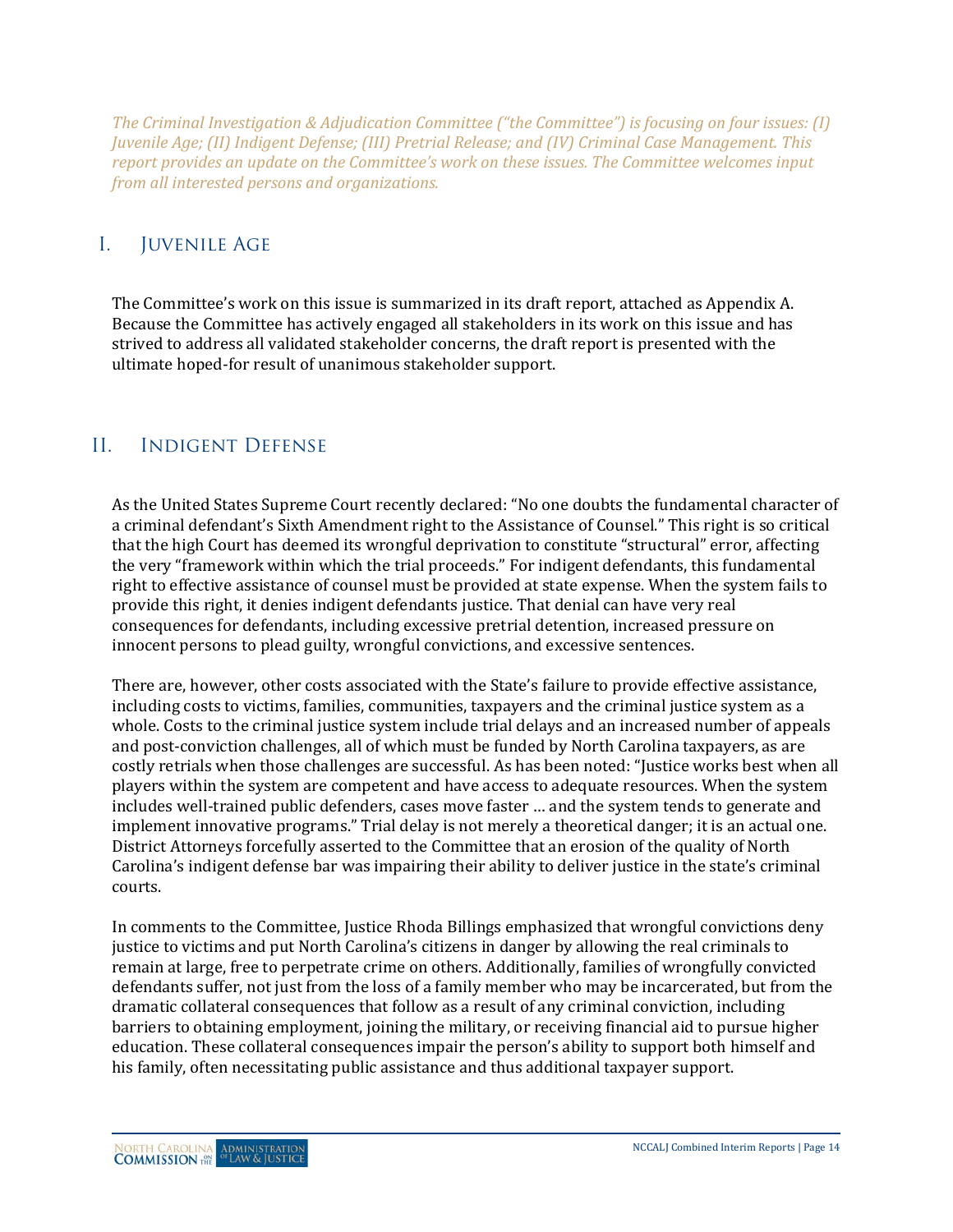In addition to paying for the cost of an inefficient justice system, taxpayers pick up the tab for ineffective assistance in other ways. When inadequate lawyering results in excessive pretrial detentions and sentences and in incarceration for convictions that are later reversed, the costs of such detentions are paid by North Carolina's citizens. Also, the cost of civil suits and large case settlements leave taxpayers with the bill for wrongful convictions.

Finally — and importantly — another cost of failing to provide an effective indigent defense system is a loss of public confidence in the court system's ability to administer justice. Inadequate indigent defense services compromise the integrity of the justice system by calling its fairness into question. Because people in the lowest income groups are most likely to require indigent defense services, failures in the indigent defense system are felt most acutely by these individuals. As Justice Billings noted to the Committee: Americans strongly believe that the amount of money a person has should not affect the amount of justice he or she receives; any perception of fairness vanishes if our citizens believe that a poor person is placed at a significant disadvantage in the justice system. In fact, evidence indicates that a majority of citizens *already* believe that poor people are at such a disadvantage: A recent survey of North Carolinians shows that 64% of respondents believe that low-income people fare worse than others in our state court system.

Sixteen years ago the North Carolina General Assembly created the state's existing indigent defense system. While stakeholders agree that North Carolina has benefited greatly from the creation of the Office of Indigent Defense Services and the Commission on Indigent Defense Services, the potential that both hold for providing uniform quality, cost-effective representation statewide has yet to be fully achieved.

The Committee is developing recommendations designed to help North Carolina strengthen the protections it offers to indigent people when their liberty is at stake. It is approaching this issue in a two-step process. First, defining the critical characteristics of an effective indigent defense system. And second, making recommendations regarding how to best achieve those characteristics in North Carolina. Recommendations currently under consideration include:

- Establishing single-district and regional public defender offices throughout the state.
- **Providing oversight, supervision and support to all counsel providing indigent defense** services.
- **Implementing uniform indigency standards.**
- Implementing uniform qualification and performance standards and workload formulas for all counsel providing indigent services.
- **Providing reasonable compensation for all counsel providing indigent defense services.**
- Developing a long-term plan for the delivery of indigent defense services in the state.
- Reducing the cost of indigent defense services to make resources available for needed reforms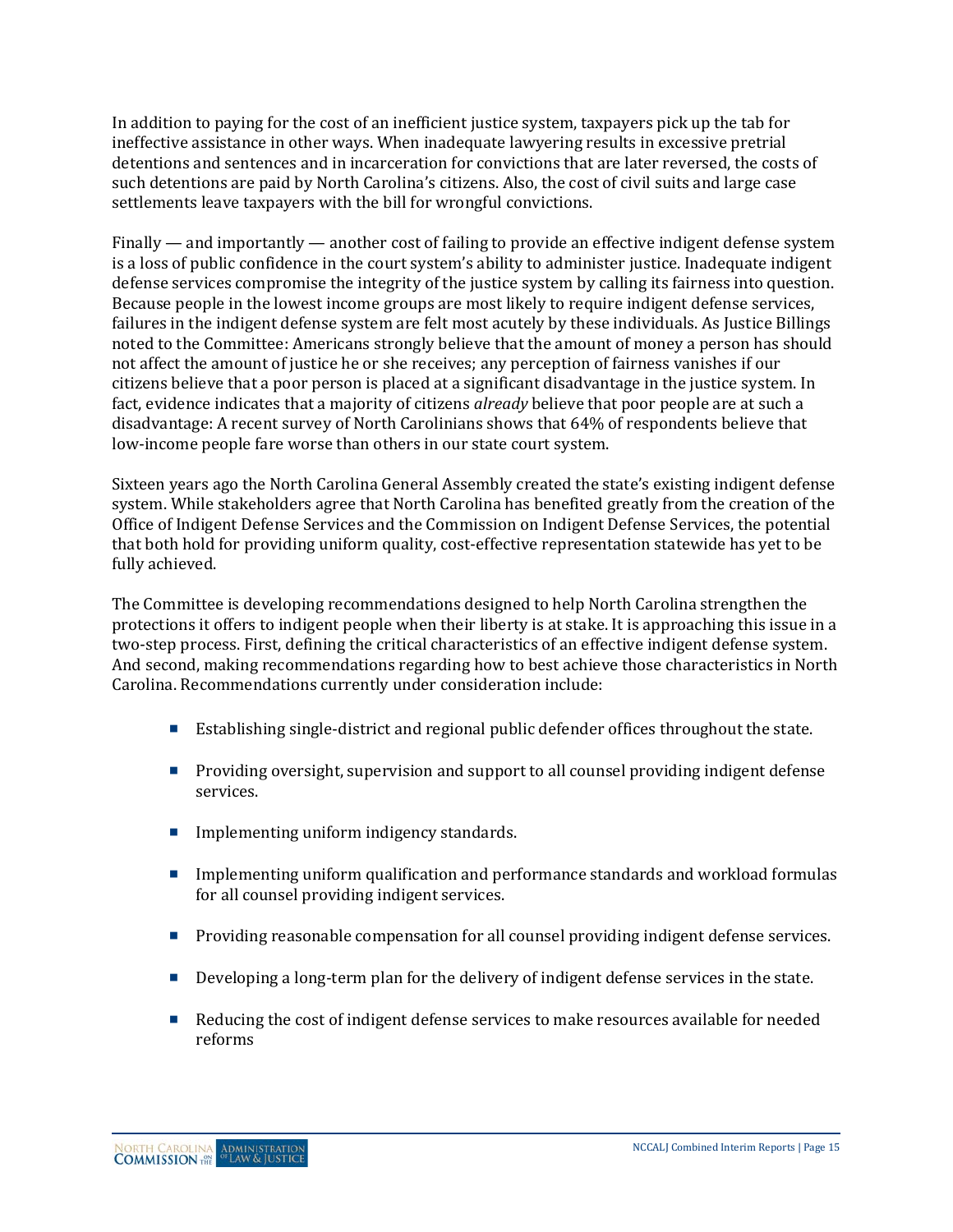#### III. Pretrial Release

The Committee is examining pretrial release for several reasons. One is a concern that North Carolina may be routinely detaining individuals who present little or no pretrial release risk simply because of their inability to pay a money bond. Another concern is that wealthy but very dangerous defendants can simply buy their way out of detention, presenting an unacceptable risk to community safety. Other concerns revolve around the lack of evidence-based practices with respect to pretrial risk assessment and the opportunity for racial or other biases to improperly influence pretrial release decisions.

To begin to address these and other issues, the Committee is undertaking a jail study. Although statewide data exists with respect to jail populations and maximum jail capacities, no statewide data currently exists with respect to North Carolina's pretrial detainees. The Committee's study is examining the number of pretrial detainees in local jails, their race, their offense type, the number detained on secured bond, the average secured bond by offense type, and the average days of pretrial detention. Additionally, through the National Center for State Courts, the Commission has retained an expert to prepare a report providing:

- Recommendations regarding how North Carolina can improve the way it measures pretrial risk. The Committee has noted that it is interested in any evidence-based recommendations in this respect. It further noted that it is particularly interested in exploring whether or not North Carolina should use a validated, evidence-based pretrial risk assessment tool that can be implemented by the magistrate, typically the first decision-maker in the pretrial release process. If the evidence suggests that such a tool would be beneficial, the Committee has asked that the report recommend a specific tool and identify the most effective implementation method (e.g. statutory, court rule, etc.). The Committee has further asked that the report identify existing statutes, court rules, local procedures, etc. that will need to be modified or repealed to implement the recommendations regarding assessing pretrial risk.
- Recommendations regarding how North Carolina can improve the way it manages pretrial risk. The Committee specified that although the report need not be limited to these issues, it is particularly interested in:
	- $\Box$  Whether or not North Carolina should adopt a procedure allowing for the preventative detention of defendants for whom pretrial release is inappropriate. If so, what the procedure should look like.
	- $\Box$  A statement of general principles with respect to release of persons other than those preventatively detained and recommendations regarding statutory language to that effect.
	- $\Box$  Whether or not North Carolina should provide clearer guidance to judicial officials to help them match appropriate pretrial conditions to an individualized assessment of pretrial risk. If so, how.
	- $\Box$  An evaluation of pretrial release conditions currently being used in North Carolina and identification of effective pretrial release conditions being used in other jurisdictions that should be considered here (e.g., court date reminders).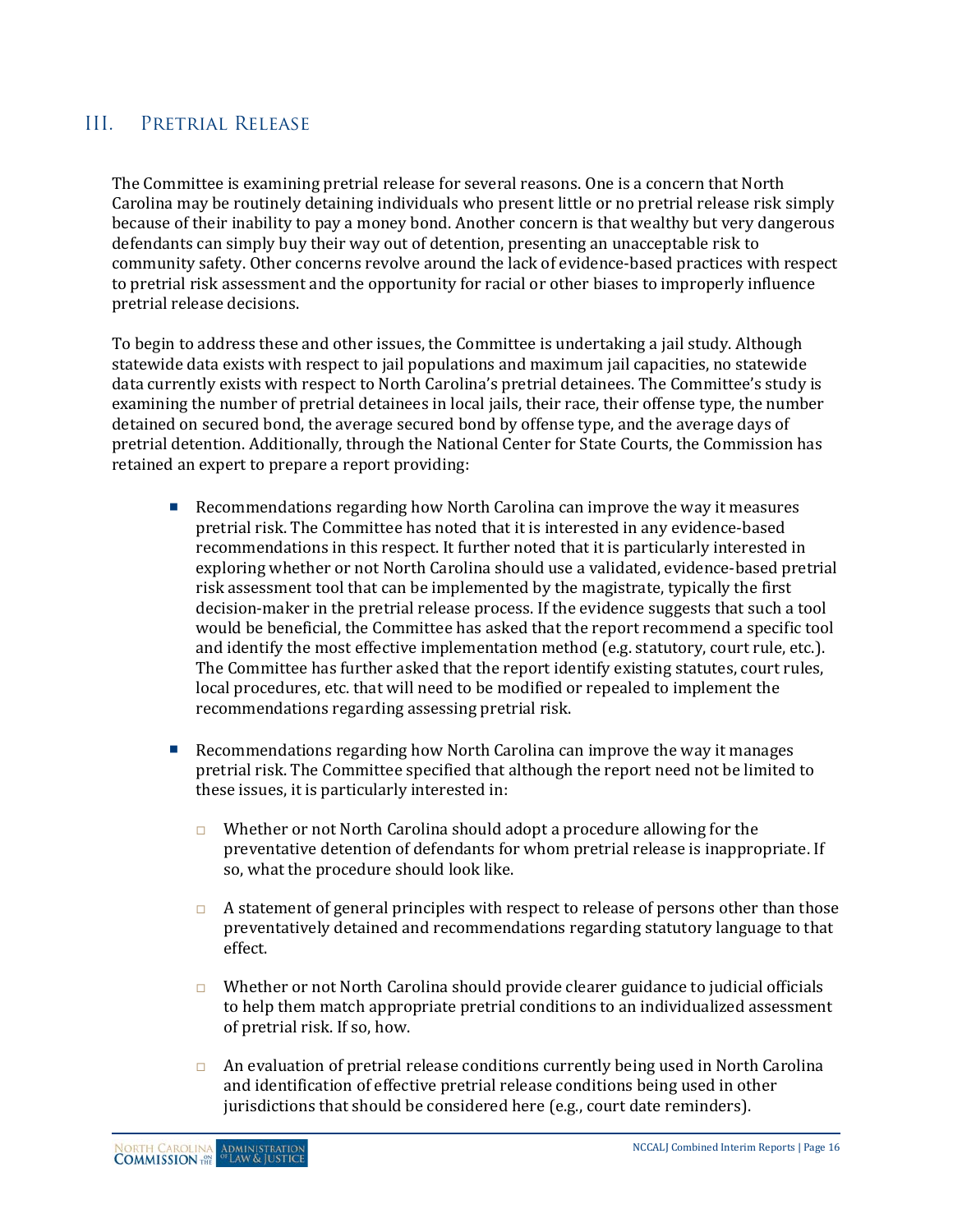Identification of statutes, court rules, local policies, etc., that would need to be adopted, modified or repealed to implement the recommendations.

Additionally, the Committee will receive information from interested stakeholders on the issues under consideration.

## IV. Criminal Case Management

Concerns about case delays and inefficient case processing have caused the Committee to focus on criminal case management. Through the National Center for State Courts, the Commission has retained an expert to meet with stakeholders and prepare a report for the Committee:

- Identifying indicators suggesting that North Carolina should undertake an effort to improve the management of criminal cases through better caseflow management.
- **Discussing the potential benefits for addressing criminal caseflow management** including cost savings, improvements in public trust and confidence, and improved user perception of and satisfaction with fairness of criminal proceedings.
- Reviewing the fundamental principles of criminal caseflow management and their application to the North Carolina courts.
- Identifying key components of effective criminal caseflow management that could be employed in North Carolina, such as differentiated case management, performance metrics, evaluation, and feedback.
- Setting forth a step-by-step plan to guide a statewide effort to improve criminal case management including major activities, key players, and a plan timeline.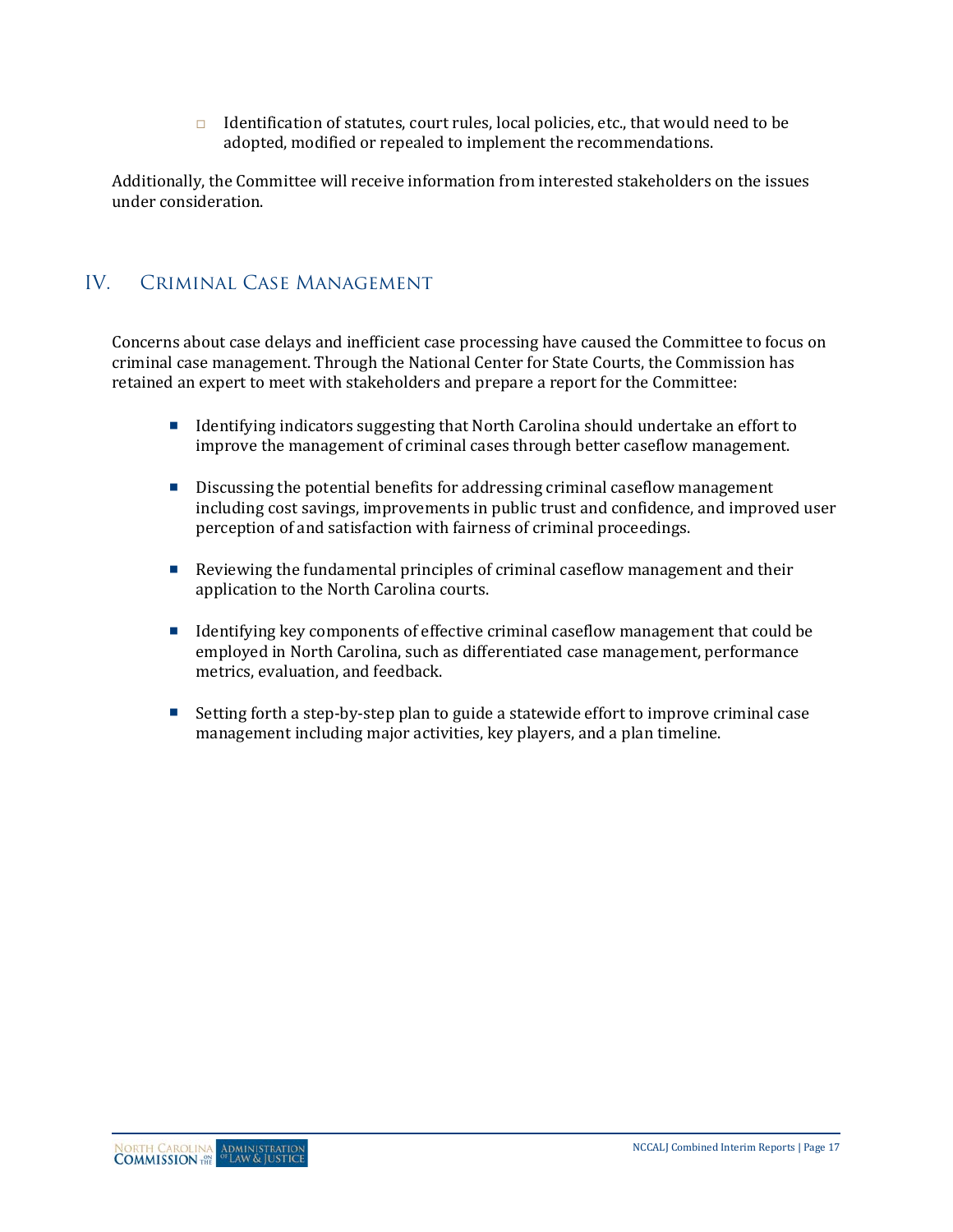## **Appendix A**

### Juvenile Reinvestment

| <b>Contents</b>                                                                          |  |
|------------------------------------------------------------------------------------------|--|
|                                                                                          |  |
|                                                                                          |  |
|                                                                                          |  |
| Most North Carolina Youthful Offenders Commit Misdemeanors & Non-Violent Felonies 23     |  |
|                                                                                          |  |
|                                                                                          |  |
|                                                                                          |  |
|                                                                                          |  |
|                                                                                          |  |
| Raising the Age Is Consistent with Supreme Court Decisions Recognizing Juveniles' Lesser |  |
|                                                                                          |  |
|                                                                                          |  |
| North Carolina Department of Juvenile Justice Stands Ready to Implement                  |  |
| Every North Carolina Study Has Made the Same Recommendation: Raise the Age33             |  |
|                                                                                          |  |

#### <span id="page-17-0"></span>**Executive Summary**

North Carolina stands alone in its treatment of 16- and 17-year-olds ("youthful offenders") like adults for purposes of the criminal justice system. In 1919, North Carolina determined that juvenile court jurisdiction would extend only to those under 16 years old.[1](#page-17-1) A substantial body of evidence suggests that both youthful offenders and society benefit when persons under 18 years old are treated in the juvenile justice system rather than the criminal justice system. In response to this evidence, other states have raised the juvenile age. Notwithstanding recommendations from two legislatively-mandated studies of the issue, positive experiences in other states that have raised the age, and two cost-benefit studies showing that raising the age would benefit the state economically, North Carolina has yet to take action on this issue.

After careful review and with historic support of all stakeholders,<sup>[2](#page-17-2)</sup> the Committee recommends that North Carolina raise the age of juvenile court jurisdiction to include youthful offenders aged 16 and

 $\overline{a}$ 

<span id="page-17-1"></span><sup>&</sup>lt;sup>1</sup> In 1919, the Juvenile Court Statute was passed, providing statewide juvenile courts with jurisdiction over children under the age of 16. *BETTY GENE ALLEY & JOHN THOMAS WILSON, NORTH CAROLINA JUVENILE JUSTICE SYSTEM: A HISTORY, 1868-1993, at 4 (NC AOC 1994) [hereinafter NC JUVENILE JUSTICE: A HISTORY]. The intent of this legislation "was to provide a special children's court based upon a philosophy of treatment and protection that would be removed from the punitive approach of criminal courts." Id.*

<span id="page-17-2"></span>*<sup>2</sup> See infra page \_\_ for a listing of all stakeholders.*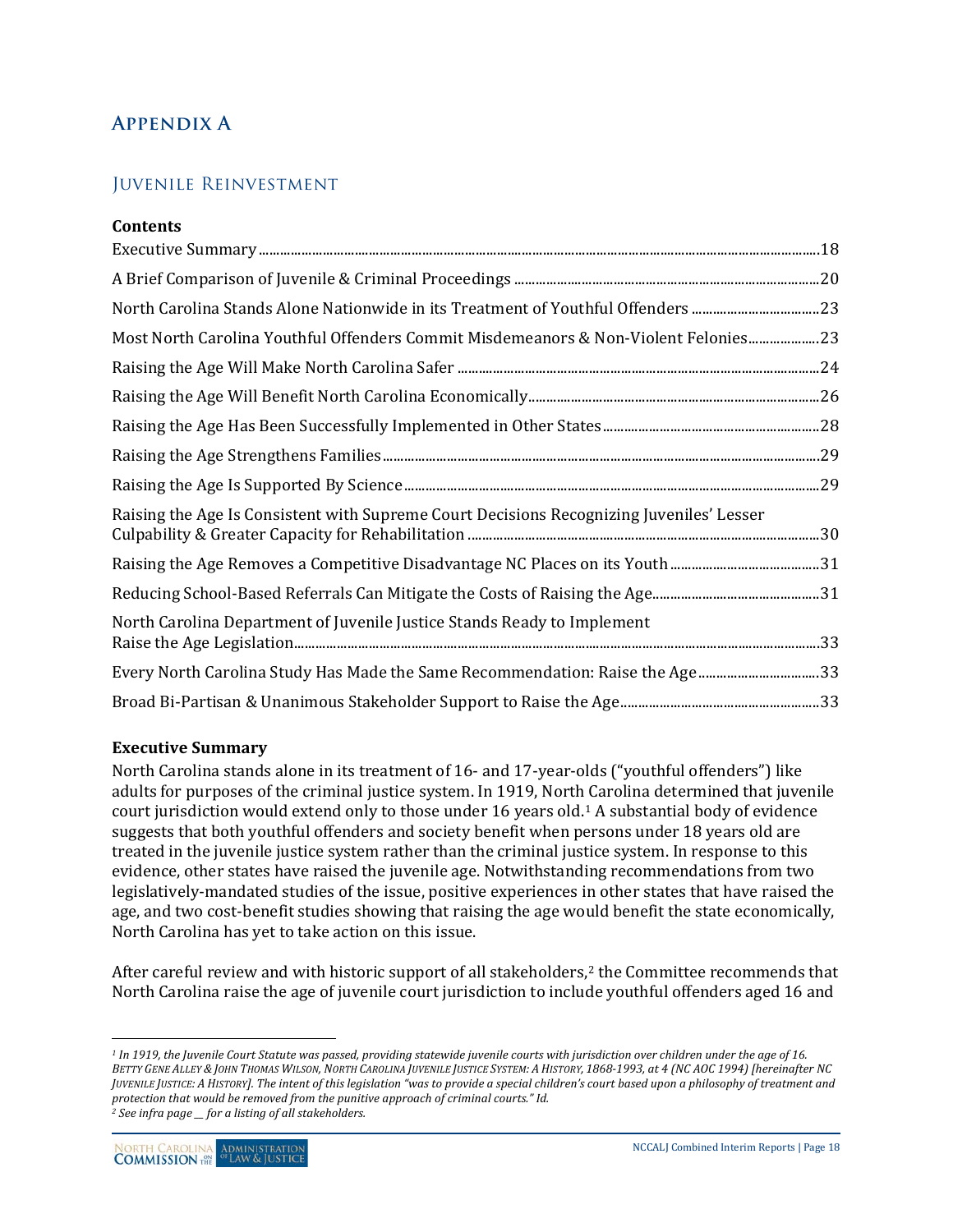17 years old for all crimes except Class A through E felonies and traffic offenses.[3](#page-18-0) This recommendation is contingent on:

- 1. Maintaining the existing procedure in G.S. 7B-2200 to transfer juveniles to adult criminal court,[4](#page-18-1) except that Class A-E felony charges against 16- and 17-year olds will be automatically transferred to superior court after a finding of probable cause or by indictment.[5](#page-18-2)
- 2. Amending G.S. 7B-3000(b) to provide that the juvenile court counselor must, upon request, disclose to a sworn North Carolina law enforcement officer information about a juvenile's record and prior law enforcement consultations with a juvenile court counselor about the juvenile, for the limited purpose of assisting the officer in exercising his or her discretion about how to handle an incident being investigated by the officer which could result in the filing of a complaint.<sup>[6](#page-18-3)</sup>
- 3. Requiring the Division of Juvenile Jus[ti](#page-18-4)ce to (a) track all consultations with law enforcement officers about a juvenile<sup>7</sup> and (b) provide more information to complainants and victims about dismissed, closed, and diverted complaints.[8](#page-18-5)

<span id="page-18-2"></span><sup>5</sup> Requiring that Class A-E felonies are automatically transferred to superior court is critical to the support of these recommendations by the *N.C. Conference of District Attorneys. Automatic transfer to superior court means that the district court judge has no discretion to retain Class A-E felony charges against 16- and 17-year olds in juvenile court. Providing for transfer by indictment meets the prosecutors' interest in being able to avoid requiring fragile victims to testify at a probable cause hearing within days of a violent crime.*

*The Committee contemplated a statutory exclusion for Class A-E felonies but adopted this approach primarily for two reasons. First, it simplifies detention decisions for law enforcement officers. Under this approach when a juvenile is arrested for any crime, there will be no uncertainty with respect to custody: custody always will be with the Division of Juvenile Justice. To help implement this change, the Division of Juvenile Justice has committed to provide transportation to all juveniles from local jails to juvenile facilities (currently law enforcement is responsible for this transportation). Second, this procedure protects juveniles who are prosecuted in adult court but are found not guilty or their charges are reduced or dismissed, perhaps because of an error in charging. See State v. Collins, \_\_ N.C. App. \_\_, \_\_ S.E.2d \_\_ (Feb. 16, 2016) (with respect to three charges, the juvenile improperly was charged as an adult because of a mistake with respect to his age). <sup>6</sup> This recommendation is designed to ensure that law enforcement officers have sufficient information to exercise discretion when responding to incidents involving juveniles (e.g., whether to release a juvenile or pursue a complaint). Although G.S. 7B-3000(b) already allows the prosecutor to share information obtained from a juvenile's record with law enforcement officers, given the time sensitive nature of officers' field decisions, it is not practical to designate the prosecutor as the officer's source for this information. Because juvenile court counselors are available 24/7, on weekends and on holidays, have access to this information, and are the officer's first point of contact in the juvenile system, they are the best source of time sensitive information for officers.*

<span id="page-18-3"></span>*Consistent with the existing statutory provision that the prosecutor may not allow an officer to photocopy any part of the record, the Committee recommends that the counselor share this information orally only. To preserve confidentiality, if this information is included in a report or record created by the officer, such report or record must be designated and treated as confidential, in the same way that all law enforcement records pertaining to juveniles currently are so designated and treated.*

*<sup>7</sup> This recommendation is necessary to implement recommendation (2) above.* 

<span id="page-18-5"></span><span id="page-18-4"></span>*<sup>8</sup> In response to Committee discussions the Division of Juvenile Justice already has revised the Complainant/Victim Letter used for this purpose and presented the revision to the Committee for feedback.* 

<span id="page-18-0"></span> $\overline{a}$ *<sup>3</sup> Ensuring that Class A through E felonies charges against 16- and 17-year olds are tried in superior court is critical to the support of these recommendations by the N.C. Conference of District Attorneys.*

*Traffic offenses are excluded because of the resources involved with transferring the large volume of such crimes to juvenile court. This recommendation parallels those made by others who have examined the issue. See NORTH CAROLINA SENTENCING AND POLICY ADVISORY COMMISSION, REPORT ON STUDY OF YOUTHFUL OFFENDERS PURSUANT TO SESSION LAW 2006-248, SECTIONS 34.1 AND 34.2 (2007) (excluding traffic offenses from its recommendation to raise the age) [hereinafter 2007 SENTENCING COMMISSION REPORT]; YOUTH ACCOUNTABILITY PLANNING TASK FORCE, FINAL REPORT TO THE GENERAL ASSEMBLY OF NORTH CAROLINA (Jan., 2011) (same) [hereinafter YOUTH ACCOUNTABILITY TASK FORCE REPORT]. Consistent with prior recommendations, the Committee suggests that transferring youthful offenders who commit traffic offenses be examined at a later date. See 2007 SENTENCING COMMISSION REPORT, at 8 (so suggesting).* 

*While prior working groups have recommended staggered implementation for 16- and 17-year olds, the Committee recommends implementing the change for both ages at once.* 

<span id="page-18-1"></span>*<sup>4</sup> Under the existing provision, the court may transfer jurisdiction over a juvenile who is at least 13 years of age and is alleged to have committed a felony to superior court, where the juvenile will be tried as an adult. G.S. 7B-2200. A motion to transfer may be made by the prosecutor, the juvenile's attorney, or the court. Id. If the juvenile is alleged to have committed a Class A felony at age 13 or older, jurisdiction*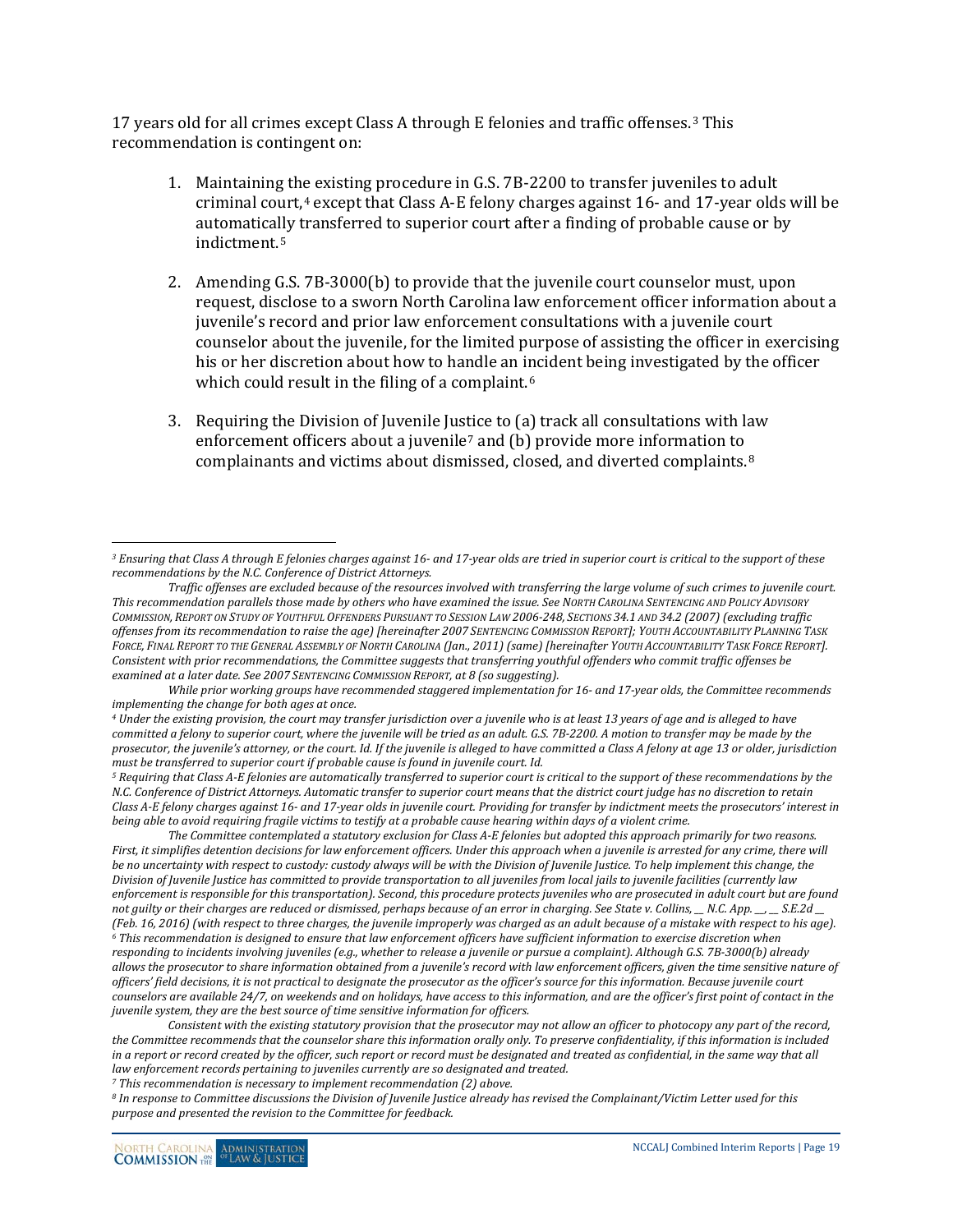- 4. Amending G.S. 7B-1704 to provide that the victim has a right to seek review by the prosecu[to](#page-19-1)r of a juvenile court counselor's decision not to approve the filing of a petition.9
- 5. Improving computer systems to give the prosecutor and the juvenile's att[orn](#page-19-2)ey electronic access to an individual's juvenile delinquency record statewide.10
- 6. Full funding to implement the recommended changes.<sup>[11](#page-19-3)</sup>

*This last contingency bears special emphasis: The stakeholders are unanimous in the view that full funding must be provided to implement these recommendations and that an unfunded or partially unfunded mandate to raise the age will be detrimental to the court system and community safety.*

To ameliorate implementation costs to the juvenile justice system associated with raise the age legislation, the Committee recommends that North Carolina expand state-wide existing programs to reduce school-based referrals to the juvenile justice system.[12](#page-19-4)

Finally the Committee recommends requiring regular juvenile justice training for sworn law enforcement officers and forming a limited term standing committee of juvenile justice stakeholders to review impl[em](#page-19-5)entation of these recommendations and make additional recommendations if needed.13

#### <span id="page-19-0"></span>**A Brief Comparison of Juvenile & Criminal Proceedings**

When there is probable cause that a North Carolina youthful offender has committed a crime, that person is charged like any adult. If not released before tria[l, t](#page-19-6)he youthful offender is detained in the local jail and at risk of being victimized by sexual violence.<sup>14</sup> The youthful offender is tried in adult criminal court and if found guilty, is convicted of a crime. Although a minor's parent or guardian

<span id="page-19-1"></span> $\overline{a}$ *<sup>9</sup> G.S. 7B-1704 currently provides this right only to the complainant. To implement this recommendation, conforming changes would need to be made to G.S. 7B-1705 (prosecutor's review of counselor's determination).*

<span id="page-19-2"></span>*<sup>10</sup> G.S. 7B-3000(b) already provides that the prosecutor and the juvenile's attorney may examine the juvenile's record and obtain copies of written parts of the juvenile record without a court order. Section 12 of the Rules of Recordkeeping defines that record as the case file (the file folder containing all paper documents) and the electronic data. Currently the electronic data is maintained in the JWise computer system, an electronic index of the juvenile record. Without access to this computer system, prosecutors encounter logistical hurdles to accessing the juvenile record to inform decisions regarding charging, plea negotiations, etc. Allowing prosecutors access to the relevant computer system removes these impediments. The prosecutor's access to computer system information should be limited to juvenile delinquency information and may not include other protected information contained in that system, such as that pertaining to abuse neglect and dependency or termination of parental rights. Additionally, the JWise system currently allows only for county-by-county searches; it does not allow for a statewide search. Given the mobility of North Carolina's citizens, there is a need for statewide searches. To allow for meaningful access to a juvenile's delinquency record, the computer system must be improved to allow for statewide searching.* 

*To ensure parity of access, if the prosecutor is given access to the juvenile record in the relevant computer system, the same access must be given to the juvenile's attorney. As with prosecutors, 7B-3000 already allows the attorney to have access to the record without a court order; but as with the prosecutor, lack of access to the computer system makes this logistically impossible.*

*Existing law prohibiting photocopying any part of the juvenile record, G.S. 7B-3000(c), would be maintained and apply to computer system records.*

<span id="page-19-3"></span>*<sup>11</sup> Two separate studies have examined the costs of raise the age legislation. See infra pages \_\_ - \_\_ (discussing studies).*

*<sup>12</sup> See infra pages \_\_ - \_\_ (discussing such programs).*

<span id="page-19-5"></span><span id="page-19-4"></span>*<sup>13</sup> The Standing Committee should include, among others: a district court judge; a superior court judge; a prosecutor who handles juvenile matters; a victims' advocate; and representatives from the law enforcement community, the Division of Juvenile Justice, and the Office of the Juvenile Defender.*

<span id="page-19-6"></span><sup>&</sup>lt;sup>14</sup> *A report for the John Locke Foundation supporting raising the juvenile age notes: "one national survey of jails found that in one year, minors were the victims of inmate-on-inmate sexual violence 21 percent of the time, even though they only made up less than one percent of jail inmates." MARK LEVIN & JEANETTE MOLL, JOHN LOCKE FOUNDATION, IMPROVING JUVENILE JUSTICE: FINDING MORE EFFECTIVE OPTIONS FOR NORTH CAROLINA'S YOUNG OFFENDERS 5 (2013) [hereinafter JOHN LOCKE FOUNDATION REPORT], [http://www.johnlocke.org/acrobat/spotlights/YoungOffendersRevised.pdf.](http://www.johnlocke.org/acrobat/spotlights/YoungOffendersRevised.pdf)*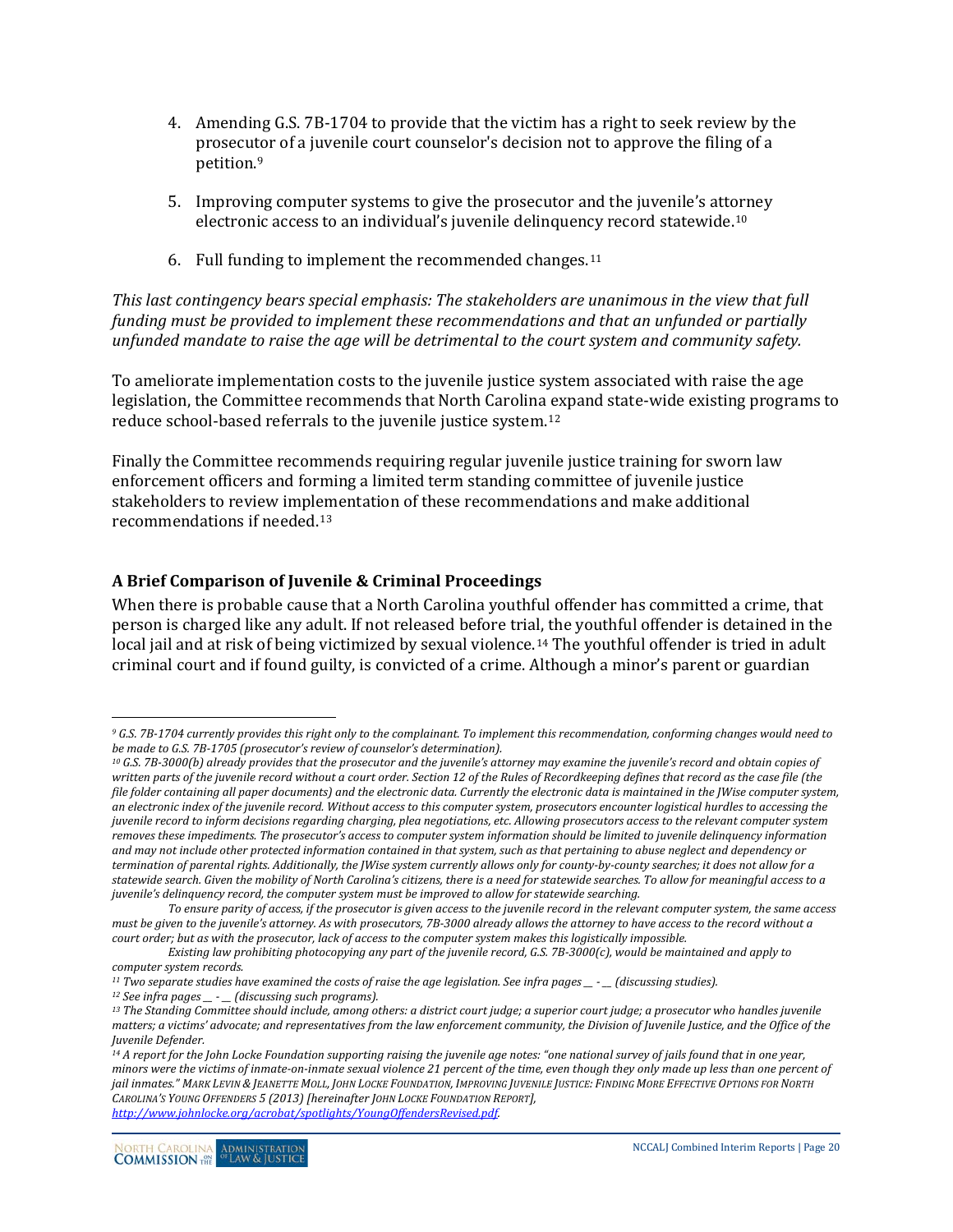must be informed when the child is charged or taken into custody,[15](#page-20-0) the criminal case proceeds without any additional requirement of notice to the parent or parental involvement. If convicted and sentenced to prison, the youthful offender serves the sentence in an adult prison facility.[16](#page-20-1) In prison, youthful offenders are significantly more likely than other inmates to be victimized by physical violence.[17](#page-20-2) The criminal proceeding and all records, including the record of arrest and conviction, are available to the public, even if the youthful offender is found not guilty. All collateral consequences that apply to adult defendants apply to youthful offenders. These consequences include, among other things, ineligibility [fo](#page-20-3)r employment, professional licensure, public education, college financial aid, and public housing.18

**Fig. 1.** Current age of legal jurisdiction.



By contrast, when a person under 16 years old is believed to have committed acts that would constitute a crime if committed by an adult, a complaint is filed in the juvenile justice system alleging the juvenile to be delinquent.[19](#page-20-4) A juvenile court counselor conducts a preliminary review of the complaint to determine, in part, whether it states facts that constitute a delinquent offense; $2^0$ essentially this determination looks at whether the elements of a crime have been alleged. If the juvenile court has no jurisdiction over the matter or if the complaint is frivolous, the juvenile court counselor must refuse to file the complaint as a petition.[21](#page-20-6) Once the juvenile court counselor determines that the complaint is legally sufficient, he or she decides whether it should be filed as a petition, diverted, or resolved without further action.<sup>[22](#page-20-7)</sup> This evaluation can involve interviews with the complainant and victim and the juvenile and his or her parents.[23](#page-20-8) "Non-divertable" offenses, however, are not subject to this inquiry; the juvenile court counselor must appr[ov](#page-20-9)e as a petition a complaint alleging a non-divertable offense once legal sufficiency is established.24 Non-divertable offenses include murder, rape, sexual offense, and other serious offenses designated by the statute.[25](#page-20-10) For all other offenses, the case may be diverted with the stipulation that the juvenile and his or her family comply with requirements agreed upon in a diversion plan or contract, such as participation in mediation, counseling, or teen court.[26](#page-20-11) The diversion plan or contract can be in effect for up to six months, during which time the court counselor conducts periodic reviews to

 $\overline{a}$ *<sup>15</sup> G.S. 15A-505(a).*

<span id="page-20-1"></span><span id="page-20-0"></span><sup>&</sup>lt;sup>16</sup> Male youthful offenders are incarcerated at the Foothills Correctional Institution, an 858-capacity facility for males aged 18-25 years old. *See N.C. Dep't Pub. Safety, Foothills Correctional Institution, N.C. DPS[, https://www.ncdps.gov/Adult-Corrections/Prisons/Prison-](https://www.ncdps.gov/Adult-Corrections/Prisons/Prison-Facilities/Foothills-Correctional-Institution)[Facilities/Foothills-Correctional-Institution](https://www.ncdps.gov/Adult-Corrections/Prisons/Prison-Facilities/Foothills-Correctional-Institution) (last modified Mar. 19, 2013). Female youthful offenders serve their sentences at the N.C. Correctional Institution for Women, a facility housing the largest inmate population in the state and female inmates of all ages and all custody and control statuses, including death row, maximum, close, medium, minimum and safekeepers. See N.C. Dep't Pub. Safety, NC Correctional Institution for Women, N.C. DPS, [https://www.ncdps.gov/Adult-Corrections/Prisons/Prison-Facilities/NC-Correctional-](https://www.ncdps.gov/Adult-Corrections/Prisons/Prison-Facilities/NC-Correctional-Institution-for-Women)*

<span id="page-20-2"></span>*Institution-for-Women [\(](https://www.ncdps.gov/Adult-Corrections/Prisons/Prison-Facilities/NC-Correctional-Institution-for-Women)last modified Aug. 6, 2015). 17 With respect to physical violence, a report for the John Locke Foundation supporting raising the juvenile age notes: "Research has found minors are 50 percent more likely to be physically attacked by a fellow inmate with a weapon of some sort, and twice as likely to be assaulted by staff." JOHN LOCKE FOUNDATION REPORT, supra note \_\_, at 5. As to suicide, that same report notes: "the limited evidence available suggests the risk of suicide may be higher for youths placed in adult prisons." Id.*

<span id="page-20-3"></span>*<sup>18</sup> For a complete catalogue of collateral consequences, see the UNC School of Government's Collateral Consequences Assessment Tool, a*  searchable database of the North Carolina collateral consequences of a criminal conviction, available online at http://ccat.sog.unc.edu/.<br><sup>19</sup> For the procedures for intake, diversion, and juvenile petitions, see G.S. Ch.

<span id="page-20-6"></span><span id="page-20-5"></span><span id="page-20-4"></span>*<sup>20</sup> G.S. 7B-1701. <sup>21</sup> Id.*

<span id="page-20-7"></span>*<sup>22</sup> G.S. 7B-1702. <sup>23</sup> Id.*

<span id="page-20-9"></span><span id="page-20-8"></span>*<sup>24</sup> G.S. 7B-1701.*

<span id="page-20-10"></span>*<sup>25</sup> Id.*

<span id="page-20-11"></span>*<sup>26</sup> G.S. 7B-1706.*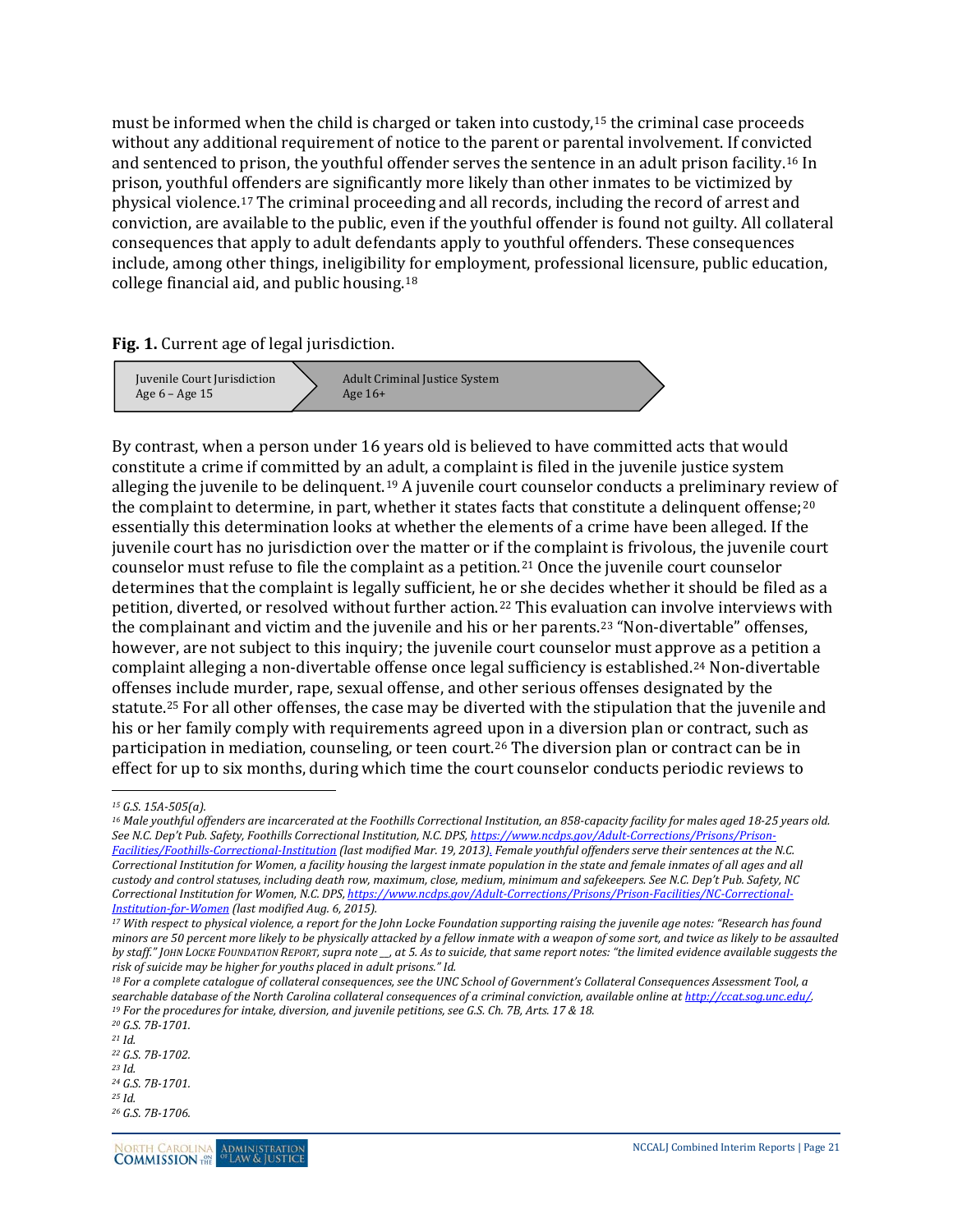ensure compliance by the juvenile and the juvenile's parent, guardian, or custodian.[27](#page-21-0) If diversion is unsuccessful, the complaint may be filed a[s a](#page-21-2) petition.[28](#page-21-1) If successful, the juvenile court counselor may close the case at an appropriate time.29 The Division of Adult Correction and Juvenile Justice reports that for calendar years 2008-2011, 21% of complaints were diverted and 18% were closed at intake.[30](#page-21-3) 76% of those diverted did not acquire new juvenile complaints within two years.[31](#page-21-4) If the counselor approves a complaint as a petition, the case is calendared for juvenile court. If the counselor declines t[o s](#page-21-5)o approve a complaint, the complainant can request that the prosecutor review that decision.32 In certain circumstances, such as where the juvenile presents a dan[ge](#page-21-6)r to the community, a district court judge may order that the juvenile be taken into secure custody.33

For cases that go to court, the child's parent, guardia[n,](#page-21-7) or custodian is made a party to the proceeding and is required to attend court hearings.34 If the child is adjudicated delinquent, a dispositional hearing is held after which the judge enters a disposition that provides "appropriate consequences, treatment, training, and rehabilitation to assist the juvenile toward becoming a nonoffending, responsible, and productive member of the community."[35](#page-21-8) Interventions that can be imposed on delinquent youth array on a continuum. Lower le[vel](#page-21-9) sanctions include things like restitution, community service, and supervised day programs. <sup>36</sup> Intermediate sanctions include things like placement in a residential treatment facility and house arrest.[37](#page-21-10) In certain circumstances, the judge's dispositional order may require the child to be committed into State custody, in which case the [chi](#page-21-11)ld will be held in a youth development center (YDC), housing only those adjudicated as juveniles.38 Upon commitment to and placement in a YDC, the juvenile undergoes a "screening and assessment of developmental, educati[on](#page-21-12)al, medical, neurocognitive, mental health, psychosocial and relationship strengths and needs."39 This and other information is used to develop an individualized service plan "outlining commitment services, including plans [fo](#page-21-13)r education, mental health services, medical services and treatment programming [as](#page-21-14) indicated."40 A service planning team meets at least monthly to monitor the juvenile's progress.<sup>41</sup> In contrast to the adult prison setting and because YDCs deal exclusively with juvenile populations, all of their programming is age- and developmentally-appropriate for juveniles. Because of the focus on rehabilitation, and in contrast to a judge's authority in the criminal system, the juvenile dispositional order can require action by the child's parent, guardian, or custodian, such as atte[nd](#page-21-16)ing parental responsibility classes,[42](#page-21-15) or participation in the child's psychological treatment.43 Because the juvenile record is confidential and not part of the public record,<sup>[44](#page-21-17)</sup> barriers to employment, education, college financial

- <span id="page-21-3"></span>*<sup>30</sup> N.C. DEP'T PUB. SAFETY, DIVISION OF JUVENILE JUSTICE, JUVENILE DIVERSION IN NORTH CAROLINA 7 (2013). 31 Id. at 2.*
- <span id="page-21-5"></span><span id="page-21-4"></span>*<sup>32</sup> G.S. 7B-1704.*
- <span id="page-21-6"></span>*<sup>33</sup> G.S. 7B-1903.*
- <span id="page-21-7"></span>*<sup>34</sup> G.S. 7B-2700.*
- <span id="page-21-8"></span>*<sup>35</sup> G.S. 7B-2500.*

<span id="page-21-11"></span><span id="page-21-10"></span>*<sup>38</sup> Id.; see also G.S. 7B-2506(24).*

 $\overline{a}$ *<sup>27</sup> Id.*

<span id="page-21-1"></span><span id="page-21-0"></span>*<sup>28</sup> Id.*

<span id="page-21-2"></span>*<sup>29</sup> Id.*

<span id="page-21-9"></span>*<sup>36</sup> Juvenile Justice Disposition Chart and Dispositional Alternatives (Dec. 2015) (a copy of this document was provided by the Division of Adult Correction and Juvenile Justice, Subcommittee on Juvenile Age Meeting Feb. 18, 2016). <sup>37</sup> Id.*

<span id="page-21-12"></span>*<sup>39</sup> N.C. Dep't Pub. Safety, Youth Development Centers, N.C. DPS[, https://www.ncdps.gov/Juvenile-Justice/Juvenile-Facility-Operations/Youth-](https://www.ncdps.gov/Juvenile-Justice/Juvenile-Facility-Operations/Youth-Development-Centers)Development-Centers [\(](https://www.ncdps.gov/Juvenile-Justice/Juvenile-Facility-Operations/Youth-Development-Centers)last visited Mar. 21, 2016). 40 Id.*

<span id="page-21-14"></span><span id="page-21-13"></span>

*<sup>41</sup> Id.*

<span id="page-21-15"></span>*<sup>42</sup> G.S. 7B-2701.*

<span id="page-21-16"></span>*<sup>43</sup> G.S. 7B-2702.*

<span id="page-21-17"></span>*<sup>44</sup> G.S. 7B-3000. In certain circumstances, however, information in juvenile court records later may be revealed to the prosecutor, probation officer, magistrate, law enforcement, and the court. Id.*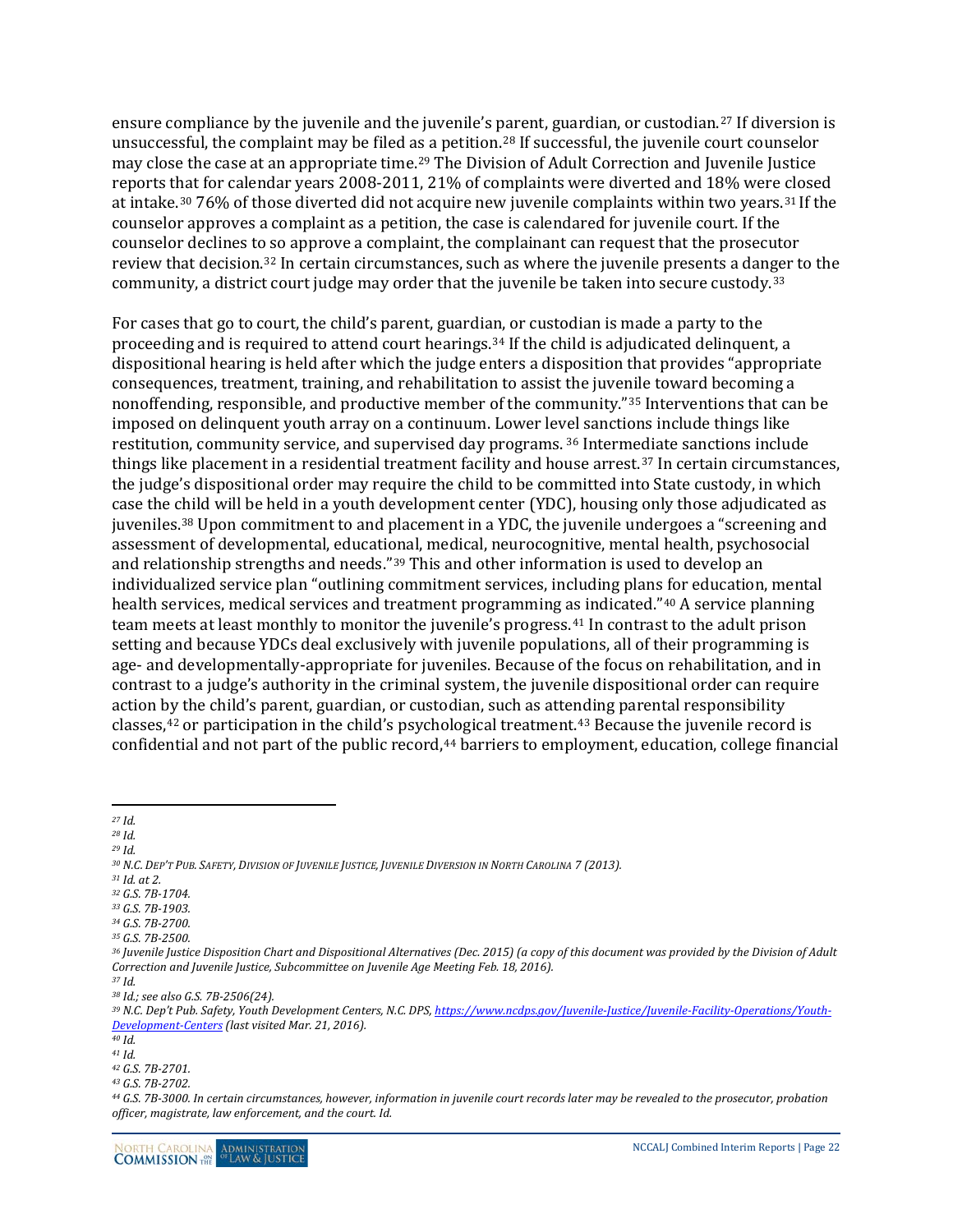aid, and other collateral consequences associated with a criminal conviction do not attach to the same extent.

#### <span id="page-22-0"></span>**North Carolina Stands Alone Nationwide in its Treatment of Youthful Offenders**

Forty-one states plus the District of Columbia set the age of criminal responsibility at age 18.[45](#page-22-2) In these jurisdictions, 16- and 17-year olds are tried in the juvenile justice system, not the adult system. Seven states set the age of criminal responsibility at age 17.[46](#page-22-3) This leaves North Carolina and one other state — New [Yo](#page-22-4)rk — as the only jurisdictions that prosecute both 16- and 17-year olds in adult criminal court.47 New York's procedure, however, is much more flexible than North Carolina's in that it has a reverse waiver provision allowing a youthful offender to p[eti](#page-22-7)tion the court to be tried as a juvenile.<sup>[48](#page-22-5)</sup> While other states have moved<sup>[49](#page-22-6)</sup> — and continue to move<sup>50</sup> — to increase juvenile age, North Carolina has not followed suit.

#### <span id="page-22-1"></span>**Most North Carolina Youthful Offenders Commit Misdemeanors & Non-Violent Felonies**

Consistent with data from other states, stable data shows that only a small number of North Carolina's 16- and 17-year-olds are convicted of violent felonies.[51](#page-22-8) Of the 5,689 16-and 17-year olds co[nv](#page-22-10)icted in 2014,[52](#page-22-9) only 187 — 3.3% of the total — were convicted of violent felonies (Class A-E).53 The vast majority of these youthful offenders — 80.4% — were convicted of misdemeanors.[54](#page-22-11) The remaining 16.3% were convicted of non-violent felonies.<sup>[55](#page-22-12)</sup>

The fact that such a small percentage of youthful offenders commit violent felonies caused Newt Gingrich to argue, in support of raising the age in New York, that "[i]t is commonsense to design the system aroun[d w](#page-22-13)hat is appropriate for the majority, while providing exceptions for the most serious cases."56 Likewise, a report on raising the age prepared by the John Locke Foundation notes, "[w]hile there are a small number of very serious juvenile offenders who should be tried as adults due to the nature of their crimes, in the aggregate, the limited available evidence … suggests that placing all 16 year-olds in the adult criminal justice system is not the most effective strategy for

<span id="page-22-3"></span>*<sup>46</sup> Id. (these states include: Georgia, Louisiana, Michigan, Missouri, South Carolina, Texas and Wisconsin). Raise the age proposals are under consideration in some of these states See Erik Eckholm, States Move Toward Treating 17-Year-Old-Offenders as Juveniles, Not Adults, NEW YORK TIMES, May 13, 2016[, http://www.nytimes.com/2016/05/14/us/states-move-to-treat-17-year-old-offenders-as-juveniles.html](http://www.nytimes.com/2016/05/14/us/states-move-to-treat-17-year-old-offenders-as-juveniles.html) (reporting that Louisiana and South Carolina are considering legislation to raise the age to 18); Newt Gingrich & Pat Nolan, Missouri, Raise the Age, ST. LOUIS POST-DISPATCH, Apr. 27, 2016[, http://www.stltoday.com/news/opinion/missouri-raise-the-age/article\\_ade5dad7-12aa-](http://www.stltoday.com/news/opinion/missouri-raise-the-age/article_ade5dad7-12aa-54b4-b180-97d3977edfc1.html)[54b4-b180-97d3977edfc1.html](http://www.stltoday.com/news/opinion/missouri-raise-the-age/article_ade5dad7-12aa-54b4-b180-97d3977edfc1.html) (noting that Missouri legislature is working on raise the age bill); Editorial Board, Louisiana Should Raise the Age to 18 for Prosecution as an Adult, THE TIMES-PICAYUNE (New Orleans), Apr. 27, 2016,* 

*[http://www.nola.com/politics/index.ssf/2016/04/raise\\_the\\_age\\_juvenile.html](http://www.nola.com/politics/index.ssf/2016/04/raise_the_age_juvenile.html) (advocating for pending bill in Louisiana). <sup>47</sup> Jurisdictional Boundaries, supra n. \_\_.*

<span id="page-22-10"></span>*<sup>53</sup> Id. <sup>54</sup> Id.*

<span id="page-22-2"></span> $\overline{a}$ *<sup>45</sup> Juvenile Justice Geography, Policy, Practice & Statistics, Jurisdictional Boundaries, JJGPS, <http://www.jjgps.org/jurisdictional-boundaries> (last visited Mar. 21, 2016) [hereinafter Jurisdictional Boundaries].* 

<span id="page-22-5"></span><span id="page-22-4"></span>*<sup>48</sup> Id.*

<span id="page-22-7"></span><span id="page-22-6"></span>*<sup>49</sup> Id. (providing a color coded map showing the upper age of juvenile jurisdiction in U.S. states from 1997 to 2014).*

*<sup>50</sup> See supra n. \_\_.*

<span id="page-22-9"></span><span id="page-22-8"></span>*<sup>51</sup> Convictions by Offense Type and Class for Offenders Age 16 and 17 FY 2004/05 – FY 2013/14 (chart indicating that convictions for Class A-E felonies never exceeded 4% of total convictions for this age group over ten-year period; a copy of this document was provided to the Committee Reporter by Michelle Hall, Executive Director of the North Carolina Sentencing and Policy Advisory Commission, Mar. 24, 2016). <sup>52</sup> MICHELLE HALL, NORTH CAROLINA SENTENCING AND POLICY ADVISORY COMMISSION, COMPARATIVE STATISTICAL PROFILE OF YOUNG OFFENDERS IN NORTH CAROLINA 6 (Presented to the NCCALJ Criminal Investigation and Adjudication Committee, Dec. 11, 2015) [hereinafter COMPARATIVE STATISTICAL PROFILE].*

<span id="page-22-12"></span><span id="page-22-11"></span>*<sup>55</sup> Id.*

<span id="page-22-13"></span>*<sup>56</sup> Newt Gingrich, Treating Kids As Kids to Help Curb Crime, N.Y. POST, Mar. 20, 2015[, http://nypost.com/2015/03/20/treating-kids-as-kids](http://nypost.com/2015/03/20/treating-kids-as-kids-to-help-curb-crime/)[to-help-curb-crime/](http://nypost.com/2015/03/20/treating-kids-as-kids-to-help-curb-crime/) [hereinafter Gingrich].*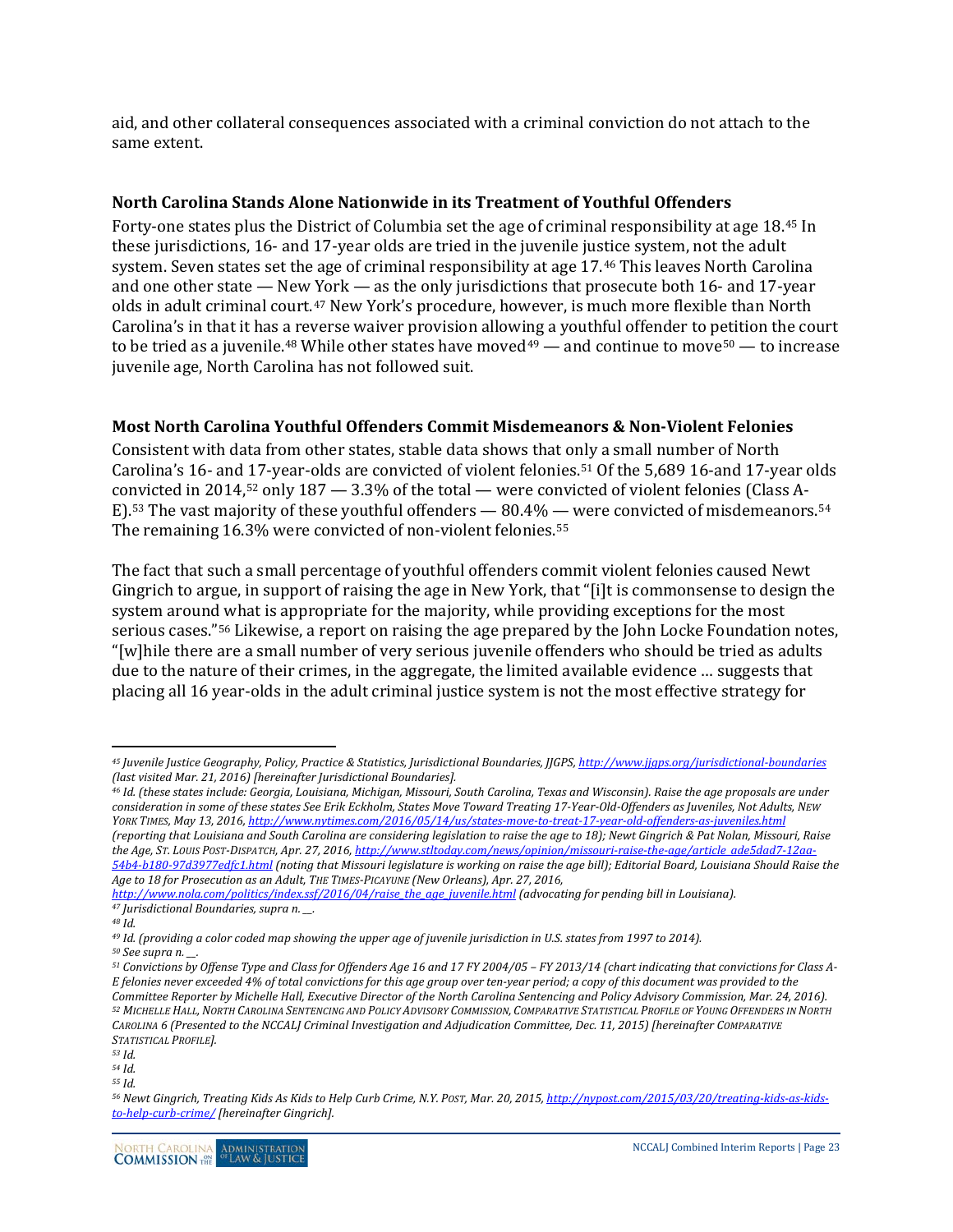deterring crime or successfully rehabilitating and protecting these youngsters."[57](#page-23-1) Consistent with these arguments, the Committee recommends a policy that is appropriate for the majority of youthful offenders, with two safeguards for ensuring community safety with respect to the minority of youthful offenders who commit violent crimes: (1) requiring that youthful offenders charged with Class A through E felonies be tried in adult criminal court and (2) maintaining the existing procedure that allows other cases to be transferred to adult court when appropriate.[58](#page-23-2)

#### <span id="page-23-0"></span>**Raising the Age Will Make North Carolina Safer**

As noted in the John Locke Foundation report supporting raising the juvenile age in North Carolina, "[r]esearch consistently shows that rehabilitation of juveniles is more effectivel[y o](#page-23-3)btained in juvenile justice systems and juvenile facilities, as measured by recidivism rates."59 Recidivism refers to an individual's relapse into criminal behavior, after having experienced intervention for a previous crime,[60](#page-23-4) such as a conviction and prison sentence. Lower rates of recidivism means less crime and safer communities. Both North Carolina and national data suggest that prosecuting youthful offenders as adults results in higher rates of recidivism than when youthful offenders are treated in the juvenile system. Thus, raising the age is likely to result in lower recidivism, less crime, and increased safety.

North Carolina data shows a significant 7.5% decrease in recidivism when teens are adjudicated in the juvenile versus the adult system.<sup>[61](#page-23-5)</sup> Experts suggest that youthful offenders have a higher recidivism rate when prosecuted in the adult criminal system because, unlike the juvenile system, the criminal system lacks the ability to implement the most targeted, juvenile-specific, effective interventions for rehabilitation within a framework of parental and community involvement to include mental health, education, and social services participation in the continuum of care.[62](#page-23-6) North Carolina data also shows that when youthful offenders are prosecut[ed](#page-23-7) in the adult system, they recidivate at a rate that is 12.6% higher than the overall population.63 Also, individuals with deeper involvement in the criminal justice system generally recidivate at higher rates than those with less involvement (for example, a sentence of probation versus one of imprisonment).[64](#page-23-8) Contrary to the conventional rule, in North Carolina youthful offenders who receive probation recidivate at a higher rate than defendants who are released after a prison sentence.[65](#page-23-9) These last two data points indicate that North Carolina's treatment of youthful offenders is inconsistent with reducing crime and promoting community safety. Overall, North Carolina data is consistent with data nationwide: recidivism rates are higher when juveniles are prosecuted in adult criminal court.[66](#page-23-10)

 $\overline{a}$ 

*<sup>57</sup> JOHN LOCKE FOUNDATION REPORT, supra note \_\_, at 2.*

<span id="page-23-2"></span><span id="page-23-1"></span>*<sup>58</sup> See supra pages \_\_-\_\_ (specifying these recommendations); see generally JOHN LOCKE FOUNDATION REPORT, supra note \_\_, at 2 (arguing: "As long as there are mechanisms in place which permit juvenile offenders whose crimes are individually deemed serious enough to be tried as adults, considerations of public safety and the wellbeing of state wards suggest North Carolina should seriously look at joining nearly all other states in making the juvenile justice system the default destination for 16 year-olds.").*

<span id="page-23-3"></span>*<sup>59</sup> JOHN LOCKE FOUNDATION REPORT, supra note \_\_, at 3.*

<span id="page-23-4"></span>*<sup>60</sup> National Institute of Justice, Recidivism, NIJ[, http://www.nij.gov/topics/corrections/recidivism/pages/welcome.aspx](http://www.nij.gov/topics/corrections/recidivism/pages/welcome.aspx) (last modified June 17, 2014).* 

<span id="page-23-5"></span>*<sup>61</sup> COMPARATIVE STATISTICAL PROFILE, supra note \_\_, at Tables 9 and 11 (showing a two-year recidivism rate for 16-17 year old probationers to be 49.3% and a two-year recidivism rate for 15-year–olds to be 41.8%).*

<span id="page-23-6"></span>*<sup>62</sup> Comments of William Lassiter, Committee Meeting Dec. 11, 2015.*

<span id="page-23-7"></span>*<sup>63</sup> COMPARATIVE STATISTICAL PROFILE, supra note \_\_, at Table 9 (while the overall probation entry population recidivates at a rate of 36.7%, 16 and 17-year-olds recidivate at the much higher rate of 49.3%).*

<span id="page-23-8"></span>*<sup>64</sup> NORTH CAROLINA SENTENCING AND POLICY ADVISORY COMMISSION, CORRECTIONAL PROGRAM EVALUATION: OFFENDERS PLACED ON PROBATION OR RELEASED FROM PRISON IN FISCAL YEAR 2010/11, at iii, Figure 2 (2014) (showing that two-year recidivism rate as measured by rearrests was 36.8% for probationers while the rate for persons released from prison was 48.6%).*

<span id="page-23-9"></span>*<sup>65</sup> COMPARATIVE STATISTICAL PROFILE, supra note \_\_, at Table 9 (showing that while recidivism for overall prison releases is 48.6%, recidivism rates for youthful offenders sentenced to probation is 49.3%).*

<span id="page-23-10"></span>*<sup>66</sup> As noted by Newt Gingrich when arguing in favor of raise the age legislation in New York:*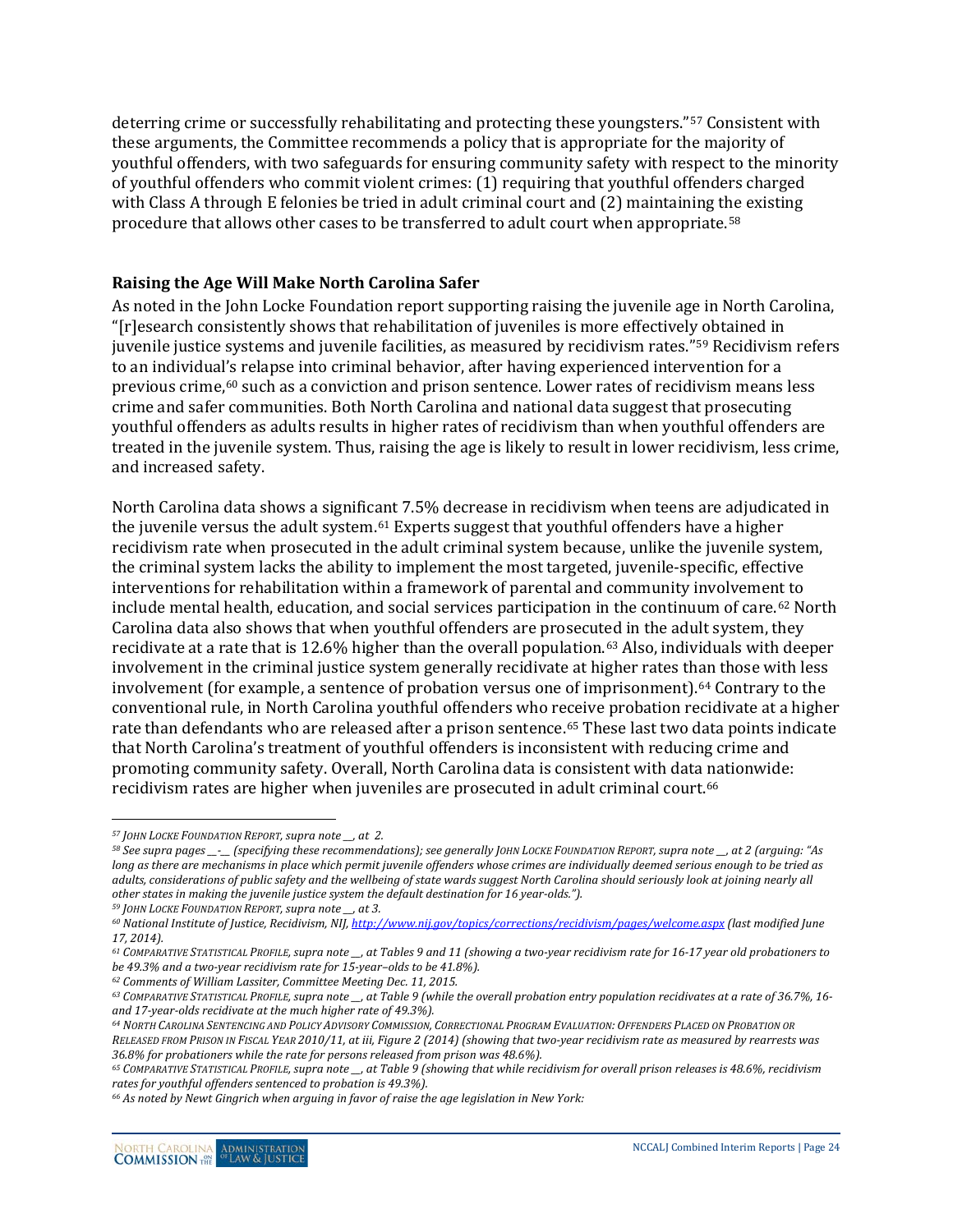Additionally, evidence shows that youth receive more supervision in the juvenile system than the adult system. Because they typically present in [th](#page-24-0)e adult system with low-level offenses, charges against youthful offenders often are dismissed.67 Even when youthful offenders are con[vic](#page-24-2)ted, because they typically have little or no prior criminal record,<sup>[68](#page-24-1)</sup> sentences are often light.<sup>69</sup> As Newt Gingrich observed when supporting raise the age legislation in New York, "because most minors are charged with low-level offenses, the adult system often imposes no punishment whatsoever, teaching a dangerous lesson: You won't be held accountable for breaking the law."[70](#page-24-3)

Some assert that prosecuting youthful offenders in criminal court has an important deterrent effect. However, as noted in a John Locke Foundation report supporting raising the age i[n N](#page-24-4)orth Carolina, studies show that prosecuting juveniles in adult court does not in fact deter crime.71 That report continues:

The studies all show that, perhaps due to minors' lack of maturity or less-thandeveloped frontal cortex, which controls reasoning, legislative efforts to inflict criminal court jurisdiction and punishments upon minors have not deterred crime. Even more than adult offenders, the very problem with juvenile offenders is that too often they do not think carefully before committing their misdeeds, and they rarely, if ever, review the statutory framework to determine the consequences.[72](#page-24-5)

Other researchers agree that adult criminal sanctions do not deter youth crime.[73](#page-24-6)

The Committee's recommendation has built-in protections to deal with violent juveniles: (1) requiring that youthful offenders charged with Class A through E felonies be tried in adult criminal court<sup>[74](#page-24-7)</sup> and  $(2)$  ma[in](#page-24-8)taining the existing procedure that allows other cases to be transferred to adult court when appropriate.75 Notably, North Carolina's existing transfer provision has been used for 13, 14, and 15-year-olds for many years, with no empirical evidence suggesting that violent youth

<span id="page-24-0"></span>*<sup>67</sup> PowerPoint accompanying Comments of Judge Morey, Committee Meeting Dec. 11, 2015 (noting that in Durham, of the 632 misdemeanors charges taken out on 16- and 17-year-olds in 2012, 495 were dismissed)[, http://nccalj.org/wp-content/uploads/2015/12/October-2015-](http://nccalj.org/wp-content/uploads/2015/12/October-2015-Sentencing-Commissions-Research-and-Policy-Study-Group.pdf) [Sentencing-Commissions-Research-and-Policy-Study-Group.pdf.](http://nccalj.org/wp-content/uploads/2015/12/October-2015-Sentencing-Commissions-Research-and-Policy-Study-Group.pdf) 68 COMPARATIVE STATISTICAL PROFILE, supra note \_\_, at Table 5 (showing that less than 2% of youthful offenders present with a prior record at* 

 $\overline{a}$ 

<span id="page-24-8"></span><span id="page-24-7"></span>*<sup>75</sup> See supra p. \_\_ (so specifying).*

*Research shows that prosecuting youths as adults increases the chances that they will commit more serious crimes. A Columbia University study compared minors arrested in New Jersey (where the age of adulthood is 18) with those in New York. New York teens were more likely to be rearrested than those processed in New Jersey's juvenile court for identical crimes. For violent crimes, rearrests were 39 percent greater. Studies in other states have yielded similar results, leading experts at the Centers for Disease Control to recommend keeping kids out of adult court to combat community violence.*

*Gingrich, supra note \_\_; see also JOHN LOCKE FOUNDATION REPORT, supra note \_\_, at 3-4 (citing several studies that have compared recidivism rates for juvenile offenders tried in juvenile courts with those for juveniles tried in criminal courts); OLA LISOWSKI & MARC LEVIN, MACIVER INSTITUTE & TEXAS PUBLIC POLICY FOUNDATION, 17-YEAR-OLDS IN ADULT COURT: IS THERE A BETTER ALTERNATIVE FOR WISCONSIN'S YOUTH AND TAXPAYERS? 3, 7-9 (2016) (noting that "[i]n Wisconsin, 17-year-olds are three times more likely to return to prison if they originally go through the adult system rather than the juvenile system"; discussing studies in other states, including New York and New Jersey, Florida, and Minnesota) [hereinafter LISOWSKI & LEVIN].*

<span id="page-24-1"></span>*level III or above).*

<span id="page-24-3"></span><span id="page-24-2"></span>*<sup>69</sup> Id. at Table 7 (showing that almost 75% of youthful offenders receive non-active (community) punishment).*

*<sup>70</sup> Gingrich, supra note \_\_.* 

<span id="page-24-4"></span>*<sup>71</sup> JOHN LOCKE FOUNDATION REPORT, supra note \_\_, at 3 (so noting and discussing data from New York, Idaho, and Georgia calling into question the notion that prosecuting juveniles in adult court has a deterrent effect). <sup>72</sup> Id.* 

<span id="page-24-6"></span><span id="page-24-5"></span>*<sup>73</sup> LISOWSKI & LEVIN, supra note \_\_, at 5 (noting that in 1994, after Georgia passed a law restricting access to juvenile court for certain youth, a study showed no significant change in juvenile arrest rates in the years following the statute's enactment; noting that after New York passed a similar law in 1978, a study found that arrest rates for most offenses remained constant or increased in the time period of the study). <sup>74</sup> According to the recommendations above, Class A-E felony charges against 16- and 17-year olds will be automatically transferred to superior court after a finding of probable cause or by indictment. See supra p. \_\_ (so specifying)*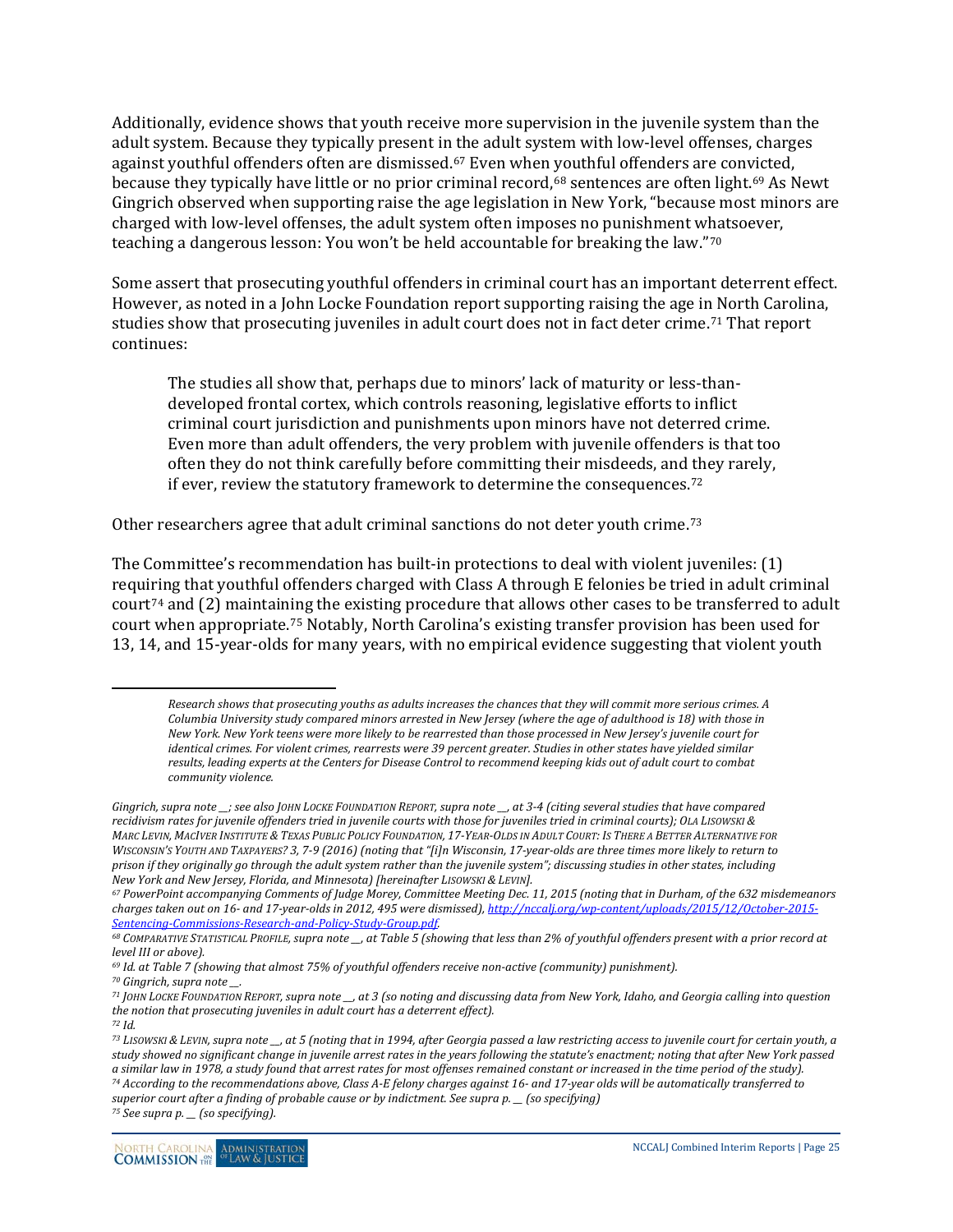are falling through the cracks.[76](#page-25-1) Finally, studies show when states have implemented raise the age legislation, public safety has improved.[77](#page-25-2)

#### <span id="page-25-0"></span>**Raising the Age Will Benefit North Carolina Economically**

Two separate studies authorized by the North Carolina General Assembly indicate that raising the juvenile age will produce significant economic benefits for North Carolina:

- 1. In 2009, the Governor's Crime Commission Juvenile Age Study submitted to the General Assembly included a cost-benefit analysis of raising the age of juvenile court jurisdiction to 18. The analysis, done by ESTIS Grou[p,](#page-25-3) LLC, found that the age change would result in a net benefit to the state of \$7.1 million.78
- 2. In 2011, the Youth Accountability Planning Task Force submitted its final report to the General Assembly. The Task Force's report included a cost-benefit analysis, done by the Vera Institute of Justice, of prosecuting 16 and 17-year-old misdemeanants and lowlevel felons in juvenile court. That report estimated net benefits of \$52.3 million.[79](#page-25-4)

Much of the estimated cost savings would result from reduced recidivism, which "eliminates future costs associated with youth 'graduating' to the adult criminal system, and increased lifetime earnings for youth who will not have the burden of a criminal record."[80](#page-25-5) Cost savings from reduced recidivism has been cited in the national discourse on raising the juvenile age. As noted by Newt Gingrich when arguing in favor of raise the age legislation in New York:

Recidivism is expensive. There are direct losses to victims, the public costs of law enforcement and incarceration and the lost economic contribution of someone not engaged in law-abiding work. When Connecticut raised the age for adult prosecution to 18, crime rates quickly dropped and officials were able to close an adult prison. Researchers calculated the lifetime gain of helping a youth graduate high school and avoid becoming a career criminal or drug user at \$2.5 million to \$3.4 million *for just one person*. An adult record permanently limits youth prospects; it becomes harder to gain acceptance to a good school, get a job or serve in the military. Juvenile records are sealed and provide more opportunity. It's only fair to give a young person who has paid his debt to society a fresh start. It is in our best interest that youth go on to contribute to the economy, rather th[an](#page-25-6) becoming a drain through serial incarceration or dependence on public assistance.<sup>81</sup>

<span id="page-25-1"></span> $\overline{a}$ *<sup>76</sup> The John Locke Foundation report concluded: "North Carolina [has] a robust system of transfer for felony juvenile offenders, which ensures that the most serious of juvenile offenders can be tried in adult courts even if the age of juvenile court jurisdiction is raised." JOHN LOCKE FOUNDATION REPORT, supra note \_\_, at 1.*

<span id="page-25-2"></span>*<sup>77</sup> See, e.g., RICHARD MENDEL, JUSTICE POLICY INSTITUTE, JUVENILE JUSTICE REFORM IN CONNECTICUT: HOW COLLABORATION AND COMMITMENT HAVE IMPROVED PUBLIC SAFETY AND OUTCOMES FOR YOUTH 29 (2013) ("Available data leave no doubt that public safety has improved as a result of Connecticut's juvenile justice reforms.") [hereinafter CONNECTICUT REPORT]; see also infra pages \_\_ - \_\_ (discussing other states' experiences with raise the age legislation).*

<span id="page-25-3"></span>*<sup>78</sup> GOVERNOR'S CRIME COMMISSION JUVENILE AGE STUDY, A STUDY OF THE IMPACT OF EXPANDING THE JURISDICTION OF THE DEPARTMENT OF JUVENILE JUSTICE AND DELINQUENCY PREVENTION 4-6 (2009) [hereinafter 2009 GOVERNOR'S CRIME COMMISSION REPORT]. 79 YOUTH ACCOUNTABILITY TASK FORCE REPORT, supra note \_\_.*

<span id="page-25-4"></span>

<span id="page-25-5"></span>*<sup>80</sup> LaToya Powell, U.S. Senators Support "Raise the Age", N.C. CRIM. LAW BLOG (July 14, 2014)[, http://nccriminallaw.sog.unc.edu/u-s-senators](http://nccriminallaw.sog.unc.edu/u-s-senators-support-raise-the-age/)[support-raise-the-age/.](http://nccriminallaw.sog.unc.edu/u-s-senators-support-raise-the-age/)*

<span id="page-25-6"></span>*<sup>81</sup> Gingrich, supra note \_\_.*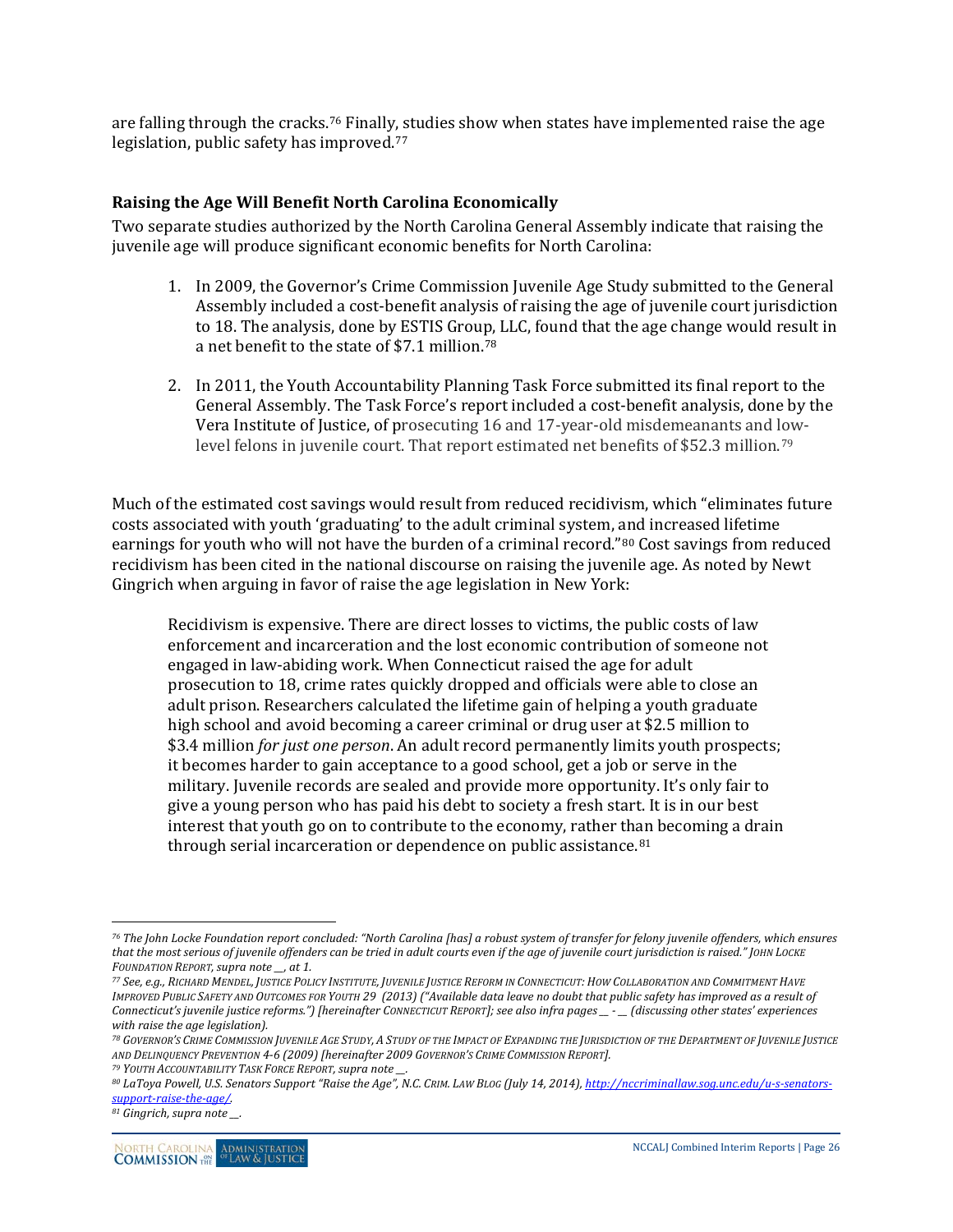And as noted in a John Locke Foundation report supporting raising the juvenile age, "North Carolina is not merely relying on the projections, but can look to the proven experience of other states."[82](#page-26-0) That report continues: "Some 48 other states from Massachusetts to Mississippi have successfully raised the age and implemented this policy change effectively and without significant complications. Many states, including Connecticut and Illinois, have found that the transition can be accomplished largely by reallocating funds and resources among the adult and juvenile systems."[83](#page-26-1)

The Committee recognizes that its recommendations will require a significant outlay of taxpayer funds, with benefits achieved long-term. However, there are good reasons to believe that costs will be lower than estimated in the analyses noted above. First, the 2011 Vera Institute cost-benefit analysis estimated costs with FY 2007/08 juvenile arrest data. However, as shown in Figure 2 below, juvenile arrest rates have decreased dramatically from 2008.[84](#page-26-2)

**Fig. 2.** Falling arrest rates for juveniles under age 18.

|      | Violent Crime | <b>Property Crime</b> |
|------|---------------|-----------------------|
| 2008 | 2,597         | 13,307                |
| 2014 | 1,537         | 7,919                 |

*Source: North Carolina State Bureau of Investigation, Crime in North Carolina – 2014, 7 (Nov. 2015).*

These declining arrest numbers for all persons under 18 years old suggest that system costs may be lower than those estimated based on FY 2007/08 data.<sup>[85](#page-26-3)</sup>

Additionally, no prior cost analysis on the juvenile age issue has accounted for cost reductions associated with statewide implementation of pilot programs that reduce admissions into the juvenile system, as recommended by the Committee.<sup>[86](#page-26-4)</sup> For these reasons North Carolina may experience actual costs that are less than those that have been predicted. This in fact would be consistent with the experiences of other states that have raised the juvenile age.[87](#page-26-5)

Finally, prior examination of fiscal impact may not have sufficiently taken into account current standards linked to the federal Prison Rape Elimination Act (PREA) that "are likely to raise costs in the adult justice system as c[oun](#page-26-6)ty jails and state prisons spend more in areas such as staffing, programming, and facilities."88 Thus, "[e]ven the apparent short-term cost advantages of the adult justice system will diminish."[89](#page-26-7) With respect to staffing costs, male 16- and 17-year-old criminal defendants are housed at Foothills Correctional Center; females at North Carolina Correctional

 $\overline{a}$ *<sup>82</sup> JOHN LOCKE FOUNDATION REPORT, supra note \_\_, at 7.*

<span id="page-26-1"></span><span id="page-26-0"></span>*<sup>83</sup> Id. (providing detail on the experience in Connecticut and Illinois).*

<span id="page-26-2"></span>*<sup>84</sup> North Carolina State Bureau of Investigation, Crime in North Carolina - 2014, 7 (Nov. 2015) [hereinafter NC SBI Crime Report], [http://crimereporting.ncsbi.gov/public/2014/ASR/2014 Annual Summary.pdf.](http://crimereporting.ncsbi.gov/public/2014/ASR/2014%20Annual%20Summary.pdf)*

<span id="page-26-3"></span>*<sup>85</sup> A 2013 fiscal note prepared in connection with HB 725 used data from FY 2012/13. Juvenile arrest rates likewise have declined since 2012: In 2012, 1,556 juveniles under 18 were arrested for violent crimes; that number dropped to 1,537 in 2014. NC SBI Crime Report, supra note \_\_. In 2012, 9,539 juveniles under 18 were arrested for property crimes; that number dropped to 7,919 in 2014. Id.*

*<sup>86</sup> See infra pages \_\_-\_\_.*

<span id="page-26-5"></span><span id="page-26-4"></span>*<sup>87</sup> See infra pages \_\_-\_\_ (noting that in Connecticut although juvenile caseloads were expected to grow by 40% they grew only 22% and that Connecticut spent nearly \$12 million less in 2010 and 2011 than had been budgeted).*

<span id="page-26-7"></span><span id="page-26-6"></span>*<sup>88</sup> Press Release, John Locke Foundation, Long-Term Cost Savings Likely from Raising N.C. Juvenile Justice Age (July 17, 2013) (quoting Marc Levin, co-author of JOHN LOCKE FOUNDATION REPORT) [hereinafter John Locke Press Release], [http://www.johnlocke.org/press\\_releases/show/713.](http://www.johnlocke.org/press_releases/show/713)*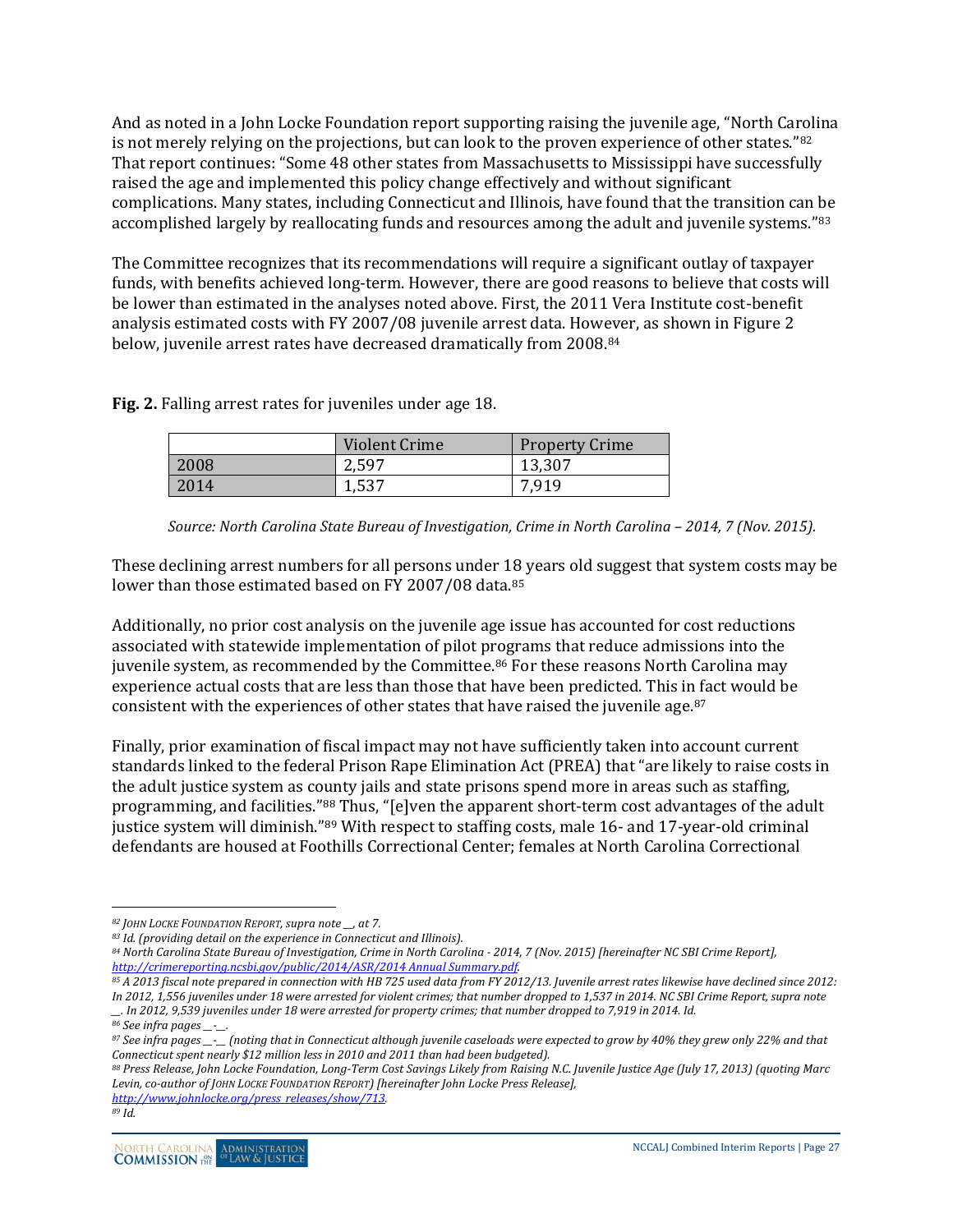Institution for Women.<sup>[90](#page-27-1)</sup> The Division of Iuvenile Justice reports that Foothills currently houses 65 juveniles; the Institution for Women houses three. In order to comply with the sight and sound segregation requirements of PREA, every time juveniles are moved within those adult facilities, the facilities must be in lock down, with obvious staffing costs.

#### <span id="page-27-0"></span>**Raising the Age Has Been Successfully Implemented in Other States**

Other states have enacted raise the age legislation, over vigorous objections that doing so would negatively affect public safety, create staggering caseloads and overcrowded detention facilities, and result in unmanageable fiscal costs.<sup>[91](#page-27-2)</sup> As it turns out, none of the predicted negative consequences have come to pass. For example, in 20[09](#page-27-3) Illinois moved 17-year-olds charged with misdemeanors from the adult to the juvenile system.92 Among other things, Illinois reported:

- The juvenile system did not "crash."
- Public safety did not suffer.
- County juvenile detention centers and state juvenile incarceration facilities were not overrun. I[n f](#page-27-4)act, three facilities were closed and the state reported excess capacity statewide.<sup>93</sup>

The Illinois experience was so positive that in July 2013, that state expanded its raise the age legislation to include all 17-year-olds in the juvenile justice system, including those charged with felonies.[94](#page-27-5)

Connecticut's experience was similarly positive. In 2007, Connecticut enacted legislation to raise the age of juvenile jurisdiction from 16 to 18, effective 2010 for 16-year-olds and 2012 for 17-year olds.[95](#page-27-6) After the change, juvenile caseloads grew at a lower-than-expected rate and the state spent nearly \$12 million less than budgeted in the two years following the change.<sup>[96](#page-27-7)</sup> A report on Connecticut's experience gives this bottom line for that state's experience: "Cost savings and improved public safety."[97](#page-27-8) As has been noted, 48 other states have increased the juvenile age "without significant complications."[98](#page-27-9)

While raise the age efforts have proved to be successful, lower the age campaigns have proved unworkable. In 2007, Rhode Island lowered its juvenile age, pulling 17-year-olds out of the juvenile system and requiring that they be prosecuted as adults.<sup>[99](#page-27-10)</sup> Proponents asserted that the change would save the state \$3.6 million because 17-year-olds would be housed in adult prisons rather

 $\overline{a}$ *<sup>90</sup> See supra n. \_\_.*

<span id="page-27-2"></span><span id="page-27-1"></span>*<sup>91</sup> ILLINOIS JUVENILE JUSTICE COMMISSION, RAISING THE AGE OF JUVENILE COURT JURISDICTION: THE FUTURE OF 17-YEAR-OLDS IN ILLINOIS' JUSTICE SYSTEM 6 (2013) (noting these objections) [hereinafter ILLINOIS REPORT][, http://ijjc.illinois.gov/sites/ijjc.illinois.gov/files/assets/IJJC -](http://ijjc.illinois.gov/sites/ijjc.illinois.gov/files/assets/IJJC%20-%20Raising%20the%20Age%20Report.pdf) Raising the Age [Report.pdf.](http://ijjc.illinois.gov/sites/ijjc.illinois.gov/files/assets/IJJC%20-%20Raising%20the%20Age%20Report.pdf)*

<span id="page-27-3"></span>*<sup>92</sup> Id. (noting that initial legislation was passed over opponents' assertions that the law would lead to "unmanageable fiscal costs"). For more background on the raising the age in Illinois, see Illinois Juvenile Justice Commission, Raising the Age of Juvenile Court Jurisdiction: The Future of 17-Year-Olds in Illinois' Justice System, IIJC[, http://ijjc.illinois.gov/rta](http://ijjc.illinois.gov/rta) (last visited Mar. 23, 2016).*

<span id="page-27-4"></span>*<sup>93</sup> ILLINOIS REPORT, supra note \_\_, at 6; see also John Locke Press Release, supra note \_\_ (noting that "[a]fter Illinois raised the juvenile jurisdiction age in 2010, both juvenile crime and overall crime dropped so much that the state was able to close three juvenile lockups because they were no longer needed").*

<span id="page-27-6"></span><span id="page-27-5"></span>

*<sup>94</sup> Illinois Public Act 098-0061. 95 See CONNECTICUT REPORT, supra note \_\_, at 15-16. 96 Id. at 27 (reporting that juvenile caseloads grew at a rate of 22% versus 40% as projected).*

<span id="page-27-8"></span><span id="page-27-7"></span>*<sup>97</sup> Id. at 3. More information on Connecticut's experience is available at Raise the Age CT (a project of the Connecticut Juvenile Justice Alliance). See Connecticut Juvenile Justice Alliance, Raise the Age CT[, http://raisetheagect.org/index.html](http://raisetheagect.org/index.html) (last visited Mar 23, 2016).*

<span id="page-27-9"></span>*<sup>98</sup> John Locke Press Release, supra note \_\_.*

<span id="page-27-10"></span>*<sup>99</sup> 2009 GOVERNOR'S CRIME COMMISSION REPORT, supra note \_\_, at 13.*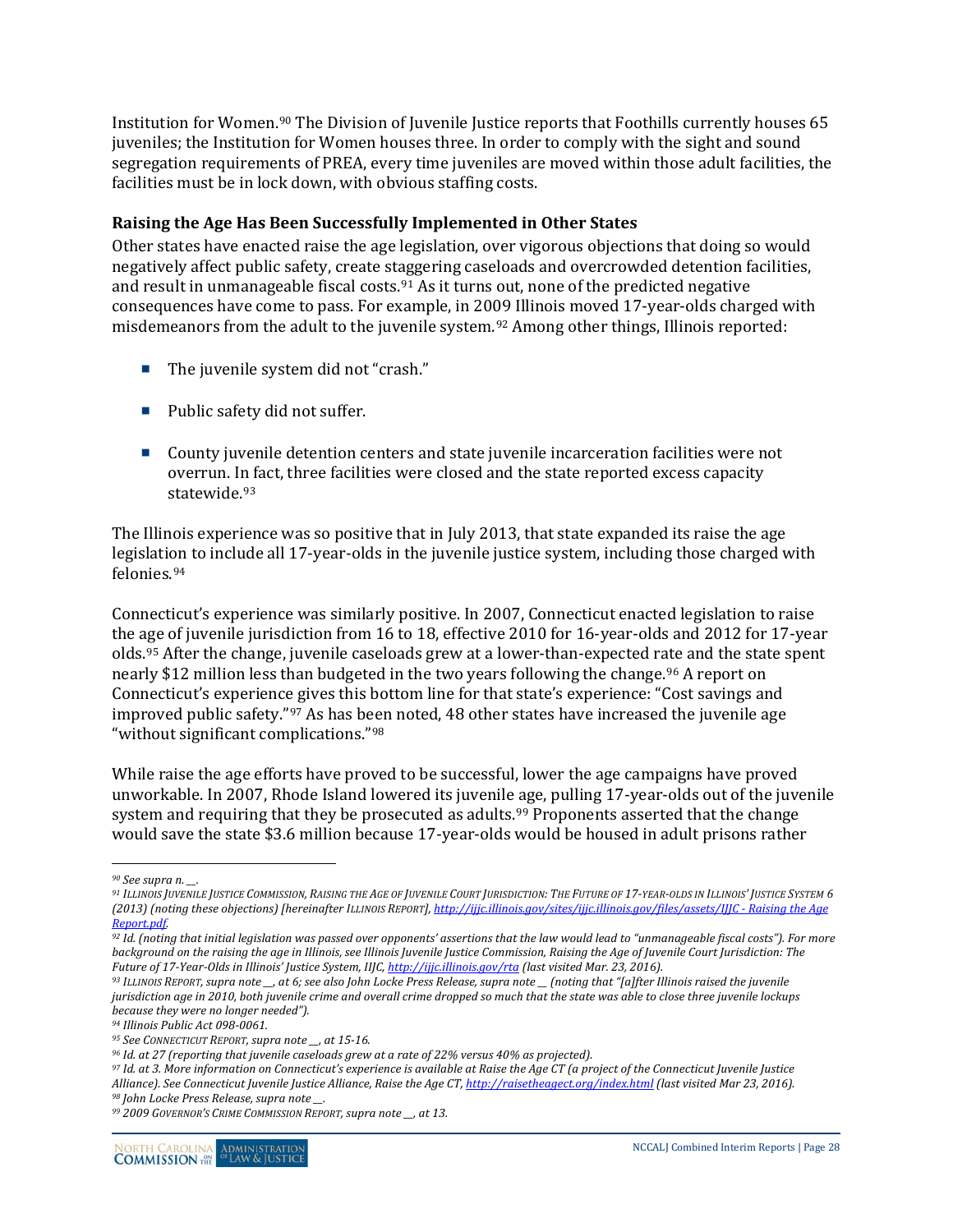than training schools. But the experiment was a failure. As it turned out, youths sentenced to adult prison had to be, f[or s](#page-28-2)afety reasons, housed in super max custody facilities at the cost of more than \$100,000 per year.<sup>100</sup> Just months later Rhode Island abandoned course and rescinded the law.<sup>[101](#page-28-3)</sup>

#### <span id="page-28-0"></span>**Raising the Age Strengthens Families**

Suppose that 16-year-old high school junior Bobby is charged with assault, after a fight at school over a girl. Because North Carolina treats Bobby as an adult, his case can proceed to completion with no parental involvement or input. This led Newt Gingrich to assert, when arguing for raise the age legislation in New York:

[L]aws that undermine the family harm society. When a 16- or 17-year-old is arrested [he or she] … can be interviewed alone and can even agree to plea bargains without parental consent. What parent would not want the chance to intervene, to set better boundaries or simply be a parent? The current law denies them that right.[102](#page-28-4)

While the criminal justice system cuts parents out of the process, the juvenile system requires their participation<sup>[103](#page-28-5)</sup> and thus serves to strengthen parents' influence on their teens.

#### <span id="page-28-1"></span>**Raising the Age Is Supported By Science**

Although North Carolina treats its youthf[ul o](#page-28-6)ffenders as adults, widely accepted science reveals that adolescent brains are not fully developed.104 Among other things, research teaches that:

- Interactions between neurobiological systems in the adolescent brain cause teens to engage in greater risk-taking behavior.[105](#page-28-7)
- Increases in reward- and sensation-seeking behavior precede the maturation of brain systems that govern self-regulation and impulse control.<sup>[106](#page-28-8)</sup>
- Despite the fact that many adolescents may appear as intelligent as adults, their ability to regulate their behavior is more limited.[107](#page-28-9)
- Teens are more responsive to peer influence than adults.<sup>[108](#page-28-10)</sup>
- Relative to ad[ults](#page-28-11), adolescents have a lesser capacity to weigh long-term consequences;109 as they mature into adults, they become more future oriented, with increases in their consideration of future consequences, concern about the future, and ability to plan ahead.[110](#page-28-12)

<span id="page-28-2"></span> $\overline{a}$ *<sup>100</sup> Id.; see also Katie Zezima, Law on Young Offenders Causes Rhode Island Furor, N.Y. TIMES, Oct. 30, 2007, [http://www.nytimes.com/2007/10/30/us/30juvenile.html?\\_r=0.](http://www.nytimes.com/2007/10/30/us/30juvenile.html?_r=0)*

<span id="page-28-3"></span>*<sup>101</sup> 2009 GOVERNOR'S CRIME COMMISSION REPORT, supra note \_\_, at 13.*

<span id="page-28-5"></span><span id="page-28-4"></span>*<sup>102</sup> Gingrich, supra note \_\_. 103 See supra pages \_\_-\_\_ (noting that parents must participate in proceedings in juvenile court).*

<span id="page-28-6"></span>*<sup>104</sup> Comments of Dr. Cindy Cottle, Committee Meeting December 11, 2015; Comments of Deputy Commissioner Lassiter, Committee Meeting Dec. 11, 2015; Laurence Steinberg, Adolescent Development and Juvenile Justice, 5 ANNU. REV. CLIN. PSYCHOL. 459, 465 (2009) (research shows continued brain maturation through the end of adolescence).*

<span id="page-28-7"></span>*<sup>105</sup> Steinberg, supra note \_\_, at 466; Comments of Dr. Cindy Cottle, Committee Meeting Dec. 11, 2015.*

<span id="page-28-8"></span>*<sup>106</sup> Steinberg, supra note \_\_, at 466.*

<span id="page-28-9"></span>*<sup>107</sup> Id. at 467.*

<span id="page-28-10"></span>*<sup>108</sup> Id. at 468; Comments of Dr. Cindy Cottle, Committee Meeting Dec. 11, 2015; Comments of Deputy Commissioner Lassiter, Committee Meeting Dec. 11, 2015.*

<span id="page-28-11"></span>*<sup>109</sup> Comments of Dr. Cindy Cottle, Committee Meeting Dec. 11, 2015.*

<span id="page-28-12"></span>*<sup>110</sup> Steinberg, supra note \_\_, at 469; Comments of Deputy Commissioner Lassiter, Committee Meeting Dec. 11, 2015.*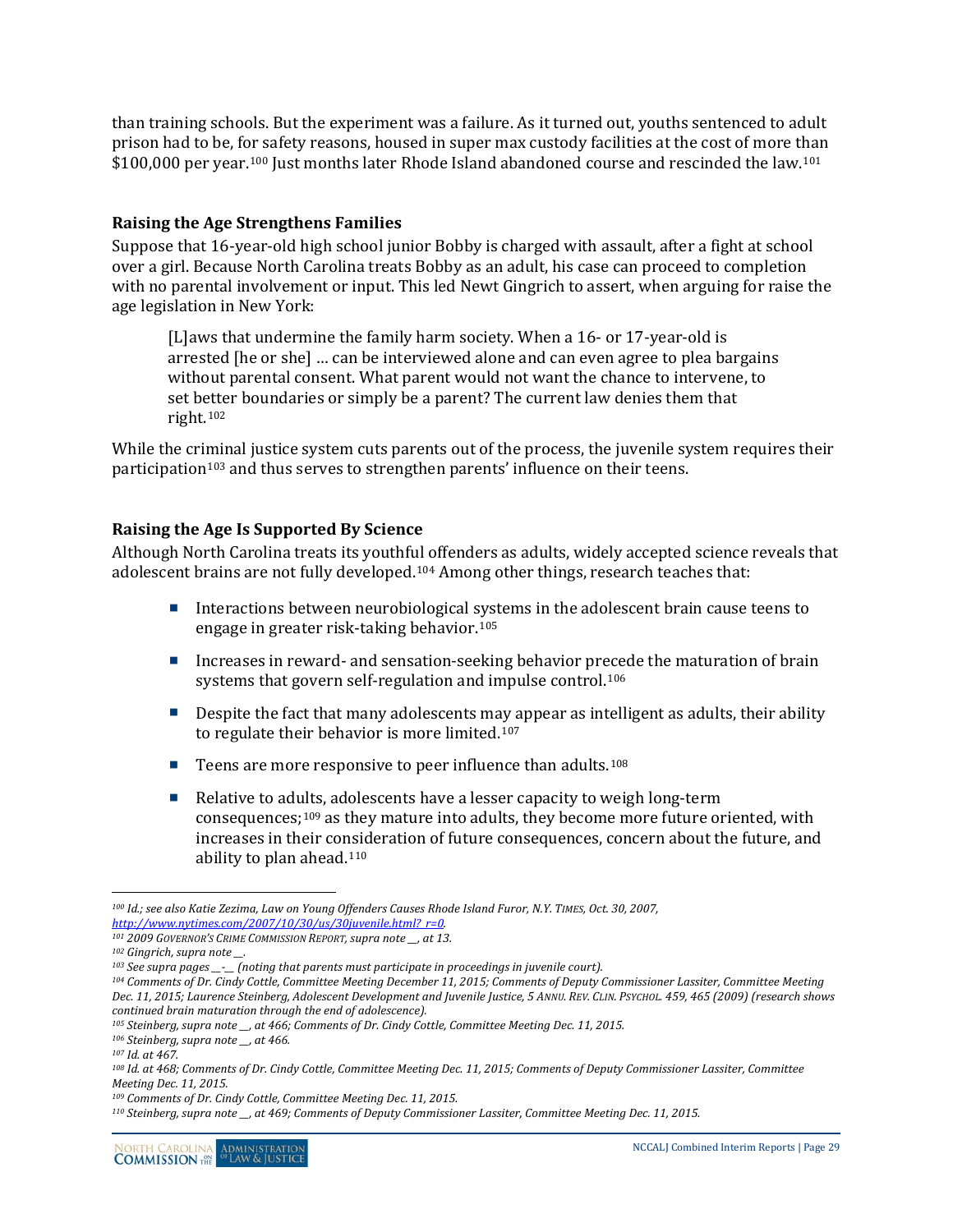- As comp[are](#page-29-1)d to adults, adolescents are more sensitive to rewards, especially immediate rewards.111
- Adolescents are less able than adults to control impulsive behaviors and choices.<sup>[112](#page-29-2)</sup>
- $\blacksquare$  Adolescents are less responsive to the threat of criminal sanctions.<sup>[113](#page-29-3)</sup>

This research and related data has significant implications for justice system policy. First, it suggests that adolescents are less culpable than adults.[114](#page-29-4) If the relative immaturity of a 16-yearold's brain prevents him from controlling his impulses, he is less culpable than an adult who possesses that capability but acts nevertheless.[115](#page-29-5) Second, the vast majority of adolescents who commit antisocial acts desist from such activity as they mature into adulthood.[116](#page-29-6) Rather than creating a lifetime disability for youthful offenders (e.g., public record of arrest and conviction; ineligibility for employment and college financial aid, etc.), sanctions for deli[nqu](#page-29-7)ent youth should take into account the fact that most juvenile offenders "mature out of crime,"117 growing up to be law-abiding citizens. Third, response systems that "attend to the lessons of developmental psychology" are more [effe](#page-29-8)ctive in reducing recidivism among adolescents than the punitive criminal justice model.118 Research shows that active interventions focused on strengthening family support systems and improving abilities in the areas of self-control, acade[mic](#page-29-9) performance, and job skills are more effective than strictly punitive measures in reducing crime.119 While these type of interventions can be and are implemented in the juvenile system, they are virtually unavailable in the adult criminal justice system. Finally, because adolescents are particularly susceptible to peer influence, outcomes are likely to be better when individuals in a formative stage of development are placed in an environment with an authoritative parent or guardian and prosocial peers rather than with adult criminals.[120](#page-29-10)

#### <span id="page-29-0"></span>**Raising the Age Is Consistent with Supreme Court Decisions Recognizing Juveniles' Lesser Culpability & Greater Capacity for Rehabilitation**

Raising the juvenile age is consistent with recent decisions by the United States Supreme Court recognizing that juveniles' unique characteristics require that they be treated differently than adults. First, in *Roper v. Simmons*,[121](#page-29-11) the Court held that the Eighth Amendment bars imposing capital punishment on juveniles. Next, in *Graham v. Florida*,[122](#page-29-12) it held that same amendment prohibits a sentence of life without the possibility of parole for juveniles who commit non-homicide offenses. Then, in *Miller v. Alabama*,[123](#page-29-13) the Court held that mandatory life without parole for those under the age of 18 at the time of their crimes violates the [Eigh](#page-29-14)th Amendment. Citing the type of science and social science research discussed in this report,<sup>124</sup> the Court recognized that juvenile offenders are less culpable than adults, have a greater capacity than adults for rehabilitation, and

<span id="page-29-5"></span>*<sup>115</sup> Id.*

<span id="page-29-8"></span><span id="page-29-7"></span>*<sup>118</sup> Id. at 478-79.*

<span id="page-29-11"></span><span id="page-29-10"></span>*<sup>120</sup> Id. at 480. <sup>121</sup> 543 U.S. 551 (2005).*

<span id="page-29-1"></span> $\overline{a}$ *<sup>111</sup> Steinberg, supra note \_\_, at 469; Comments of Dr. Cindy Cottle, Committee Meeting Dec. 11, 2015. 112 Steinberg, supra note \_\_, at 470.*

<span id="page-29-3"></span><span id="page-29-2"></span>*<sup>113</sup> Id. at 480; Comments of Dr. Cindy Cottle, Committee Meeting Dec. 11, 2015.*

<span id="page-29-4"></span>*<sup>114</sup> Steinberg, supra note \_\_, at 471.*

<span id="page-29-6"></span>*<sup>116</sup> Id. at 478. <sup>117</sup> Id.*

<span id="page-29-9"></span>*<sup>119</sup> Id. at 479.*

<span id="page-29-12"></span>*<sup>122</sup> 560 U.S. 48 (2010).*

<span id="page-29-14"></span><span id="page-29-13"></span>*<sup>123</sup> 567 U.S. \_\_\_, 132 S. Ct. 2455 (2012). <sup>124</sup> See supra pages \_\_ - \_\_.*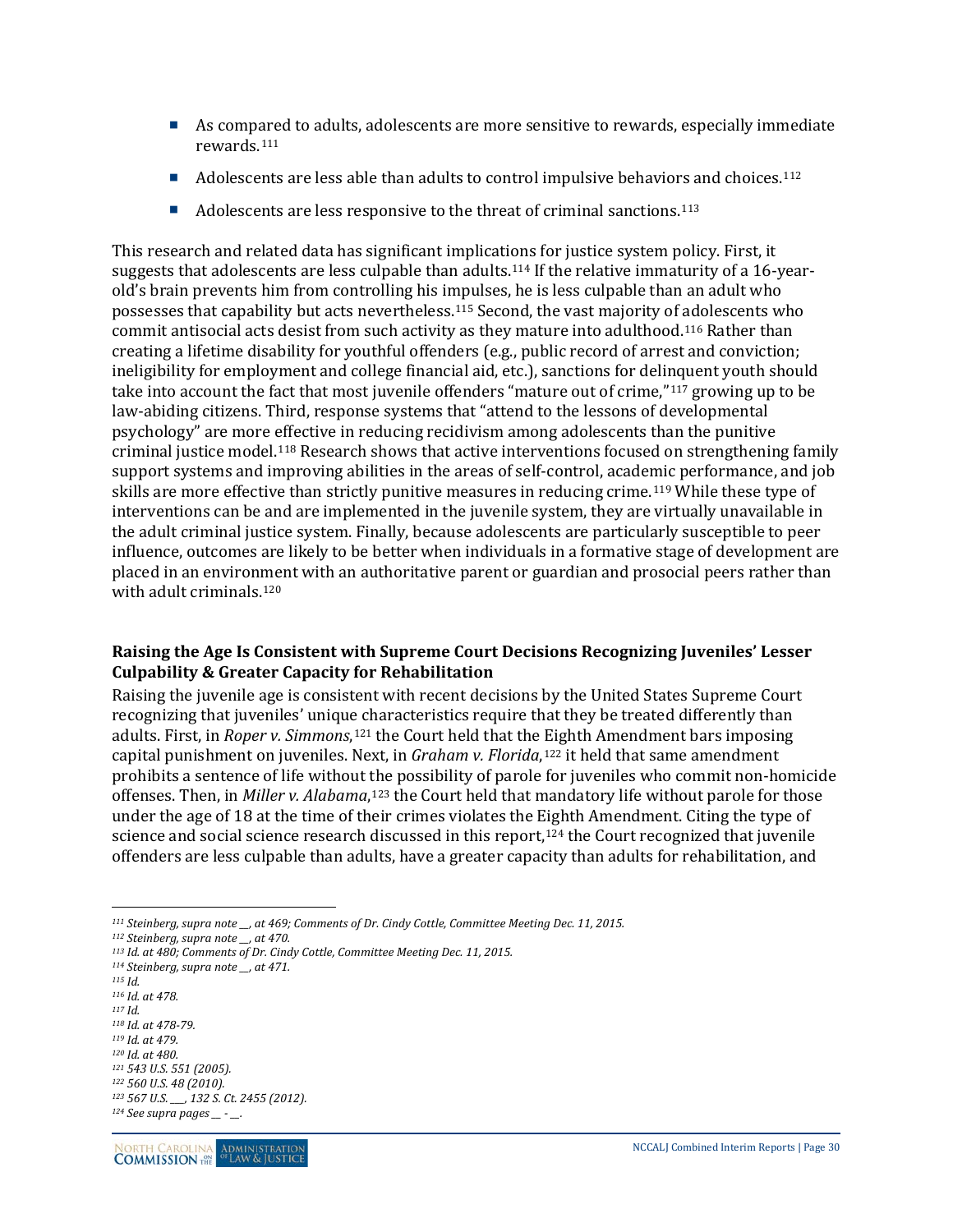are less responsive than adults to the threat of criminal sanctions.[125](#page-30-2) The Court found persuasive research "showing that only a relatively small proportion of adolescents who engage in illegal activity develop entrenched patterns of problem behavior,"[126](#page-30-3) stating:

[Y]outh is more than a chronological fact. It is a time of immaturity, irresponsibility, impetuousness[,] and recklessness. It is a moment and condition of life when a person may be most susceptible to influence and to psychological damage. And its signature qualities are all transient.<sup>[127](#page-30-4)</sup>

And just this year, in *Montgomery v. Louisiana,*<sup>128</sup> the Court took the extraordinary step of holding that the *Miller* rule applied retroactively to ca[ses](#page-30-5) that became final before it was decided. The *Montgomery* Court recognized that the "vast majority of juvenile offenders" are not permanently incorrigible, and that only the "rarest" of juveniles can be so categoriz[ed.](#page-30-7)[129](#page-30-6) The Court again noted that most juvenile crime "reflect[s] the transient immaturity of youth."130

The Court's reasoning in these cases supports raising the age of juvenile court jurisdiction.

#### <span id="page-30-0"></span>**Raising the Age Removes a Competitive Disadvantage NC Places on its Youth**

Suppose two candidates apply for a job. Both have the same credentials. Both got into fights at school when they were 16 years old, triggering involvement with the judicial system. But because one of the candidates, Sam, lives in Tennessee, his juvenile delinquency adjudication is confidential and cannot be discovered by his potential employer. The other candidate, Tom, is from North Carolina. Because of that, his interaction with the justice system resulted in a criminal conviction for affray. Tom's entire criminal record is discovered by his potential employer. Who is more likely to get the job?

As this scenario illustrates, saddling North Carolina's youth with arrest and conviction records puts them at a competitive disadvantage as compared to youth from other states.[131](#page-30-8) Although some have suggested that expunction can be used to remove teens' criminal records, there are significant barriers to expunction, such as legal fees. One district court judge reported to the Committee that expunctions for youthful offenders represent only a "tiny fraction" of the total convictions.[132](#page-30-9) Additionally, even if expunction is available to remove the official criminal record, it does nothing to delete information about a youthful offender's arrest or conviction as reported on the internet by news outlets, private companies, and social media.

#### <span id="page-30-1"></span>**Reducing School-Based Referrals Can Mitigate the Costs of Raising the Age**

In North Carolina, school-based complaints account for almost half of the referrals to the juvenile justice system.[133](#page-30-10) This phenomenon is asserted to be part of the "school to prison pipeline," through which children are referred to the court system for classroom misbehavior that a generation ago would have been handled in the schools. Concerns have been raised nationally and in North

<span id="page-30-9"></span>*<sup>132</sup> Comments of Judge Brown, Committee Meeting Dec. 11, 2015.*

 $\overline{a}$ *<sup>125</sup> Miller, 567 U.S. at \_\_\_, 132 S. Ct. at 2464-65.*

<span id="page-30-4"></span><span id="page-30-3"></span><span id="page-30-2"></span>*<sup>126</sup> Id. at \_\_\_, 132 S. Ct. at 2464 (internal quotation omitted).*

*<sup>127</sup> Id. at \_\_\_, 132 S. Ct. at 2467 (internal quotation and citation omitted).*

<span id="page-30-5"></span>*<sup>128</sup> 577 U.S. \_\_\_, 136 S. Ct. 718 (2016).*

<span id="page-30-6"></span>*<sup>129</sup> Id. at \_\_\_, 136 S. Ct. at 734.*

<span id="page-30-7"></span>*<sup>130</sup> Id.*

<span id="page-30-8"></span>*<sup>131</sup> Comments of Judge Brown, Committee Meeting Dec. 11, 2015; Comments of Police Chief Palombo, Committee Meeting Dec. 11, 2015.*

<span id="page-30-10"></span>*<sup>133</sup> Presentation by Deputy Commissioner William Lassiter, Committee Meeting Dec. 11, 2015[, http://nccalj.org/wp](http://nccalj.org/wp-content/uploads/2015/12/JJ-Trends-SPAC-2015.pdf)[content/uploads/2015/12/JJ-Trends-SPAC-2015.pdf.](http://nccalj.org/wp-content/uploads/2015/12/JJ-Trends-SPAC-2015.pdf)*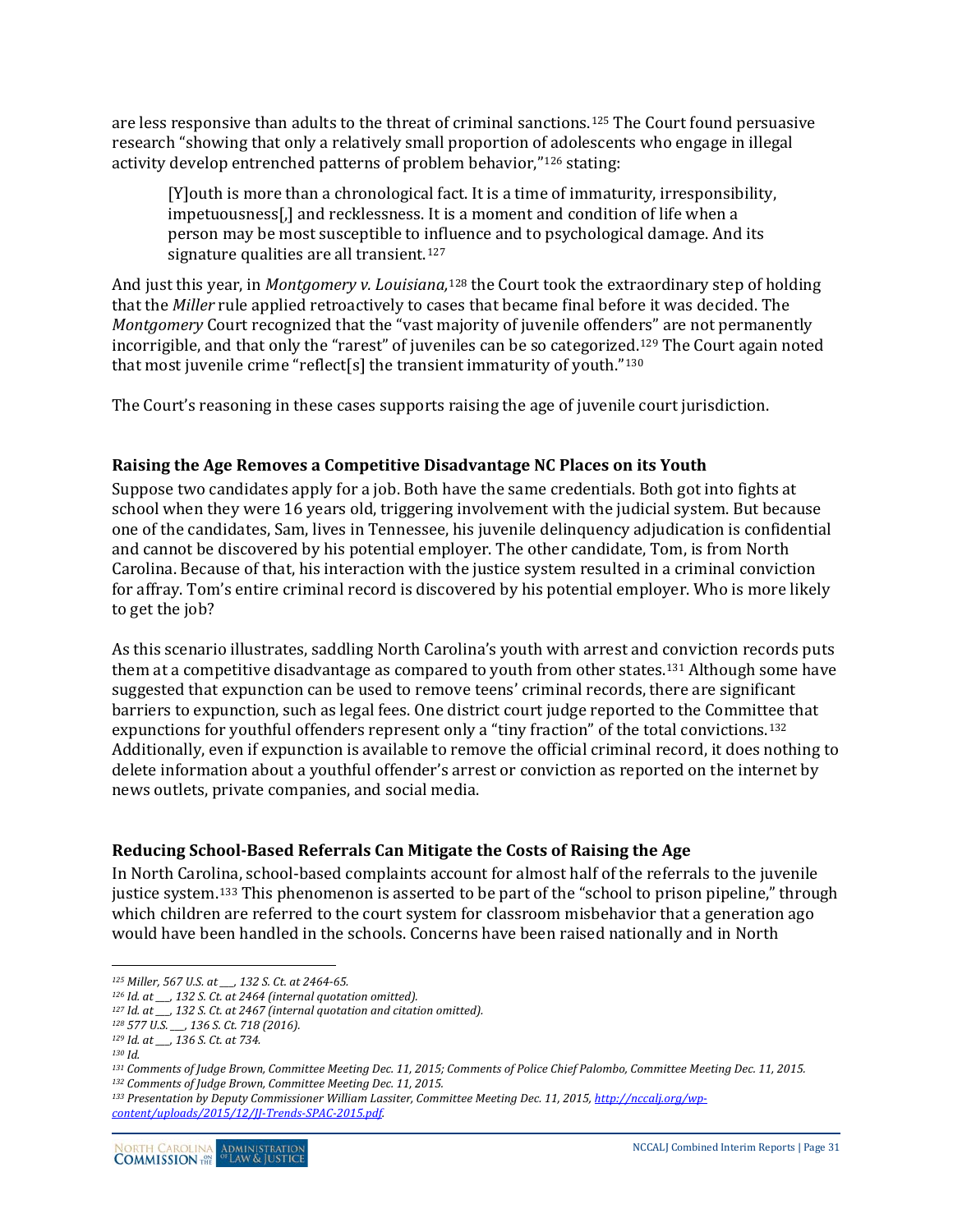Carolina that excessive punishment of public school students for routine misbehavior is counterproductive and out of sync with what science and social science teach about the most effective corrective action.[134](#page-31-0) Some have suggested that such referrals unnecessarily burden the juvenile justice system with frivolous complaints.<sup>[135](#page-31-1)</sup>

Responding to these concerns, individuals and groups throughout the nation have developed models to stem the flow of school-based referrals to the court system, instead addressing school misconduct immediately and effectively when and where it happens. In 2004, Juvenile Court Judge Steven Teske of Georgia developed one such model, in which school officials, local law enforcement, and others signed on to a cooperative agreement. The agreement provides, among other things, that "misdemeanor delinquent acts," like disrupting school and disorderly conduct do not result in the filing of a court complaint unless the student commits a third or subsequent similar offense during the school year, and the principal conducts a review of the student's behavior plan. Youth first receive warnings and after a second offense, they are referred to mediation or school conflict training programs. Elementary students cannot be referred to law enforcement for "misdemeanor delinquent acts" at all. Teske's program reports an 83% reduction in school referrals to the justice system.[136](#page-31-2) It also reports another significant outcome: a 24% increase in graduation rates.[137](#page-31-3) Two other states that have adopted similar programs ─ commonly referred to as school-justice partnerships ─ have experienced similar results.[138](#page-31-4) In fact, Connecticut has enacted a state law requiring all school systems that use law enforcement officers on campus to create school-justice partnerships.[139](#page-31-5)

North Carolina already has one such program in place. Modeled on Teske's program, Chief District Court Judge J.H. Corpening II, has implemented a school-justice partnership program in Wilmington, North Carolina. Like Teske's program, the Wilmington program requires that official responses to school-based disciplinary issues conform to what science and social science teaches is effective for juveniles.[140](#page-31-6) The program was crafted with participation from local law enforcement, prosecutors, court counselors, the chief public defender, school officials, and community members. The group developed an approach that deals with school discipline in a consistent and positive way through a graduated discipline model.<sup>[141](#page-31-7)</sup> The goal is for the schools to take a greater role in addressing misbehavior when and where it happens, rather than referring minor matters to the court system, with its delayed response. Officials in North Carolina's Juvenile Justice system view the program as a "huge step forward" with respect to reducing school-based referrals.[142](#page-31-8) Because Wilmington's program is so new, data on its effectiveness is not available. However, based on data from other jurisdictions, statewide implementation of school-justice partnerships based on the Georgia model promises to reduce referrals to the juvenile system and thus mitigate costs associated with raising the juvenile age.

<span id="page-31-8"></span><span id="page-31-7"></span><span id="page-31-6"></span>*<sup>141</sup> Id.*

<span id="page-31-0"></span> $\overline{a}$ *<sup>134</sup> See, e.g., TERI DEAL ET AL., NATIONAL COUNCIL OF JUVENILE AND FAMILY COURT JUDGES, SCHOOL PATHWAYS TO THE JUVENILE JUSTICE SYSTEM PROJECT: A PRACTICE GUIDE 1 (2014), [http://www.ncjfcj.org/sites/default/files/NCJFCJ\\_SchoolPathwaysGuide\\_Final2.pdf.](http://www.ncjfcj.org/sites/default/files/NCJFCJ_SchoolPathwaysGuide_Final2.pdf)*

<span id="page-31-1"></span>*<sup>135</sup> Id.*

<span id="page-31-2"></span>*<sup>136</sup> Steven Teske, States Should Mandate School-Justice Partnership to End Violence Against Our Children, JUVENILE JUSTICE INFORMATION EXCHANGE (Dec. 8, 2015)[, http://jjie.org/states-should-mandate-school-justice-partnership-to-end-violence-against-our-children/163156/.](http://jjie.org/states-should-mandate-school-justice-partnership-to-end-violence-against-our-children/163156/) <sup>137</sup> Id.*

<span id="page-31-4"></span><span id="page-31-3"></span>*<sup>138</sup> Id. (early results from Texas showed a 27% drop in referrals; two sites in Connecticut experienced reductions of 59% and 87% respectively).*

<span id="page-31-5"></span>*<sup>139</sup> Id. (reporting that "Connecticut passed Public Law 15-168 to require all school systems using law enforcement on campus to create a school-justice partnership that limits the role of police in disciplinary matters and requires a graduated response system in lieu of arrests"). <sup>140</sup> Comments of Judge Corpening, Committee Meeting Dec. 11, 2015 (describing Wilmington's program).*

*<sup>142</sup> Comments of Deputy Commissioner William Lassiter, Committee Meeting Dec. 11, 2015.*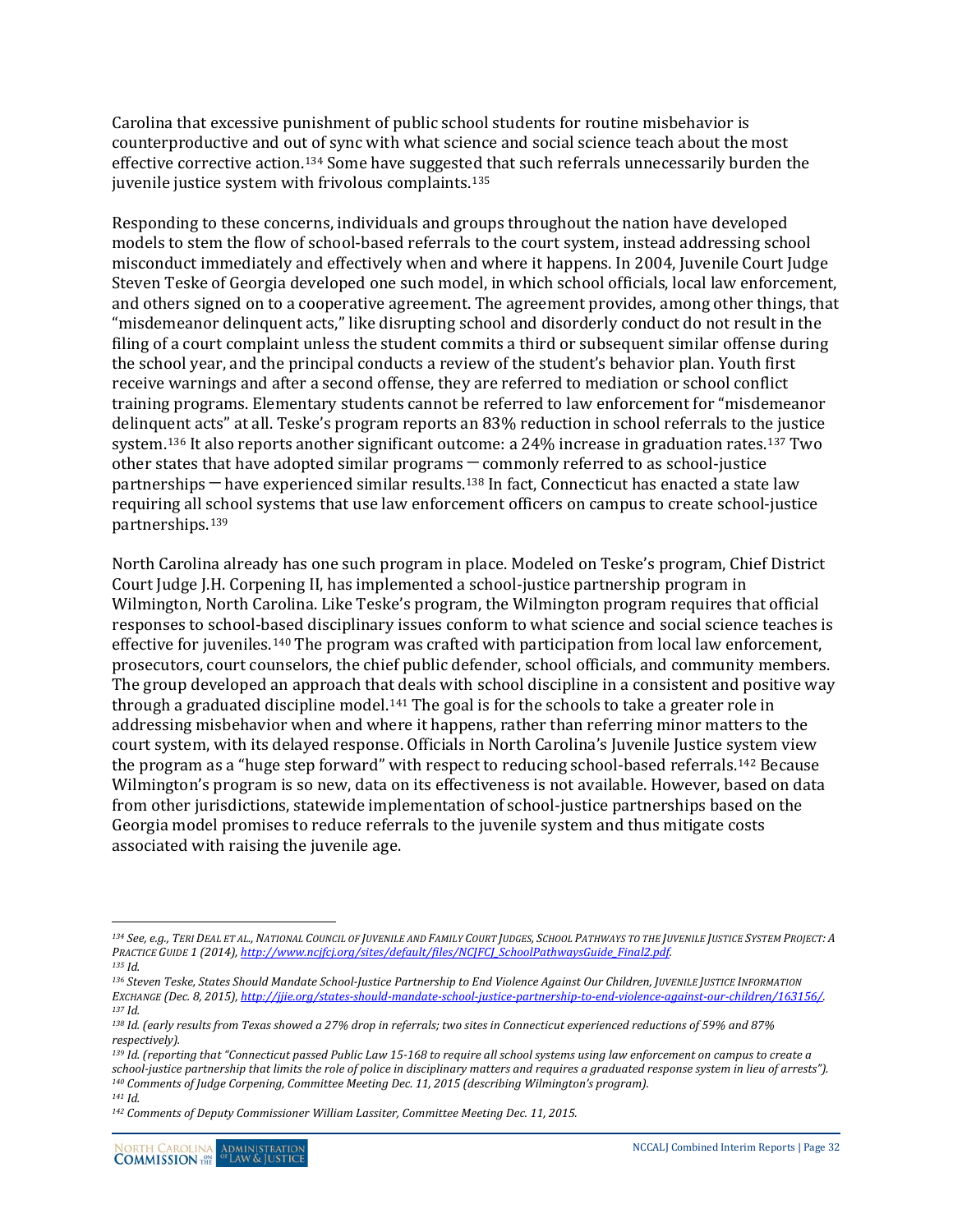#### <span id="page-32-0"></span>**North Carolina Department of Juvenile Justice Stands Ready to Implement Raise the Age Legislation**

Increasing the juvenile age will increase the number of juveniles in the juvenile justice system. Notwithstanding this, the North Carolina Division of Adult Correction and Juvenile Justice supports this recommendation and stands ready to implement raise the age legislation.[143](#page-32-3) Speaking to the Committee, Commissioner Guice indicated that he was very supportive of raising the age and emphasized that North Carolina already has done the studies and developed the data on the issue. Additionally, he noted that other states have led the way and their experience with raise the age legislation suggests that "there is no reason why we can't address this in North Carolina." In fact, he urged the Committee, not to "back away from doing what is right" on this issue.

#### <span id="page-32-1"></span>**Every North Carolina Study Has Made the Same Recommendation: Raise the Age**

In recent history, General Assembly has commissioned two studies of raise the age legislation. Both came to the same conclusion: North Carolina should join the majority of states in the nation and raise the juvenile age. First, in 2007, pursuant to legislation passed by the General Assembly, the North Carolina Sentencing and Policy Advisory Commission submitted its Report on Study of Youthful Offenders recommending, in part, that North Carolina increase the age of juvenile jurisdiction to 18.[144](#page-32-4) Second, in 2011, pursuant to legislation passed by the General Assembly, the Youth Accountability Task Force submitted its final report to the General Assembly recommending, among other things, moving youthful offenders to the juvenile justice system.[145](#page-32-5) Additionally, in December 2012, the Legislative Research Com[mis](#page-32-6)sion submitted its report to the 2013 General Assembly, supporting a raise the age proposal.146

#### <span id="page-32-2"></span>**Broad Bi-Partisan & Unanimous Stakeholder Support to Raise the Age**

Bills to raise the juvenile a[ge h](#page-32-7)ave been introduced and supported in North Carolina by lawmakers from both sides of the aisle<sup>147</sup> and raise the age proposals and related efforts to remove non-violent juveniles from the adult criminal justice system have enjoyed bipartisan support around the nation.[148](#page-32-8)

<span id="page-32-7"></span>*<sup>147</sup> See, e.g., HB 399, 2015 Session of the N.C. General Assembly (primary sponsors: Reps. Avila (R), Farmer-Butterfield (D), Jordan (R), and D. Hall (D))[, http://www.ncga.state.nc.us/gascripts/BillLookUp/BillLookUp.pl?Session=2015&BillID=h399&submitButton=Go;](http://www.ncga.state.nc.us/gascripts/BillLookUp/BillLookUp.pl?Session=2015&BillID=h399&submitButton=Go) HB 725, 2013 Session of the N.C. General Assembly (primary sponsors: Reps. Avila (R), Moffitt (R), Mobley (D), and D. Hall (D)),* 

<span id="page-32-3"></span> $\overline{a}$ *<sup>143</sup> Comments of Commissioner W. David Guice, Division of Adult Correction and Juvenile Justice, Committee Meeting Dec. 11, 2015; Comments of Deputy Commissioner William Lassiter, Committee Meeting Dec. 11, 2015.*

<span id="page-32-4"></span>*<sup>144</sup> 2007 SENTENCING COMMISSION REPORT, supra note \_\_.*

<span id="page-32-6"></span><span id="page-32-5"></span><sup>&</sup>lt;sup>145</sup> YOUTH ACCOUNTABILITY TASK FORCE REPORT, supra note \_\_.<br><sup>146</sup> LEGISLATIVE RESEARCH COMMISSION, AGE OF JUVENILE OFFENDERS COMMITTEE, REPORT TO THE 2013 GENERAL ASSEMBLY OF NORTH CAROLINA 12 (Dec., *2012) (supporting S 434 after consideration of identified issues) [hereinafter AGE OF JUVENILE OFFENDERS COMMITTEE REPORT], [http://www.ncleg.net/documentsites/committees/lrc/2013 Committee Reports to LRC/Age of Juvenile Offenders LRC Report.pdf.](http://www.ncleg.net/documentsites/committees/lrc/2013%20Committee%20Reports%20to%20LRC/Age%20of%20Juvenile%20Offenders%20LRC%20Report.pdf)*

*In fact, efforts to raise North Carolina's juvenile age to 18 date back at least until the 1950s. NC JUVENILE JUSTICE: A HISTORY,supra n. \_\_, at 17-18 (in 1955, the Commission on Juvenile Courts and Correctional Institutions recommended that the age limit should be so increased); id. at 21-22 (in 1956, the preliminary report of the Governor's Youth Service Commission made the same recommendation); id. at 23-24 (a 1956 study by the National Probation and Parole Association noted "the unreasonableness of classifying a sixteen or seventeen year-old youngster as an adult in connection with offenses against society." (quotation omitted)).*

*[http://www.ncga.state.nc.us/gascripts/BillLookUp/BillLookUp.pl?Session=2013&BillID=h725&submitButton=Go;](http://www.ncga.state.nc.us/gascripts/BillLookUp/BillLookUp.pl?Session=2013&BillID=h725&submitButton=Go) AGE OF JUVENILE OFFENDERS COMMITTEE REPORT, supra note \_\_, at 12 (supporting S 434 after consideration of identified issues).*

<span id="page-32-8"></span>*<sup>148</sup> See, e.g., Gingrich, supra note \_\_. In 2014, U.S. Senators Rand Paul (R-KY) and Cory Booker (D-NJ) introduced the REDEEM (Record Expungement Designed to Enhance Employment) Act, encouraging states to increase the age of criminal responsibility to 18.*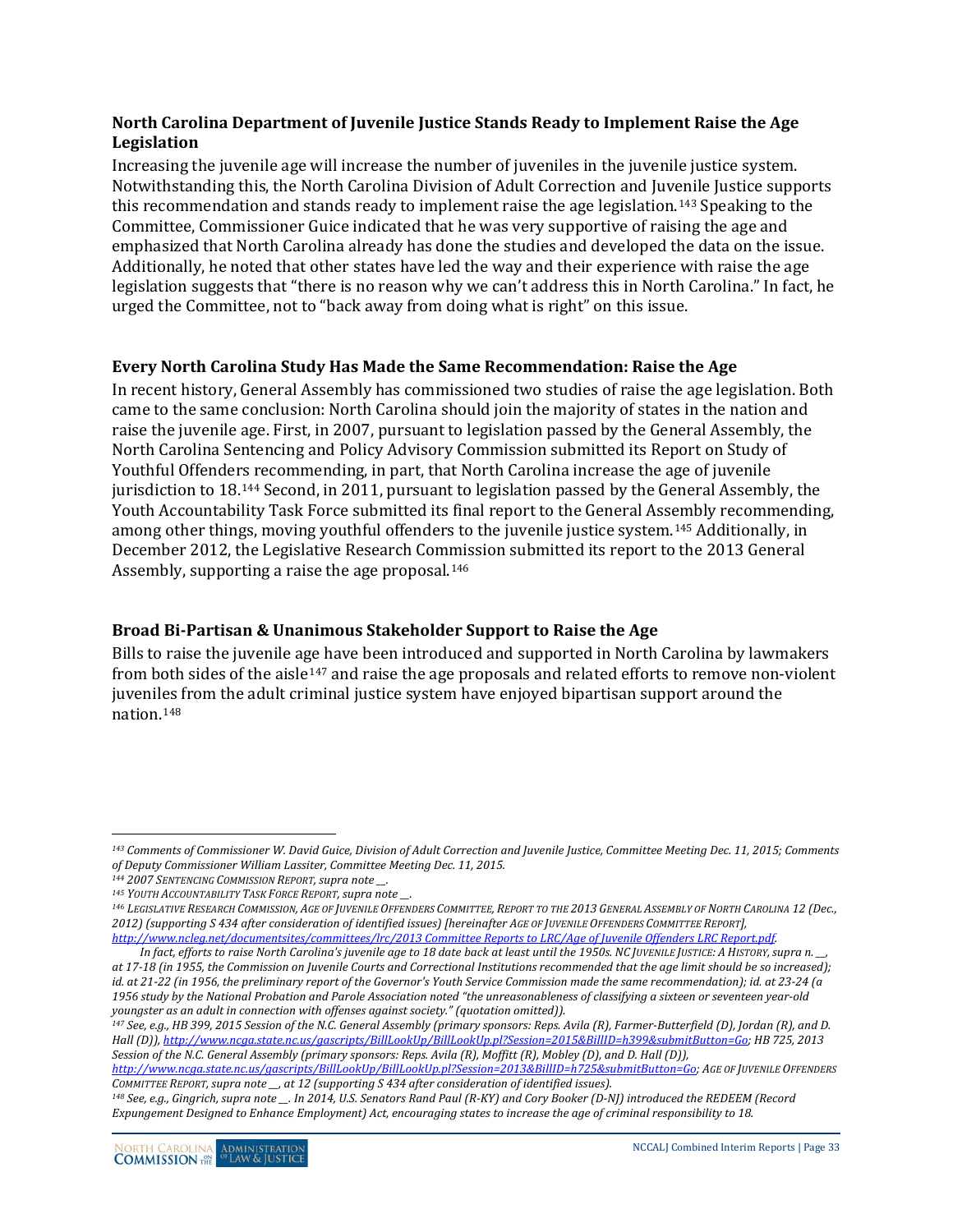#### Support

The recommendations in this report enjoy unanimous support of the following Committee members, Subcommittee on Juvenile Age members, and key stakeholders, including the N.C. Conference of District Attorneys and the law enforcement community:

- Augustus A. Adams, Committee member & member, N.C. Crime Victims Compensation Committee
- Asa Buck III, Committee member, Sheriff Carteret County & Chairman N.C. Sheriffs' Association Executive Committee
- Randy Byrd, Committee member, & President, N.C. Police Benevolent Association
- James E. Coleman Jr., Professor, Duke University School of Law
- Kearns Davis, Committee member & President-Elect, N.C. Bar Association
- W. David Guice, Commissioner, North Carolina Division of Adult Correction and Juvenile **Justice**
- Paul A. Holcombe, Committee member & N.C. District Court Judge
- Darrin D. Jordan, Committee member, lawyer, & Commissioner, N.C. Indigent Defense Commission
- Robert C. Kemp III, Committee member, Public Defender & President, N.C. Defenders' Association
- William Lassiter, Subcommittee member & Deputy Commissioner for Juvenile Justice
- Sharon S. McLaurin, Committee member, Magistrate & Past-President, N.C. Magistrates' Association
- R. Andrew Murray Jr., Committee member, District Attorney, & President, N.C. Conference of District Attorneys
- Diann Seigle, Committee member & Executive Director, Carolina Dispute Settlement Services
- Anna Mills Wagoner, Committee member & N.C. Senior Resident Superior Court Judge
- William A. Webb, Commission Co-Chair, Committee Chair & Ret. U.S. Magistrate Judge
- James Woodall, Subcommittee member & District Attorney
- Eric J. Zo[gry](#page-33-0), Subcommittee member & Juvenile Defender, N.C. Office of the Juvenile Defender149

 $\overline{a}$ 

<span id="page-33-0"></span>*<sup>149</sup> LaToya Powell, Assistant Professor, UNC School of Government (SOG) served on the Subcommittee but could not join in these recommendations due to the SOG's guiding principle of non-advocacy. Michelle Hall, Executive Director, N.C. Sentencing and Policy & Advisory Commission also served on the Subcommittee but is not authorized to support or recommend on behalf of the Sentencing and Policy & Advisory Commission. Jessica Smith, W.R. Kenan Distinguished Professor at the SOG, served as Committee Reporter and prepared this report.*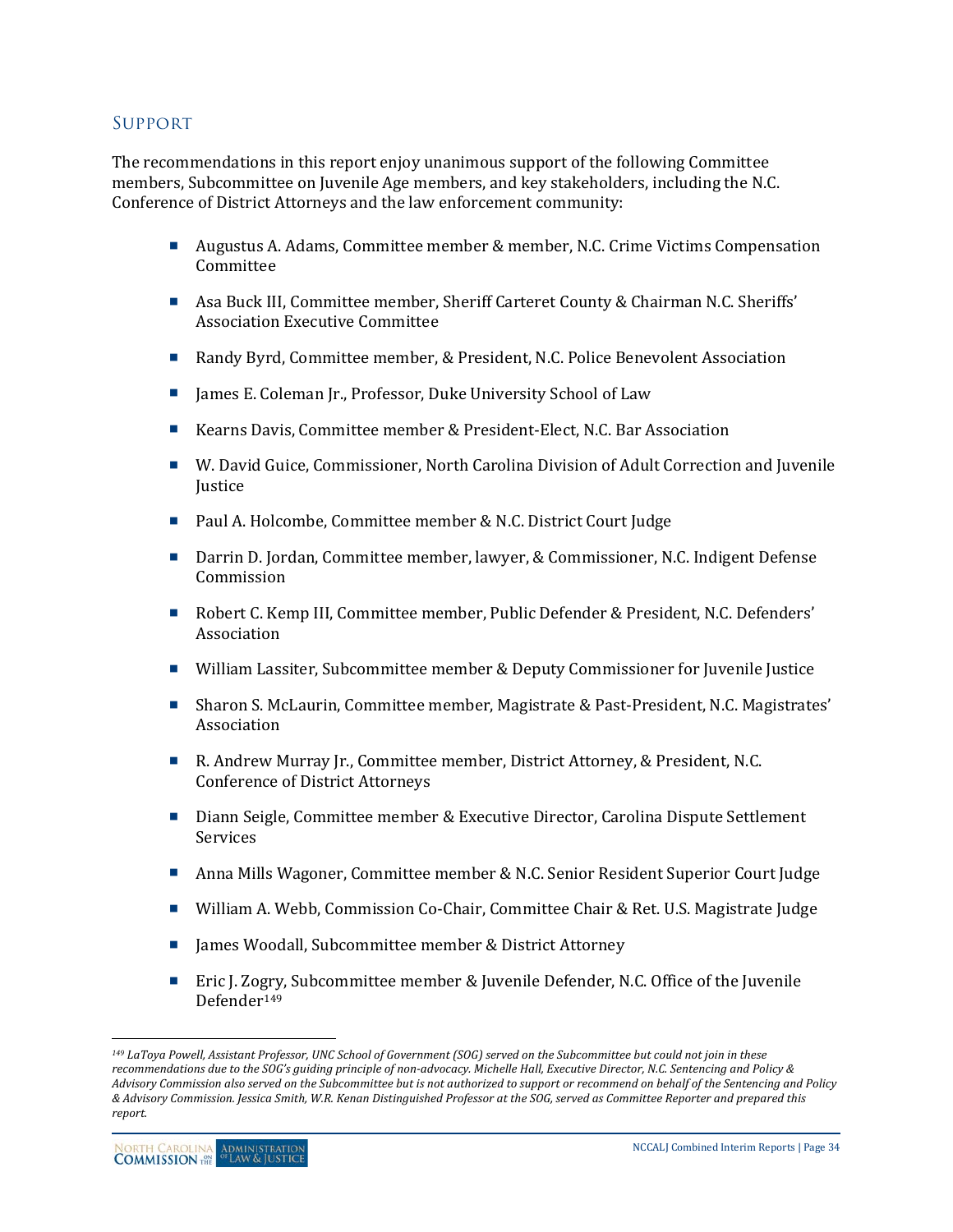

# INTERIM REPORT Legal Professionalism Committee

## July 2016

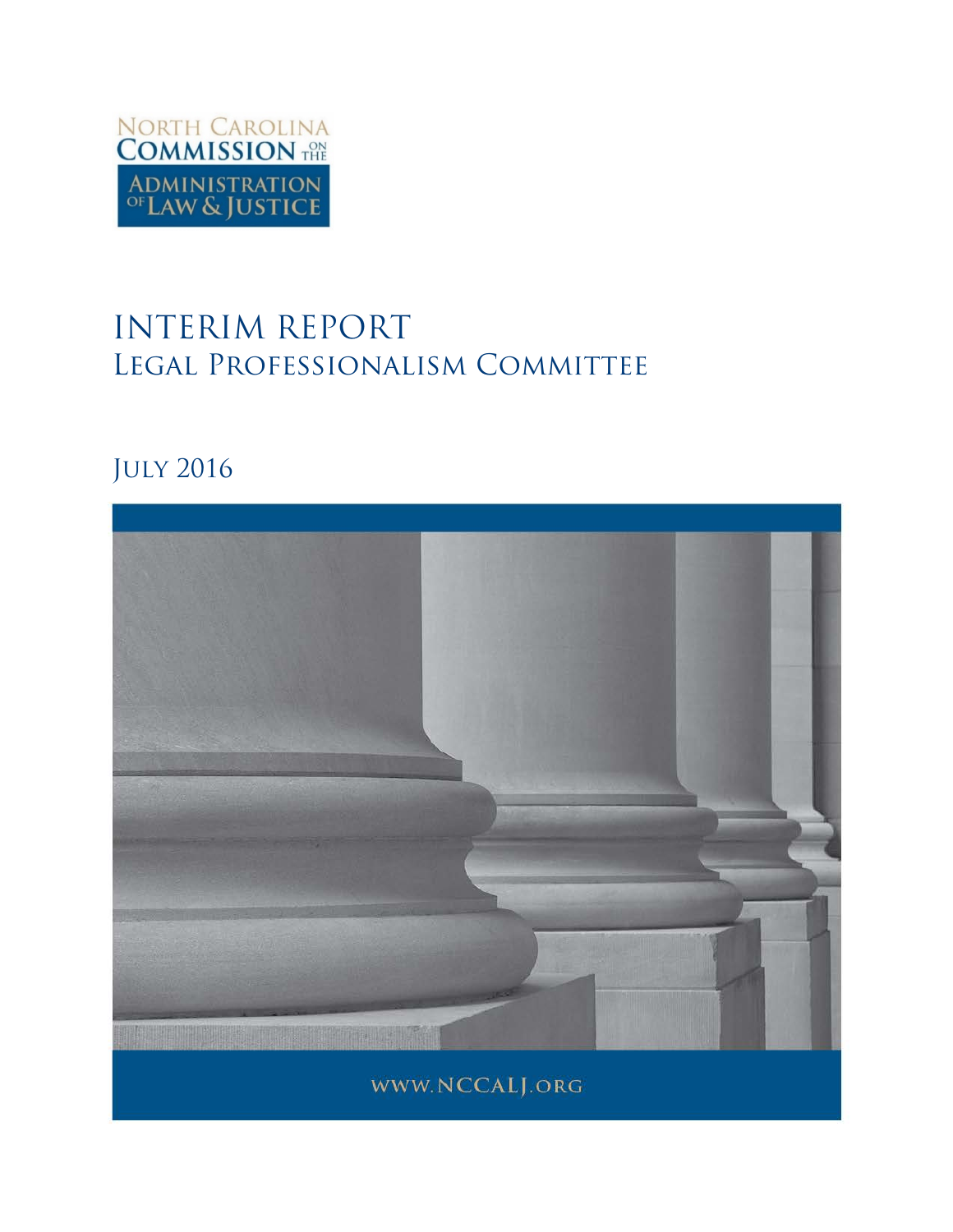*This Interim Report states and describes the interim recommendations of the Legal Professionalism Committee of the North Carolina Commission on the Administration of Law and Justice. Before stating these recommendations, the report offers background for them.*

## I. The Charge of this Committee

At its meeting on September 30, 2015, the Legal Professionalism Committee discussed the following charge to guide its work:

- **The mission of the North Carolina Commission on the Administration of Law and Justice** is to consider how North Carolina courts can best meet our 21<sup>st</sup> century legal needs and the expectations of the public, ensuring that we can continue to provide justice for all.
- The role of the Legal Professionalism Committee is to consider and evaluate possible changes in our system of delivery of legal services. The committee will explore ways to address structural challenges that affect access to justice, including the barriers that create a lack of affordable legal services for large segments of our population, the costs and debt associated with a legal education, and the challenges of developing and sustaining a legal career.
- **Democratic societies are founded on a shared belief in the rule of law and the integrity** of the judiciary. Any change that the committee considers must take into account the core values of our system of justice, including the exercise of independent judgment on behalf of clients, the absence of conflicts, and confidentiality of client communications. The committee will also consider the need to protect the public from unskilled advisors and the effects of unrepresented parties on the court system.

### II. The Status Quo on the Issues under Study, as well as Factors that are Causing Change in the Status Quo

Over the last year, the committee has studied the delivery of law-related services in North Carolina and nationwide. The committee has identified several issues that are affecting, and will continue to affect, the dynamics of law-related services and the needs of clients.

#### **Access to Justice in North Carolina**

Civil legal services are currently beyond the reach of many North Carolinians. Many of our citizens cannot afford to hire a lawyer even for relatively inexpensive services, such as a will or an uncontested divorce. In a recent North Carolina poll, 73% of survey respondents disagreed with the statement that most people can afford to bring a case to court.*[150](#page-35-0)*

<span id="page-35-0"></span> $\overline{a}$ *<sup>150</sup> High Point University Poll, Nov. 19, 2015.*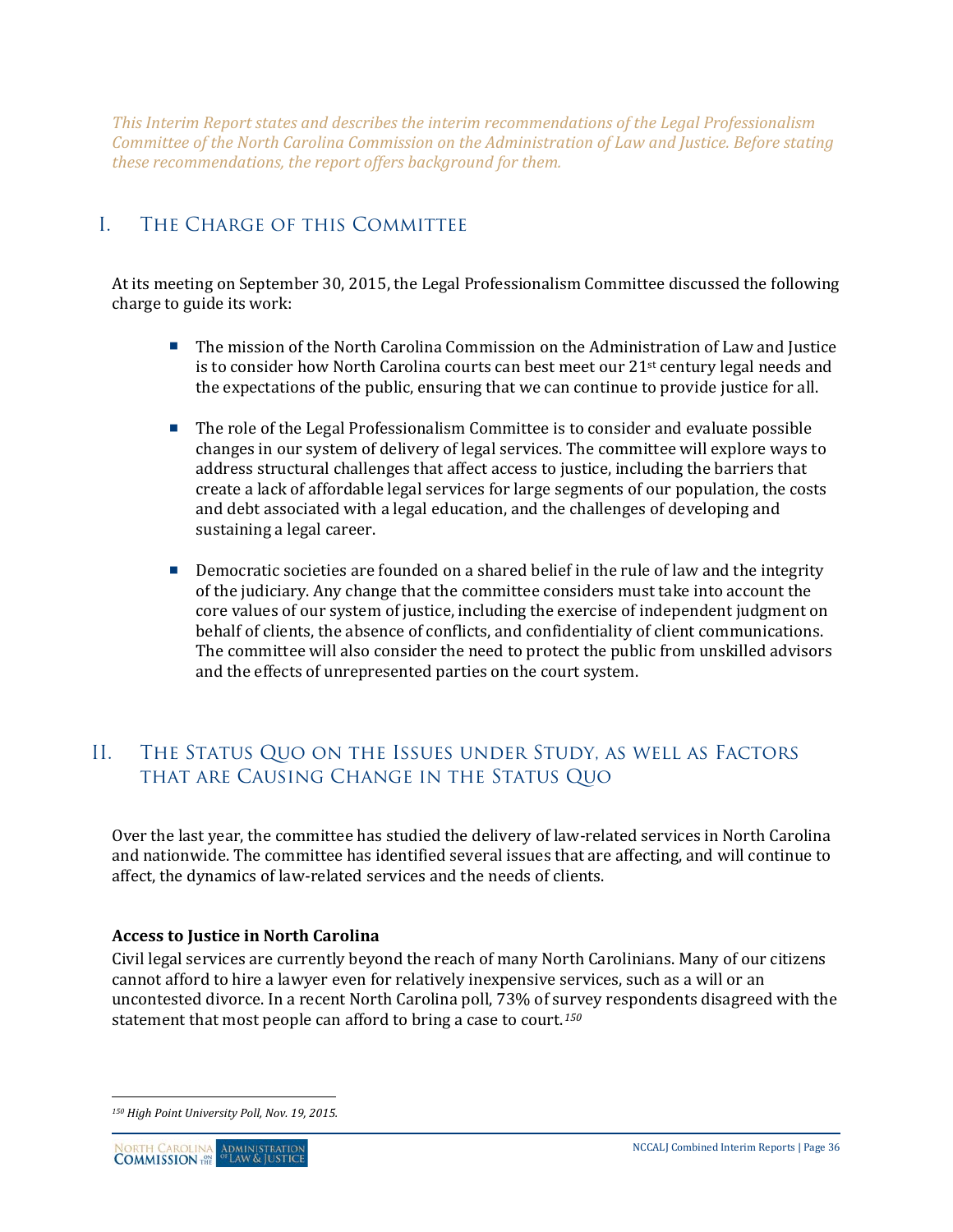Further, it is not only the indigent who find themselves priced out of the market for legal services. Small and mid-sized companies, for example, find it increasingly difficult to afford to retain lawyers to address the legal issues that inevitably arise in a modern business.

In addition, access to lawyers can have non-economic dimensions. For example, some rural areas of North Carolina are losing lawyers as lawyers retire or move to more densely populated areas. Likewise, non-English-speaking North Carolinians have trouble finding lawyers who can advise them in their own languages.

These problems have led many people to try to represent themselves — not only in transactions, but in court as well. A 2015 study by the National Center on State Courts found that "at least one party was self-represented in more than three-quarters of civil cases." Although some of these parties might represent themselves for idiosyncratic reasons, most of them do so because they cannot afford a lawyer (or believe that they cannot).

The increasing prevalence of self-represented litigants poses many challenges to our civil-justice system. These litigants are often tripped up by procedural rules and other features of our complex legal system. They often seek help from clerks and judges, draining the courts' limited resources and making the judicial process less efficient. In addition, requests from self-represented litigants sometimes create dilemmas for judges and clerks, whose ethical duties bar them from giving legal advice.

The North Carolina courts have made efforts to assist self-represented litigants by providing templates and forms. However, our committee has learned that these documents are not standardized from one North Carolina county to another. Further, the forms are largely unavailable online, unlike the forms in most other states. These difficulties magnify the confusion and bad outcomes that self-represented litigants often experience.

Paradoxically, many clients' legal needs are going unmet at the same time that many lawyers cannot find steady legal employment. The ranks of these unemployed and underemployed lawyers span the generations, and they increase with each graduating law school class. In addition, many law graduates, even those who go into practice by themselves, graduate with heavy debt burdens that make it untenable for them to offer low-cost legal services.*[151](#page-36-0)* Law school debt also deters many lawyers from practicing in rural areas of the state.

In sum, there is ample demand for law-related services, but relatively few clients can afford the high-cost, customized legal services that law graduates are trained to provide. This mismatch between client needs and the types of services being offered requires careful study and creative solutions.

#### **The Definition of the Practice of Law in North Carolina**

Chapter 84 of the North Carolina General Statutes defines the practice of law. The definition is broad: it includes "performing any legal service for any other person, firm or corporation, with or without compensation." N.C. Gen. Stat. § 84-2.1. In recent years, North Carolina has witnessed intense litigation over whether certain online services, such as LegalZoom, involve the unauthorized practice of law.

<span id="page-36-0"></span> $\overline{a}$ *<sup>151</sup> See, e.g., Noam Scheiber, An Expensive Law Degree, and No Place to Use It, N.Y. Times (June 17, 2016), http://mobile.nytimes.com/2016/06/19/business/dealbook/an-expensive-law-degree-and-no-place-to-use-it.html.*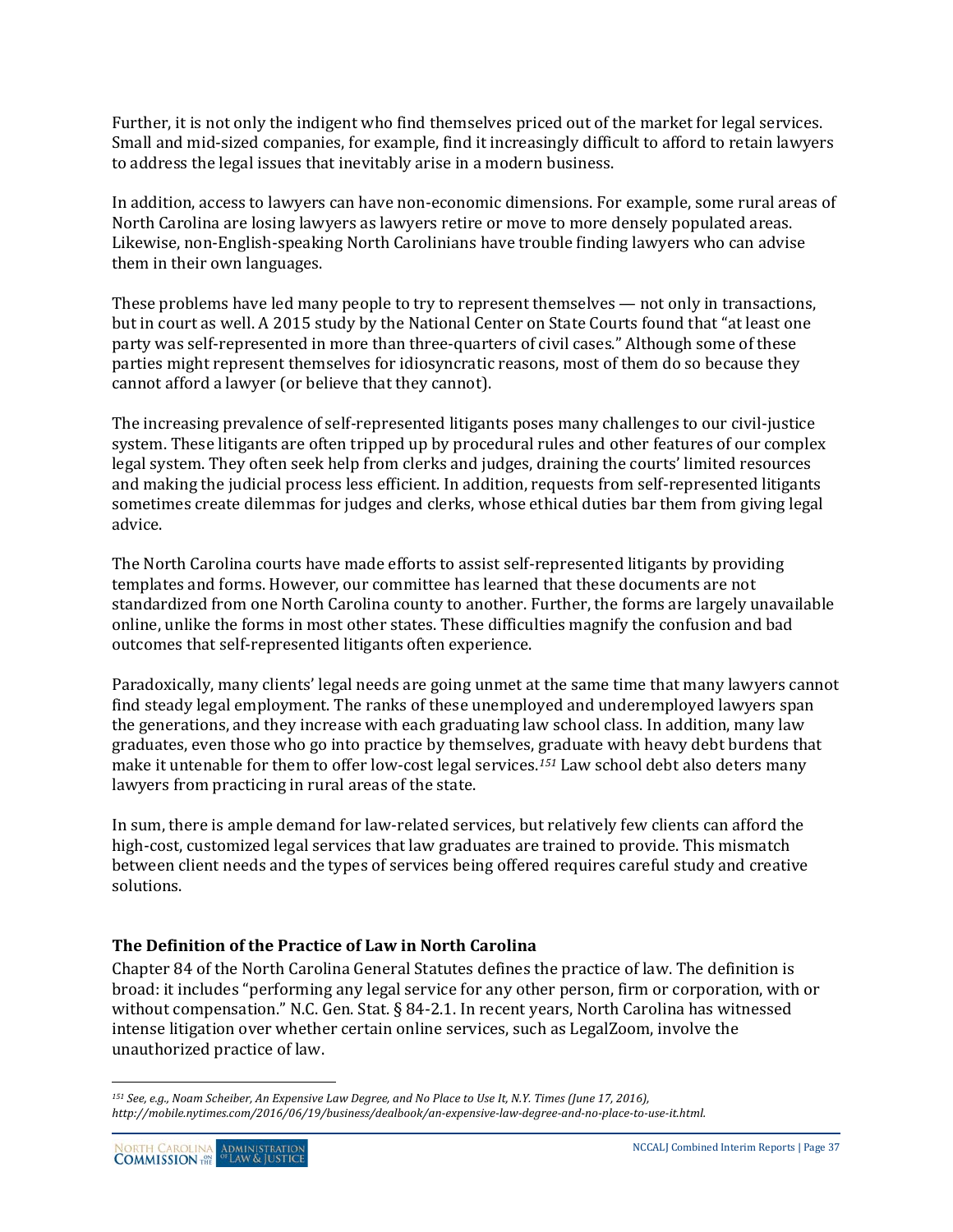North Carolina's definition of the practice of law has not been comprehensively updated to address changes in the market for law-related services. The General Assembly recently adopted chapter 84 amendments that resolve the lawsuits involving LegalZoom. These amendments are mostly a tailored response to issues raised in the LegalZoom cases. A comprehensive update to chapter 84, in contrast, will be one that (1) addresses the unmet legal needs of many North Carolinians, as discussed above, and (2) decides the status of emerging providers of law-related services, as discussed in the next section.

#### **Alternative Providers of Law-Related Services**

In North Carolina today, the majority of legal services continue to be provided by lawyers in small partnerships or solo practices.

In the United States, more generally, however, technology and other market forces are expanding the law-related services that are available. Technology companies and entrepreneurs are making efforts to meet the demand for affordable law-related services.

These technology-based providers offer a variety of services. Some address discrete legal problems, such as preparing wills, deeds, or contracts. Others take on larger projects, such as providing shortterm lawyers to corporations, helping companies analyze high-volume contracts, and helping people comply with government regulations.

In addition, some states are experimenting with licensing independent non-lawyer providers of law-related services. These limited-license legal technicians are not admitted to the bar and generally do not have a law degree. Even so, they are authorized to help clients with a strictly defined range of law-related tasks. The goals of allowing and licensing these services include (1) offering an alternative to lawyers' services in discrete areas and (2) regulating the alternative services in the interest of consumer protection.

#### **North Carolina's Institutions that Regulate Entry into the Practice of Law**

Entry into the practice of law in North Carolina is regulated by chapter 84 of the North Carolina General Statutes. Chapter 84 is implemented by the North Carolina State Bar, the North Carolina Board of Law Examiners, and the courts. The State Bar and Board of Law Examiners are state agencies.

The State Bar is governed by the State Bar Council, which is composed of licensed North Carolina lawyers. The councilors are elected, within geographic districts, by other licensed lawyers. The State Bar, through its Authorized Practice of Law Committee, makes decisions on whether to pursue unauthorized-practice charges or lawsuits against people or companies that provide law-related services.

The Board of Law Examiners considers applications for admission into the State Bar and administers the North Carolina Bar Examination. The Board is composed of lawyers selected by the State Bar Council.

The courts play a role in regulating entry into the practice of law, but only when they decide lawsuits or appeals on unauthorized practice or similar issues. On rare occasions, the courts get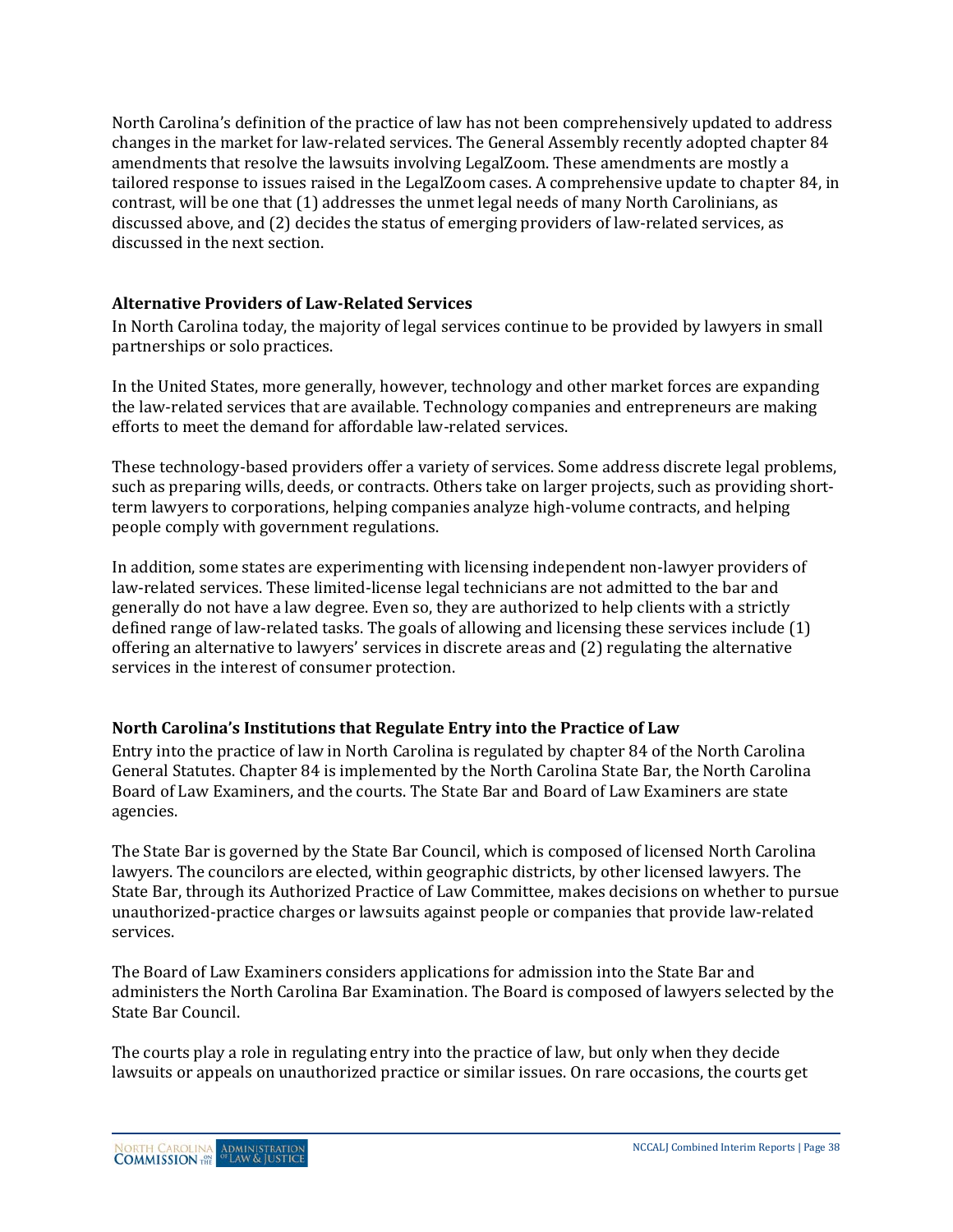involved in bar admissions when they rule on appeals from decisions of the Board of Law Examiners.

In most states, the State Bar or equivalent agency is housed directly within the Judicial Branch. In those states, the Judicial Branch has greater ability to change who can provide legal services and to change how legal services may be provided. These changes typically do not require approval by other branches of government.

In North Carolina, in contrast, changing the requirements for entry into the legal profession would require amending chapter 84, then implementing the changes through a regulatory structure controlled by lawyers. This structure arguably insulates the status quo from change, even in situations where clients' needs or the dynamics of law-related services are changing.

#### **North Carolina's Institutions that Regulate Lawyers**

The State Bar regulates the professional conduct of lawyers by handling disciplinary matters, issuing ethical opinions, and offering information to lawyers and the public.

The State Bar investigates complaints of professional misconduct, then prosecutes cases before a statutorily created tribunal called the Disciplinary Hearing Commission. Twelve of the 20 members of this commission are lawyers appointed by the State Bar Council. The remaining eight are nonlawyer citizens of North Carolina who are appointed by the Governor and the General Assembly. Each panel of the Disciplinary Hearing Commission consists of two lawyers and a public member.

The courts also have inherent authority to regulate the conduct of lawyers who appear before them. This authority operates in parallel with the authority of the State Bar. In addition, the North Carolina courts play a role in shaping the law on professional conduct when they decide appeals from decisions of the Disciplinary Hearing Commission, as well as lawsuits filed in the state trial courts in the first instance.

The State Bar also adopts rules that govern the practice of law, including the Revised Rules of Professional Conduct. The North Carolina Supreme Court has the authority to approve, change, or reject those rules. The State Bar also administers certain programs that the North Carolina Supreme Court has created, such as the Interest on Lawyers' Trust Accounts program and the Client Security Fund

#### **North Carolina's Criteria and Methods for Assessing Candidates for the Practice of Law**

Another factor that affects the supply (and quality) of law-related services in North Carolina is the way that the state assesses new candidates for law practice.

The Board of Law Examiners administers a two-day written exam that seeks to ensure that a law graduate has a reasonable level of competence as a lawyer. One day of this exam consists of essays on selected aspects of North Carolina substantive law. The other day consists of the multiple-choice Multistate Bar Examination. Bar applicants must also pass the Multistate Professional Responsibility Examination. They must also undergo an extensive background check and demonstrate good character to the satisfaction of the Board of Law Examiners.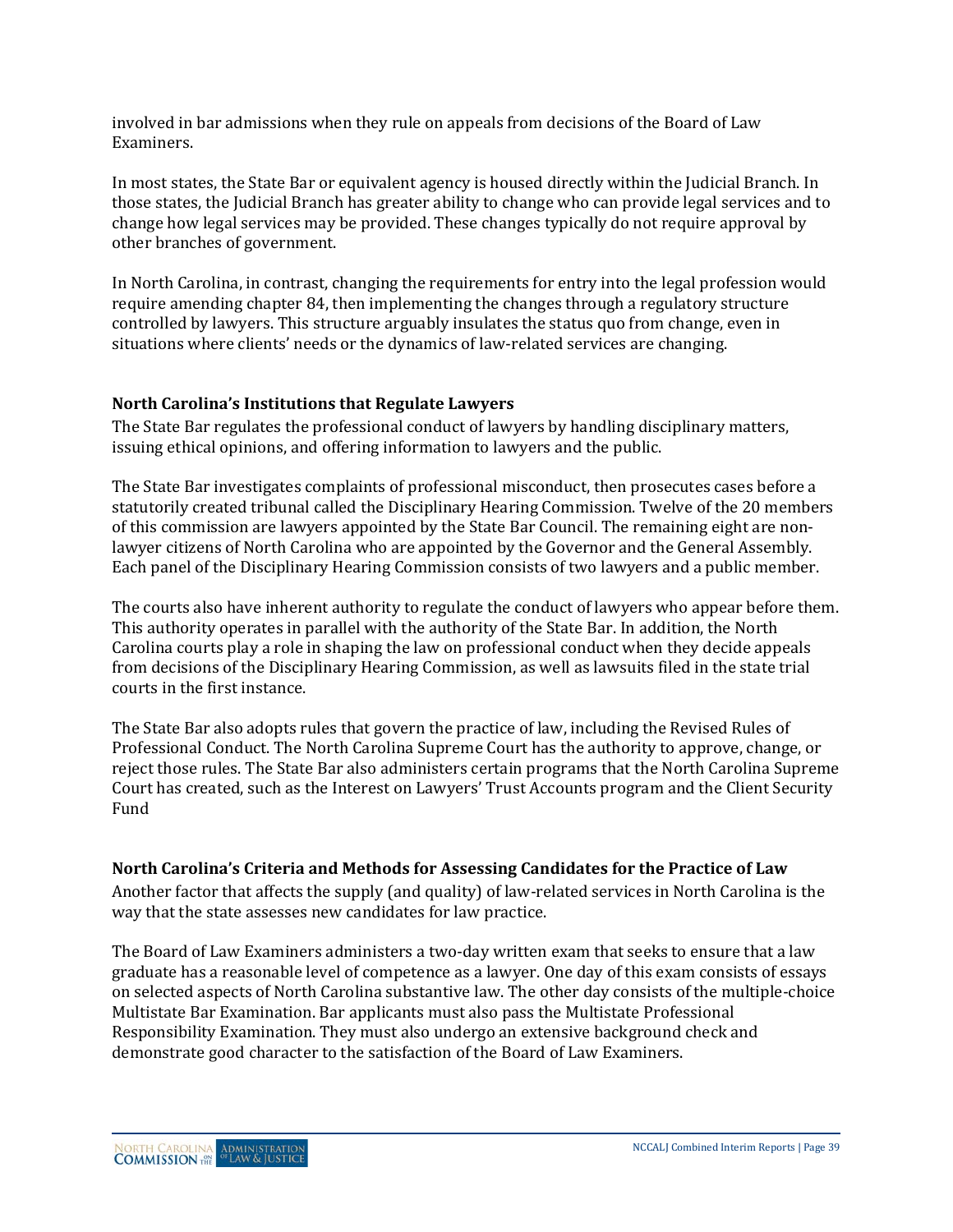These methods of assessing candidates have remained essentially the same for decades. Over the last few years, however, the percentage of candidates who are failing the bar exam has been rising. There has also been a sharp increase in the share of candidates who exhibit serious problems with character and fitness.

North Carolina allows licensed lawyers from 36 states and the District of Columbia to apply for admission by comity — that is, without taking the North Carolina Bar Examination. These admissions require an extensive application process. Rulings on comity applications often take several months.

In contrast, under chapter 84A of the General Statutes, North Carolina allows lawyers whose only law license is from another country (or from Puerto Rico, Guam, or the U.S. Virgin Islands) to practice law independently in this state. To do so, these foreign legal consultants, as they are called, need not be admitted to the bar of any U.S. state. However, the statute limits them to a scope of practice narrower than the scope allowed for North Carolina-licensed lawyers.

With narrow exceptions, all candidates for law licensure in North Carolina must be graduates of law schools approved by the State Bar Council. This list of law schools is limited to ABA-accredited law schools.

Many other states have begun reassessing their methods for assessing candidates for the practice of law. Currently, 23 states have adopted the Uniform Bar Examination. Each state that adopts the Uniform Bar Examination has the option of adding a state-specific component to the exam. The Uniform Bar Examination is administered and graded according to uniform guidelines created by the National Conference of Bar Examiners. The exam results in a score that is portable among any of the participating states. The North Carolina Board of Law Examiners is currently assessing the Uniform Bar Examination.

In addition, some states are experimenting with performance-based methods of testing bar applicants. For example, a majority of states administer the Multistate Performance Test, an exam that requires an applicant to carry out simulated lawyering for a simulated client.

## III. Our Interim Recommendations and Supporting Reasons

The committee has heard from multiple speakers and has reviewed extensive written material on the issues discussed above. An attachment to this report lists the speakers who have appeared before the committee so far. The committee has now formed several interim recommendations. This section of the report states these recommendations and summarizes the reasons for them.

#### **Recommendation 1**

The committee endorses the work of the North Carolina Equal Access to Justice Commission and the related North Carolina Pro Bono Resource Center.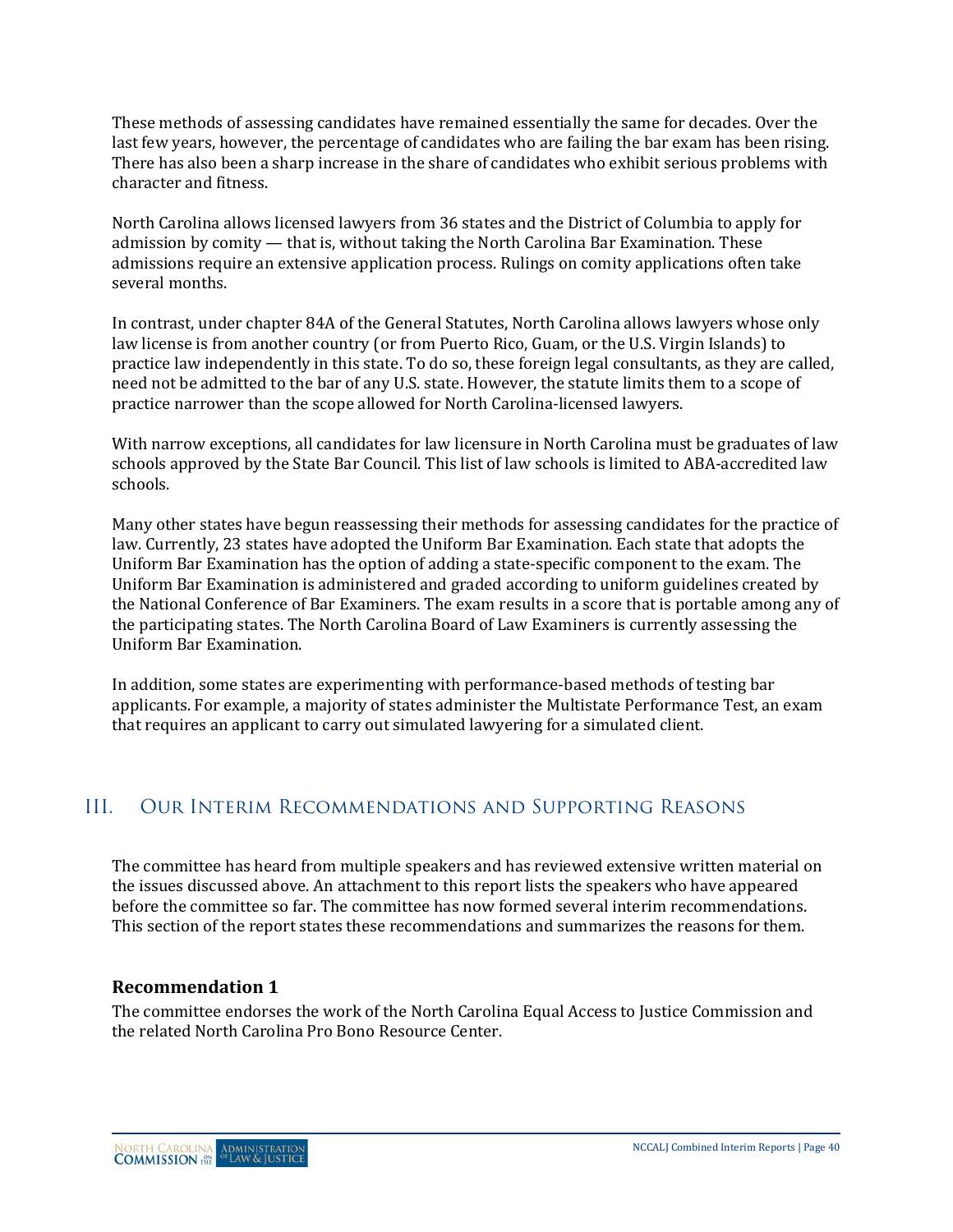The committee recommends that the Equal Access to Justice Commission explore ways to increase the help offered to self-represented litigants throughout North Carolina. For example, the Equal Access Commission might consider the following projects:

- Analyzing whether the North Carolina court system is accessible to and usable by selfrepresented litigants. This analysis should consider whether the current level of access raises any due process issues.
- Creating a statewide action plan for self-represented litigants.
- Identifying ways to streamline commonly encountered court processes to make them easier for self-represented litigants to handle.
- Standardizing forms and templates for pro se litigants across North Carolina.
- Studying trial courts' local rules and identifying ways to standardize or consolidate these rules as much as is reasonable.
- **Creating websites with user-friendly court information and online forms, with links to live** assistance from court personnel.
- **Providing online triage services that give self-represented litigants routes for pursuing their** cases and, at the same time, help the courts process and track cases.
- Offering standard training to help judges and court personnel work with self-represented litigants.
- Forging agreements with law schools' clinical programs, in an effort to involve law students (under supervision) in client service.
- Developing court assistance offices, self-help centers, and courtroom-based resources to help self-represented litigants.
- Collaborating with public libraries and law libraries to help self-represented litigants.
- Collecting and analyzing data on the barriers facing unrepresented litigants, how unrepresented litigants fare in court, and the impact of efforts to help them.

The committee also recommends that the North Carolina Pro Bono Resource Center consider the following initiatives:

- Developing a statewide campaign to educate North Carolina lawyers about their responsibility to provide pro bono legal services under Rule 6.1 of North Carolina's Revised Rules of Professional Conduct.
- Working with local bar organizations to develop pro bono projects throughout North Carolina.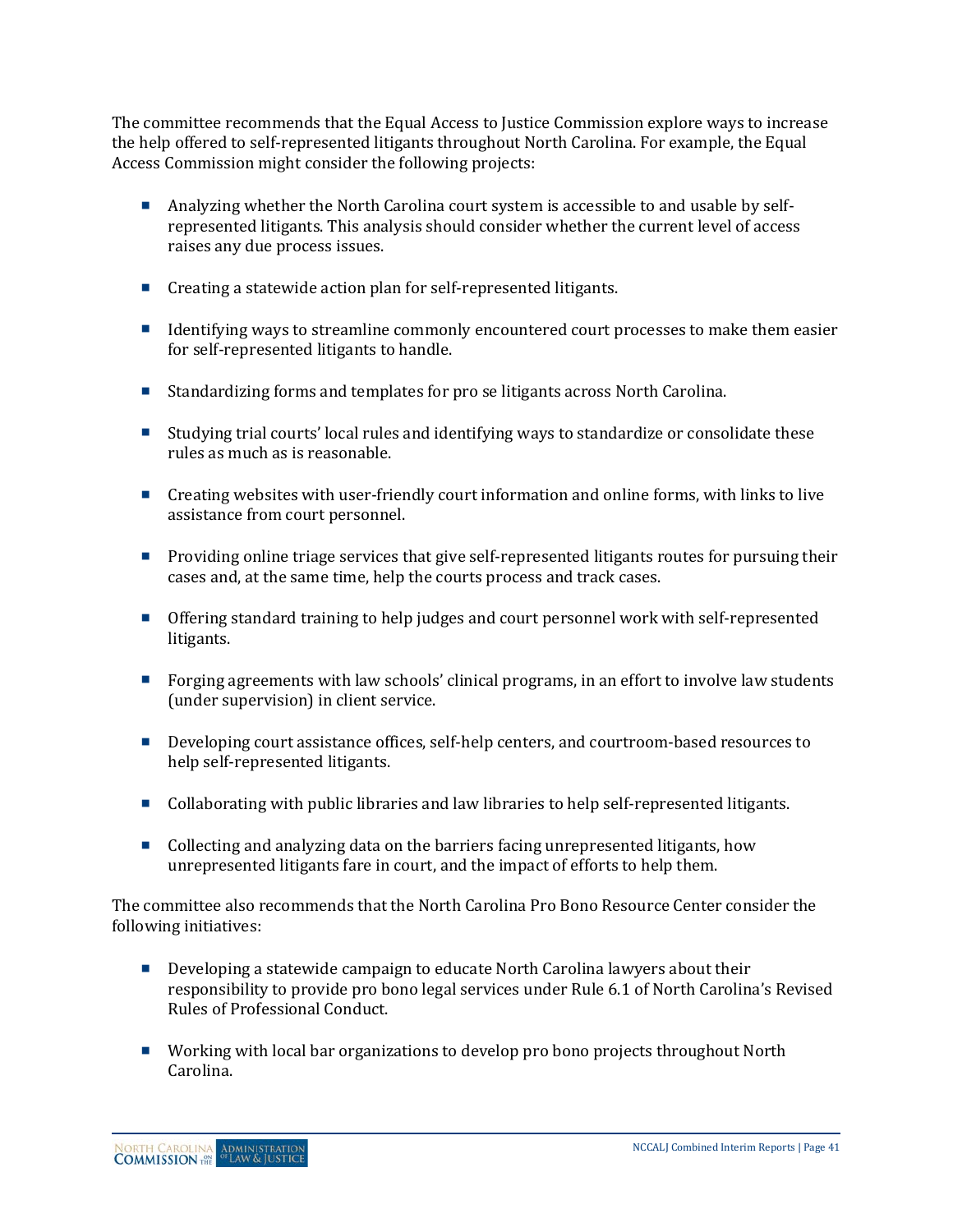- Expanding training opportunities for lawyers who volunteer to provide pro bono legal services.
- Supporting efforts to track and recognize North Carolina lawyers' pro bono service.

#### **Summary of Reasons for Recommendation 1:**

As an unfortunate side effect of North Carolina's current system for delivery of legal services, many North Carolinians have law-related needs, but cannot afford lawyers. The committee discussed a wide range of possible direct initiatives to fill the justice gap in North Carolina.

The committee received especially valuable information from the North Carolina Equal Access to Justice Commission. For several years, the Equal Access Commission has been studying the causes of the justice gap and possible solutions. Our committee considers it important for North Carolina to speak with one voice on these issues. Thus, we endorse the work and recommendations of the Equal Access Commission.

Although all of the Equal Access Commission's work is important, the committee would like to highlight and endorse the Equal Access Commission's initiatives in two areas:

#### **Finding Ways to Accommodate Self-Represented Litigants**

Across the United States, the abundance of self-represented litigants is among the biggest challenges facing the courts. Most aspects of the court system are not designed for use by people who litigate without the help of a lawyer. Most self-represented litigants have only a limited understanding of the substantive law involved in their cases, the meaning of legal terms, the rules of evidence and procedure, and filing deadlines. They face challenges at every step, including filing a lawsuit, serving process, conducting and responding to discovery, and more. In sum, the absence of a lawyer makes it unlikely that unrepresented parties can achieve their objectives in court.

As another concern, when unrepresented parties try to file papers, interact with court officials and opposing counsel, and appear in court, their efforts often strain the resources of the court system and cause difficulties in the litigation process. Judges and court officials often face difficult choices over how much they can help unrepresented parties.

To ease these challenges, courts in some states have started efforts to make the court system more user-friendly for self-represented litigants.*[152](#page-41-0)*

One opportunity for improvement in North Carolina involves the substantial county-to-county variation in trial courts' forms and local practices. These variations make it especially difficult for self-represented parties to identify which forms they might need to use, and to understand those forms. The variations even make it difficult for pro bono lawyers to represent litigants across county lines.

 $\overline{a}$ 

<span id="page-41-0"></span><sup>&</sup>lt;sup>152</sup> For example, the state courts of Utah and California have launched self-help websites that provide standardized forms, explanations of *basic procedural steps, and links to the substantive law that most self-represented people encounter. See Utah Courts, Self-Help Resources / Self-Represented Parties, https://www.utcourts.gov/selfhelp/ (last visited June 30, 2016); The California Courts Self-Help Center, http://www.courts.ca.gov/selfhelp.htm (last visited June 30, 2016).*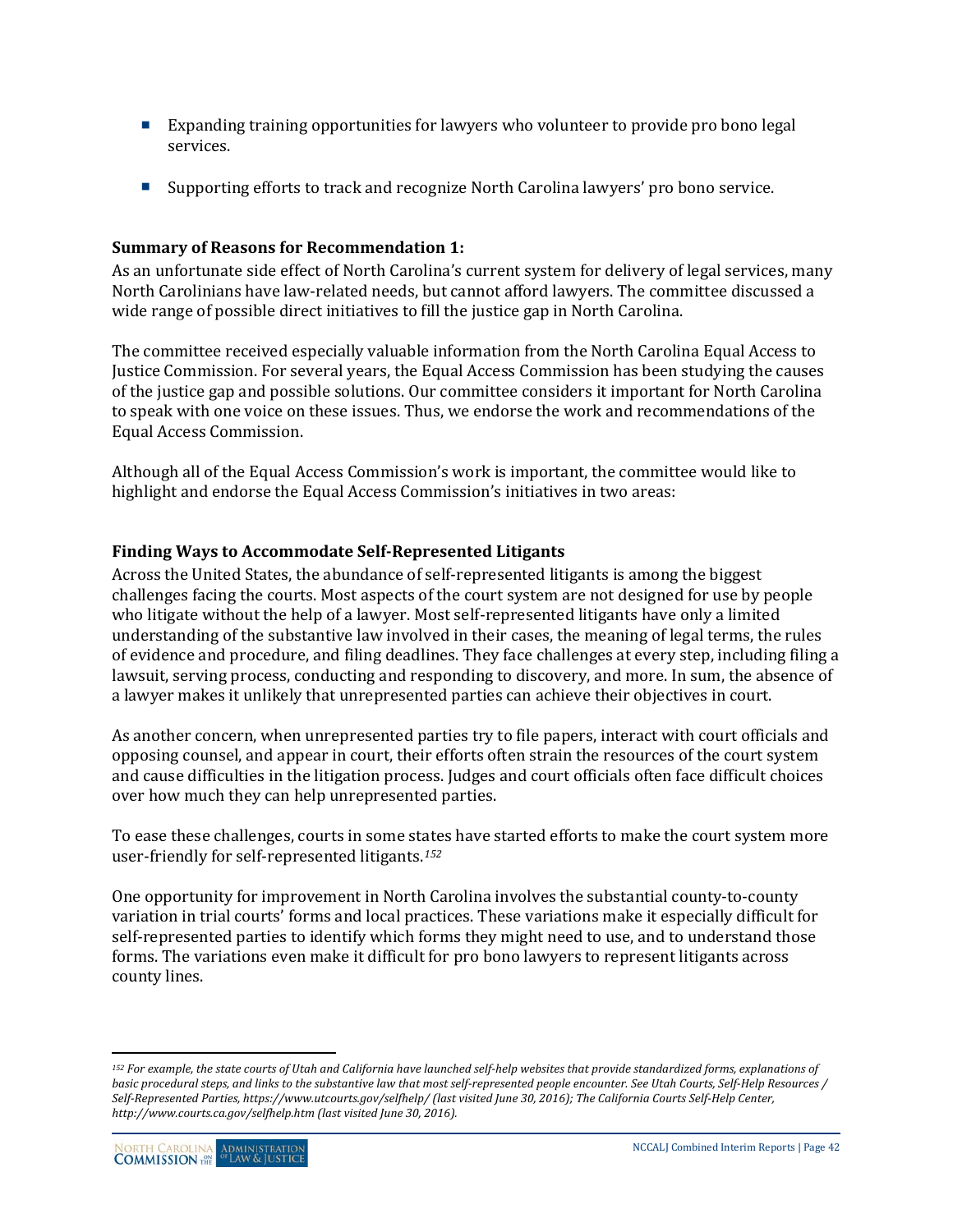The committee encourages the Equal Access Commission to recommend measures that will reduce the burdens faced by self-represented parties and volunteer lawyers. Although the committee defers to the Equal Access Commission on the best choice of measures, worthwhile efforts might include those listed in the body of Recommendation 1.

None of these measures, however, should be viewed as a substitute for trained, competent counsel in appropriate cases. Through technology-enhanced tools and case management orders, the court system should notify self-represented litigants, as early as is practical in a given case, what free or low-cost legal services might be available and how to obtain them. These systems should be designed to match legal-aid resources and volunteer lawyers' services with the litigants who need them the most and would benefit from them the most.

#### **Advancing Pro Bono Efforts**

Rule 6.1 of North Carolina's Revised Rules of Professional Conduct confirms that each lawyer has a professional obligation to provide legal services to those who are unable to pay. The rule urges all lawyers, regardless of their professional roles, "to render at least (50) hours of pro bono publico legal services per year."

Since the adoption of Rule 6.1 in 2010, however, there have been only limited efforts to educate North Carolina lawyers on their ethical duty to provide pro bono legal services. Although pro bono lawyers alone cannot serve the needs of all clients who seek help, pro bono programs and dedicated pro bono volunteer lawyers can play a crucial role in bridging the justice gap and helping legal-aid organizations to serve those most in need.

In 2014, the Equal Access Commission surveyed lawyers across the state to identify current pro bono activities and barriers to increasing pro bono service. According to the survey, the resources that would be most likely to encourage pro bono service include (1) an online portal to review and select pro bono opportunities, (2) manuals on skills and best practices, and (3) a statewide agency to connect lawyers with organizations that administer pro bono activities.

In 2016, the Equal Access Commission established the North Carolina Pro Bono Resource Center with the goal of increasing pro bono participation statewide. The initial activities of the Pro Bono Resource Center include these:

- **Providing support for existing pro bono activities through recruitment, training, and** opportunities for collaboration.
- Communicating to lawyers statewide about pro bono projects.
- Developing pro bono projects, with an initial focus on projects to deploy recent law school graduates to meet unmet legal needs in Wake and Mecklenburg counties.
- **Implementing voluntary pro bono reporting.**
- Recognizing lawyers' pro bono service statewide.

The committee endorses these efforts.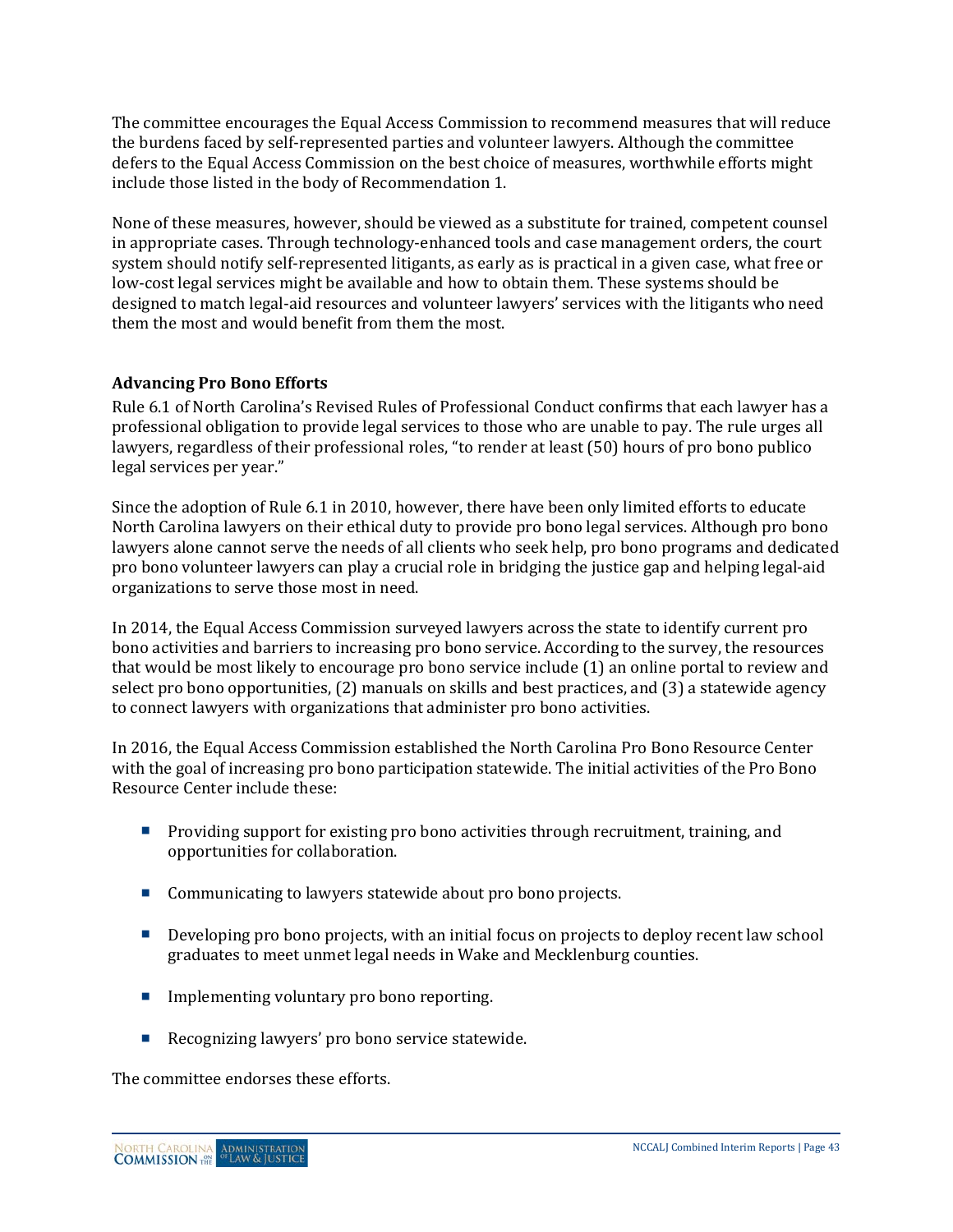#### **Recommendation 2**

The Legal Professionalism Committee should continue to study (and, if appropriate, propose changes to) the definition of the practice of law in North Carolina, as well as the entities with the authority to adjust that definition. Any proposals should account for the evolving needs and expectations of clients, as well as the impact of technology on law-related services. The committee should also study whether North Carolina should license or certify any other providers of lawrelated services — and, if so, what categories of providers should be licensed or certified, and how these providers should be regulated.

#### **Summary of Reasons for Recommendation 2:**

Chapter 84 of the North Carolina General Statutes defines the practice of law in North Carolina, limits the entities and persons who can provide services within that definition, and provides for the regulation of those persons and entities. With the exception of a recent enactment that is currently before the Governor, these statutes have not been updated since the internet age began.

Over the last 15 years, new modes of providing law-related services have emerged. The emergence of these services has generated uncertainty and intense litigation over unauthorized-practice issues.

Some states, moreover, have begun to experiment with limited-license providers of law-related services: persons with some legal training, but less training than a lawyer has, who are allowed to provide a strictly defined set of law-related services.

Currently, large numbers of North Carolinians with law-related needs are not having those needs met by lawyers. The demand for law-related services in North Carolina and the available supply of those services are not matching.

The definition of the practice of law, as well as the statutes that decide who can provide services that fall within that definition, limit the quantity and types of law-related services that are available in this state. Statutes of this type, however, exist for good reasons — most notably, to prevent incompetent or unfit practitioners from harming consumers.

In an effort to improve the matching of supply and demand, the committee plans to study possible updates to chapter 84. The committee will continue to review the effects of technological change on law-related services, the many types of possible providers of law-related services, and the great variation of possible law-related services. Any recommended updates will address the need to protect consumers from incompetent or unfit practitioners, deceptive practices, and other forms of exploitation.

#### **Recommendation 3**

The Legal Professionalism Committee should continue to study (and, if appropriate, propose changes to) the choice of the organization(s) with the authority to regulate entry into the practice of law, as well as entry into any other regulated tiers of law-related services. Likewise, the Legal Professionalism Committee should continue to study (and, if appropriate, propose changes to) the choice of the organization(s) with the authority to regulate the professional conduct of lawyers and any other providers of law-related services.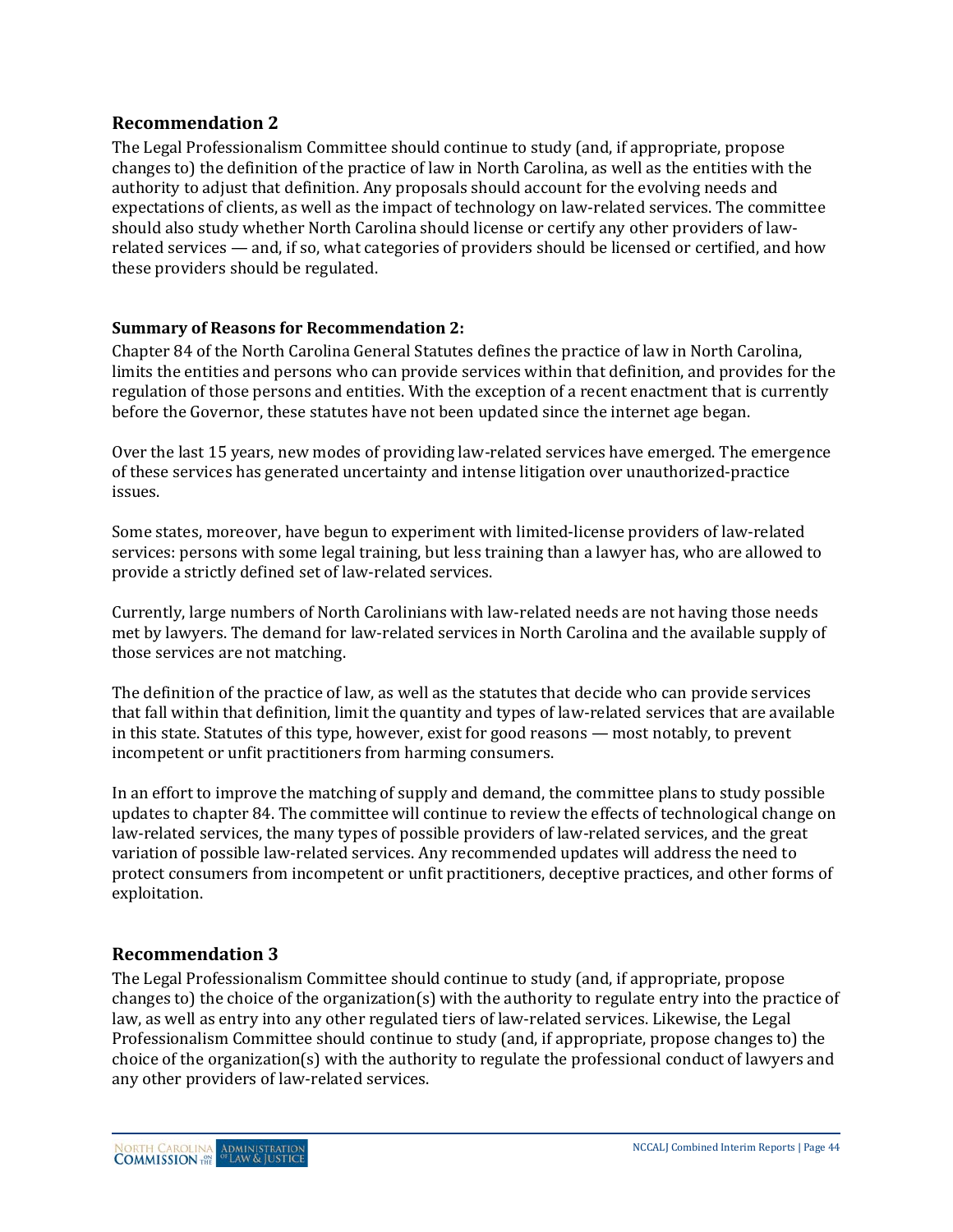#### **Summary of Reasons for Recommendation 3:**

As noted above, chapter 84 of the North Carolina General Statutes limits the practice of law to licensed lawyers and creates the framework for the regulation of law-related services in North Carolina. Of course, the precise effects of chapter 84 depend on more than the text of the statutes. Those effects also depend on the choice of the institutions that implement chapter 84, as well as the decisions and conduct of those institutions.

Currently, chapter 84 is implemented in part by the Council of the North Carolina State Bar — a Council elected by practicing lawyers — and its appointees and staff. Those who enforce chapter 84 also include the Disciplinary Hearing Commission, a majority of the members of which are lawyers appointed by the State Bar Council.

The North Carolina courts also play a role in regulating the practice of law in this state. The North Carolina Supreme Court reviews and approves rules proposed by the State Bar Council. Lawsuits alleging unauthorized practice are generally filed in the North Carolina trial courts. Decisions in those cases, as well as decisions of the Disciplinary Hearing Commission, are appealable to the North Carolina appellate courts.

In the wake of *North Carolina State Board of Dental Examiners v. FTC*, 135 S. Ct. 1101 (2015), courts and federal antitrust agencies are scrutinizing the makeup, authority, and actions of organizations that regulate licensed professionals. This committee expresses no opinion on how North Carolina's institutions that regulate entry into the practice of law would fare under a *Dental Board* analysis.

The prospect of a *Dental Board* analysis, however, makes it appropriate to study the makeup, roles, and histories of the institutions involved and what steps they can take to manage and avoid potential antitrust risks. This study will consider whether there is a policy basis for recommending any change in the interaction of these institutions. In addition, the committee's study will complement possible changes to chapter 84 that might result from the committee's further work.

#### **Recommendation 4**

An appropriate organization should study the standards and methods that North Carolina should use in the future to assess candidates for the practice of law, as well as candidates to provide any other licensed or certified categories of law-related services. The standards and methods should consider the evolving scope of the practice of law, the scope of practice of any other regulated type of law-related services, recent and future changes in the dynamics of law-related services, and the needs of clients.

#### **Summary of Reasons for Recommendation 4:**

North Carolina has used essentially the same methods to assess candidates for the practice of law for many years. Several developments suggest a need to study, and possibly update, those methods:

- Clients are seeking a wider range of services from lawyers. In some cases, they are seeking new or more limited services, such as "unbundled" strategic and technical advice, document review, or form completion.
- **More candidates present serious issues with character and fitness than in earlier eras.**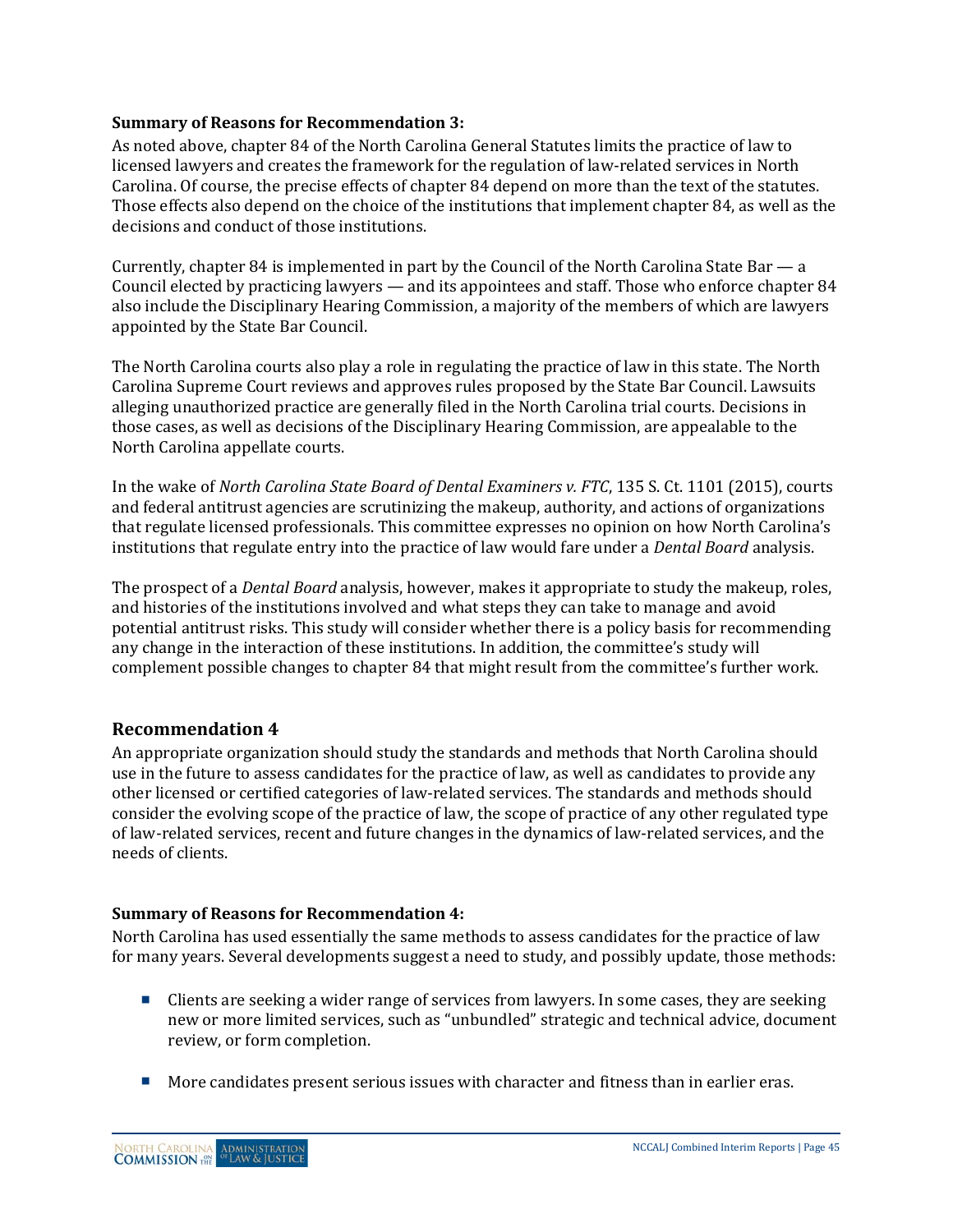Many states are considering alternatives to the traditional bar exam, including performance-based exams and apprenticeship-like systems.

If the definition of the practice of law in North Carolina changes, this change will call for further adaptation of the skills and other characteristics required of lawyers. Moreover, if North Carolina decides to license or certify any non-lawyer providers of law-related services, the state will need to find ways to assess candidates for those roles.

The committee believes that these questions deserve sustained review that will extend beyond the tenure of this committee. Bar examiners and lawyer regulators nationwide are currently studying the policy issues in this area. In addition, the issues involve matters of test methodology that lie beyond the expertise of this committee. Finally, some decisions in this area will be possible only *after* this committee's other recommendations — for example, its recommendations on who can provide law-related services — are implemented or rejected.

For these reasons, the committee recommends that the standards and methods for assessing candidates be referred to another appropriate group.

## IV. Our Invitation to Readers

Thank you for reading this interim report. If you have questions or comments on our recommendations or any aspect of the committee's work, please feel free to share them with us. You can get in touch with us through the NCCALJ website or in any of the public meetings that the NCCALJ will be holding throughout the state.

> /s/ Matt Sawchak Reporter

> > July 2016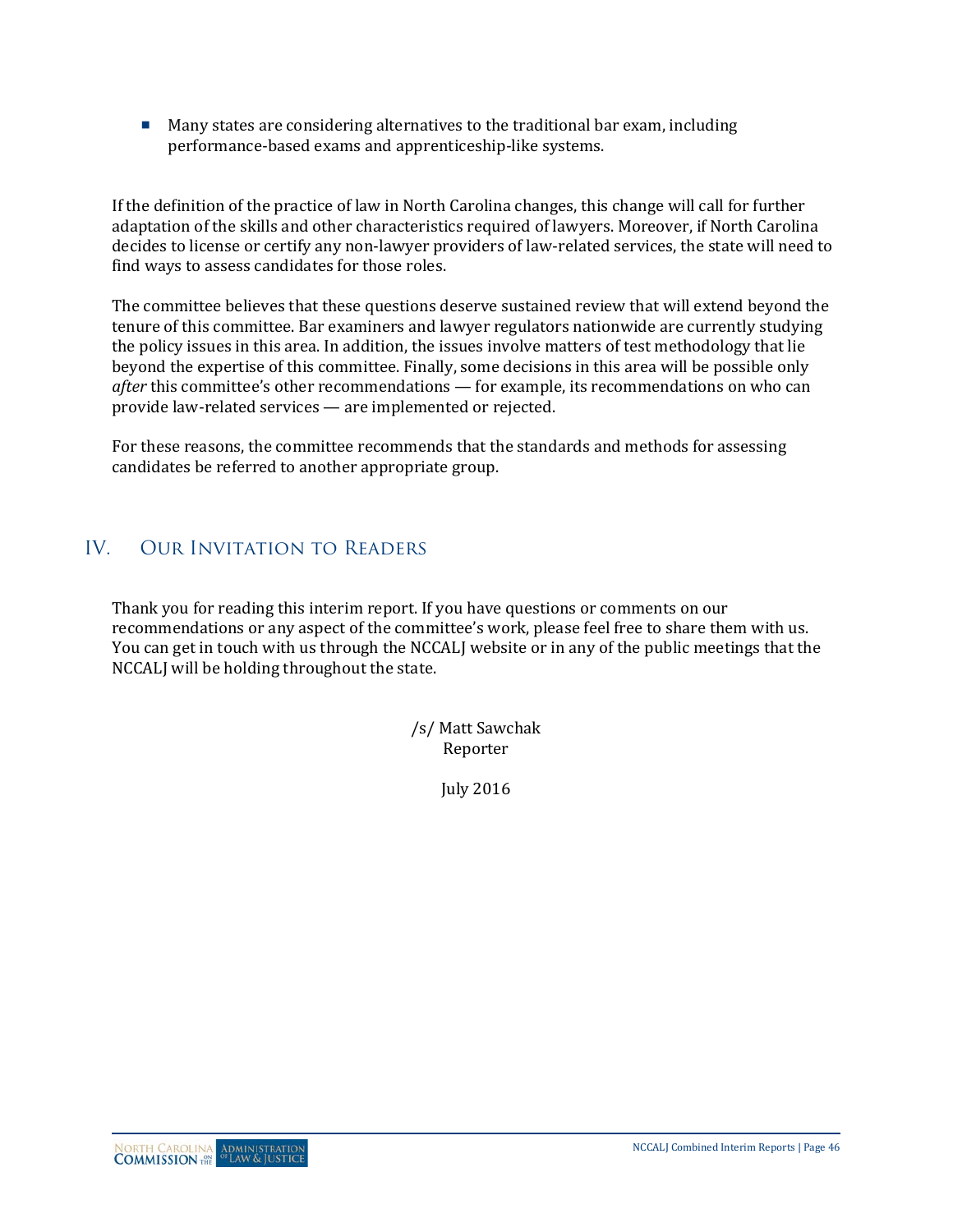## V. ATTACHMENT

#### **Speakers Who Have So Far Appeared Before the Legal Professionalism Committee**

North Carolina has used essentially the same methods to assess candidates for the practice of law for many years. Several developments suggest a need to study, and possibly update, those methods:

- **Professor William Henderson, Indiana University Maurer School of Law (videotaped)**
- Alice Mine, North Carolina State Bar
- Peter Bolac, North Carolina State Bar
- Dan Lear, Director of Industry Relations, Avvo
- Chas Rampenthal, General Counsel, LegalZoom
- Dean Andrew Perlman, Suffolk University School of Law
- Jaye Meyer, Chair, North Carolina Board of Law Examiners
- Lee Vlahos, Executive Director, North Carolina Board of Law Examiners
- Jim Leipold, Executive Director, National Association for Law Placement
- Paul Carr, President, Axiom
- Kelly Zitzmann, General Counsel, Axiom
- Reid Phillips, outside counsel for Capital Associated Industries
- **Inter Executive Director, North Carolina Equal Access to Justice Commission**
- Sylvia Novinsky, Director, North Carolina Pro Bono Resource Center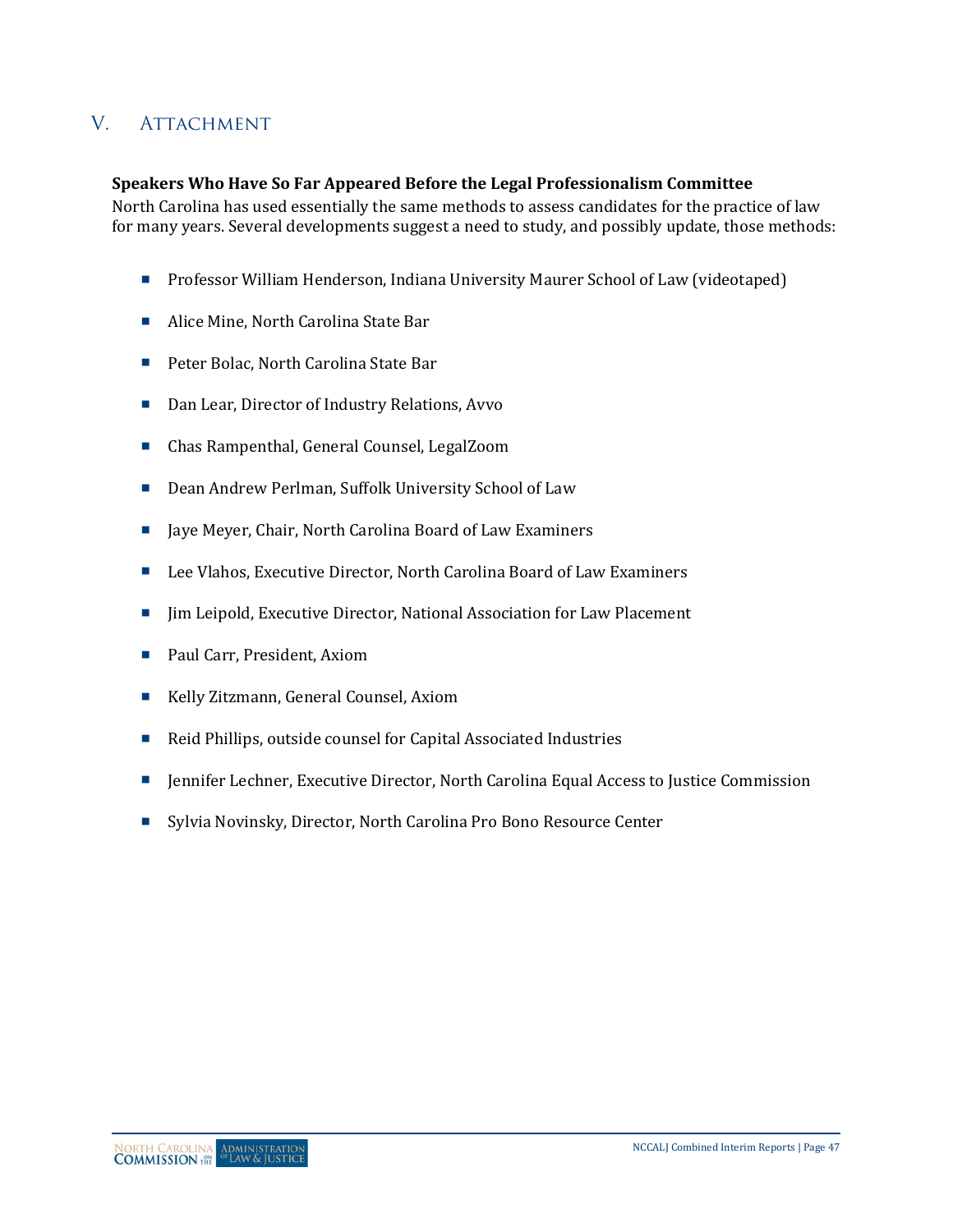

# INTERIM REPORT PUBLIC TRUST AND CONFIDENCE COMMITTEE

## July 2016

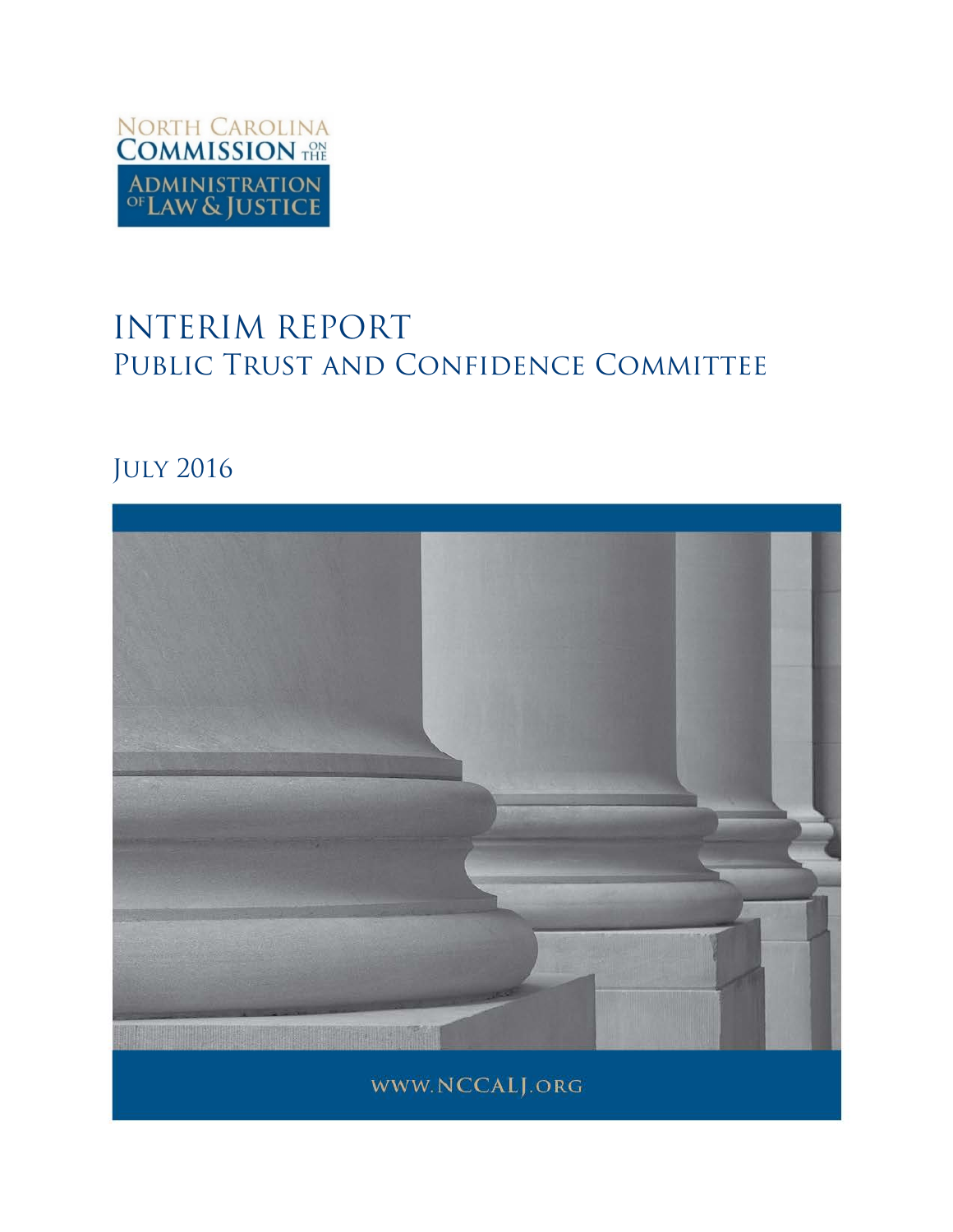## I. Introduction

The mission of the North Carolina Commission on the Administration of Law and Justice ("NCCALJ") is to address how North Carolina courts can best meet twenty-first century legal needs and the expectations of the public, and to provide justice for all. The role of the Public Trust and Confidence Committee ("PTCC") is to identify and evaluate factors that influence public trust and confidence in the judicial system and to recommend actions that enhance this trust and confidence.

To gain an understanding of the current state of public perception in the courts, the PTCC partnered with Elon University Poll and High Point University Survey Research Center to conduct live caller phone surveys in October and November of 2015. Survey results identified issues related to knowledge of the courts, efficiency, fairness, access, and judicial independence, among others. Based on the results of those surveys, the PTCC decided to focus on the following goals aimed at increasing public trust and confidence in the courts of North Carolina:

- $\blacksquare$  Promoting fair and equal access to the courts;
- Eliminating actual and perceived bias in the courts;
- **Providing for the just, timely and economical scheduling and disposition of cases;**
- Enhancing access to information and court records;
- Recommending a selection process that ensures well-qualified and independent judges;
- $\blacksquare$  Strengthening civics education; and
- Conducting a recurring public opinion survey.

The PTCC has held seven public meetings addressing these issues, and will make recommendations in the second half of 2016 with the goal of improving the public's perception of North Carolina state courts. The PTCC looks forward to promoting additional education, dialogue, and public input to help guide its work moving forward.

### II. Public Presentations

During the PTCC public meetings, experts and judicial stakeholders gave presentations related to court performance, judicial selection, access, and fairness. The information shared in these presentations educated the commissioners and also provided a launching point for the PTCC's further inquiry. A summary of the presentations and presenters is listed below.

**Performance Metrics and the Courts** *Professor David Ammons, UNC School of Government*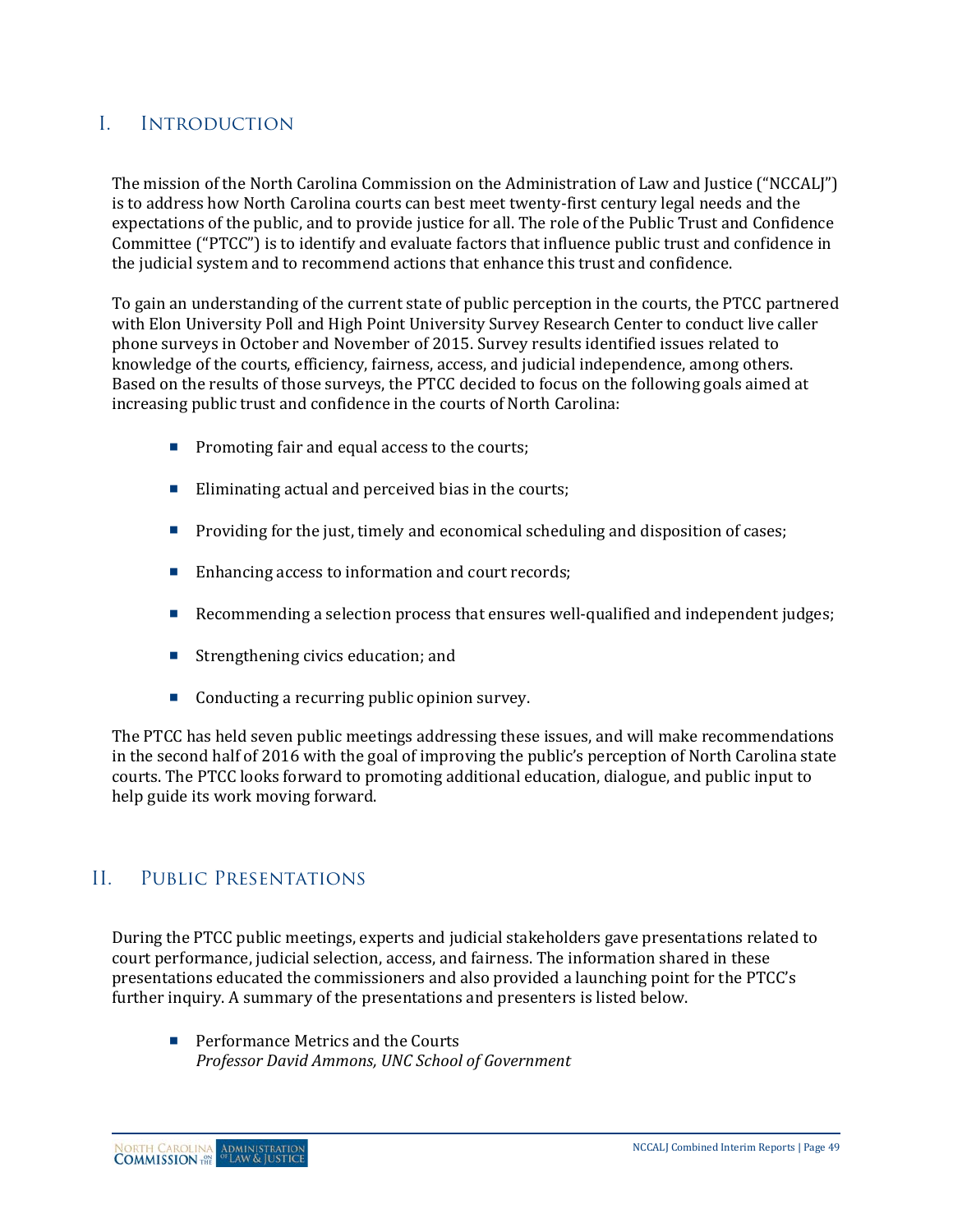- How North Carolina Has Selected Judges, 1776-2016 *Martin Brinkley, Dean of UNC School of Law*
- Strategies for Dealing with Implicit Bias in the Judicial Process *Jim Drennan, Professor of Public Law and Government, UNC School of Government*
- CourTools: Measuring Performance in North Carolina State Courts *Brad Fowler, Officer, Planning and Organizational Development, NCAOC*
- A Broader Look at Iudicial Selection *Charlie Geyh, Professor of Law, Indiana School of Law*
- Attorney Perspectives on Judicial Selection in North Carolina *Tony Hornthal, John Wester, and Bill Womble, Jr., North Carolina Bar Association Committee on Judicial Independence*
- National Perspectives on Public Trust in the Judicial System *Laura Klaversma, Court Services Director, National Center for State Courts David Rottman, Principal Research Consultant, National Center for State Courts*
- **Public Confidence in North Carolina State Courts: Recent Survey Results** *Emily Portner, Policy Analyst, NCCALJ*
- Recent Legislative Efforts Regarding Judicial Selection *Representative Sarah Stevens, NC General Assembly*
- $\blacksquare$  Judicial Campaign Finance in North Carolina *Kim Strach, Executive Director, Board of Elections*
- Understanding Implicit Bias and Its Impact on the Criminal Justice System *The Honorable Louis Trosch Jr., District Court Judge, 26th Judicial District*

All of the presentation materials are available on the NCCALJ website at www[.nccalj.org.](http://nccalj.org/)

## III. Areas of Focus

#### **Promoting Fair and Equal Access to the Courts**

The North Carolina Constitution provides that "[a]ll courts shall be open; every person for an injury done him in his lands, goods, person, or reputation shall have remedy by due course of law; and right and justice shall be administered without favor, denial, or delay." Yet the 2015 surveys indicated that a majority of survey respondents (73 percent) do not believe that most people can afford to bring a case to court. Moreover, 76 percent of survey respondents believe that people who have no lawyer representing them receive somewhat worse or far worse treatment in the courts. Therefore, the perception appears to be that much needs to be done to increase public confidence in equal access to the courts.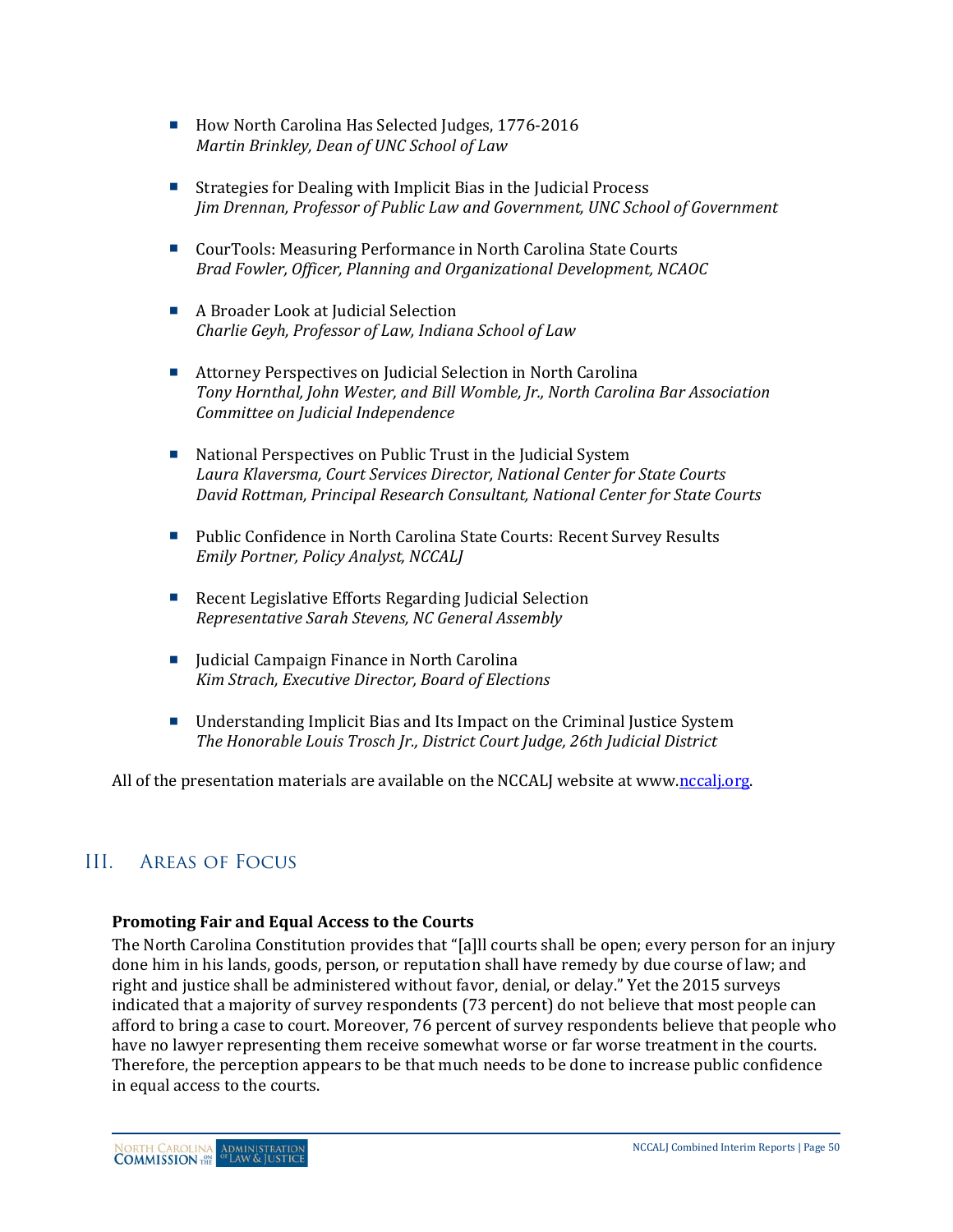The PTCC recommends that the Judicial Branch take steps to identify and remove barriers that impede fair and equal access to the courts. These barriers include physical impediments, cost factors, language issues, and the complexity of the judicial process. Courthouses must be able to accommodate persons with disabilities and eliminate any physical impediments that prohibit full access to all courthouse facilities and operations. Citizens who cannot afford an attorney should be able to access forms, educational materials, and other resources that help them understand and navigate the complicated judicial process. Court costs should be affordable for the average citizen, and the system must erase cultural and language barriers. Fair and equal access requires a simple process, manageable costs, cultural competence, and full physical access. The Judicial Branch must be committed to these objectives to ensure that courts are open to all citizens, without favor, denial, or delay.

#### **Eliminating Actual and Perceived Bias in the Courts**

A substantial number of respondents in the 2015 surveys believe that certain groups generally receive better treatment than others in North Carolina courts – a perception that undermines the Judicial Branch's commitment to the fair administration of justice for all. Eighty percent of respondents believe that the wealthy receive better treatment, while 48 percent believe whites receive better treatment. Conversely, a significant number of respondents believe that low-income people (64 percent), non-English speaking individuals (53 percent), African Americans (46 percent) and Hispanics (46 percent) receive worse treatment in the courts. If justice is to be served without favor, denial, or delay, the Judicial Branch must create an atmosphere in which every person serving in the Judicial Branch understands the importance of bias-free behavior in the courts, and every person who interacts with the Judicial Branch experiences a bias-free environment.

Empirical studies recognize the potential for disparate treatment based on demographic factors, such as race, religion, gender, primary language, economic status, or other factors. That potential bias may sometimes manifest itself unintentionally and unconsciously. To ensure a fair and impartial process, the Judicial Branch must acknowledge the potential for bias and train court personnel and judicial officials to recognize and rectify it. Uniform policies and procedures, together with consistent decision-making processes, will help minimize disparate treatment among similarly situated parties. Finally, a workforce that reflects the diversity of the people who interact with the judicial system is critical to promoting greater understanding and acceptance of cultural differences and reducing the potential for bias. To ensure the fair administration of justice, the Judicial Branch must be committed to uniform policies and procedures, impartial decision-making, cultural competence, a diverse workforce, and an overall bias-free environment.

#### **Providing for the Just, Timely, and Economical Scheduling and Disposition of Cases**

As stewards of public resources and individual citizens' time, Judicial Branch officials must strive to operate a court system facilitating the just, timely, and economical scheduling and disposition of cases. This includes a commitment to minimizing trips to the courthouse by citizens and attorneys when feasible. Public perception is that the state's courts fail to achieve this goal, as only 25 percent of survey respondents agree that cases are resolved in a timely manner.

The PTCC recommends that the Judicial Branch evaluate methods and take actions to encourage the just, timely, and economical scheduling and disposition of cases. Such actions include evaluation of case management strategies that encourage more efficient handling of cases by a single judge, the timely and efficient resolution of hearings and matters before the court, and the increased use of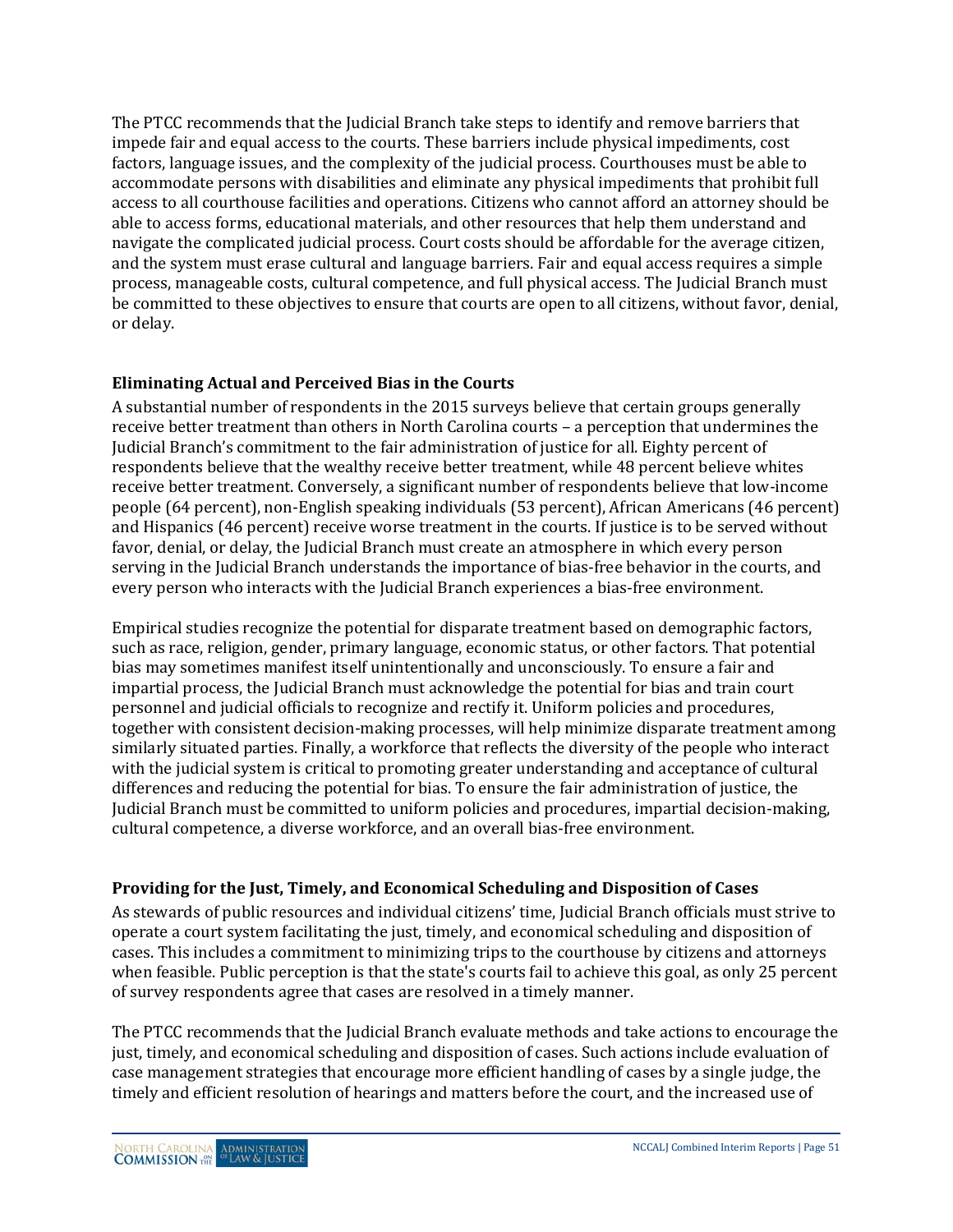firm scheduling orders and deadlines. Using improved technology and performance metrics, the Judicial Branch should be well-poised to regularly monitor court performance, identify areas for improvement, minimize inefficiency, and encourage best practices among jurisdictions. The Judicial Branch should also focus on improving the efficiency of its interaction with public actors by eliminating unnecessary trips to the courthouse for jurors, witnesses, parties, and attorneys.

#### **Enhancing Access to Information and Court Records**

Participation in the judicial process can be challenging, even for those with knowledge of the law. For those without such knowledge, the process can be especially difficult to navigate. People seeking general information may be unaware of what information is available and how to access it. Parties and self-represented litigants may lack sufficient information and resources to guide them through a sometimes complicated process. Information is power, but channeling that power requires open access to information and resources.

The PTCC recommends that the Judicial Branch enhance access to court records, information, and resources to the greatest extent possible. The courts must use technology to increase the availability of electronic records and information and to minimize the need to visit the physical courthouse. Judicial stakeholders should explore ways to expand the availability of legal assistance for low and moderate-income individuals and to create staffed self-help centers to provide assistance for self-represented litigants. In addition, general information about court processes, procedures, and operations should be readily available electronically. The fair administration of justice depends on an informed citizenry equipped with understandable legal forms, convenient access to public records, and information and resources that help them to navigate the complicated judicial process.

#### **Recommending a Selection Process that Ensures Well-Qualified and Independent Judges**

Nothing is more fundamental to our system of justice than having qualified, independent judges to settle disputes. While 60 percent of respondents in the 2015 surveys agree that judges make decisions based on facts, 76 percent do not believe that courts are free from political influence. Respondents generally believe that judges' decisions are influenced by political parties (76 percent) and by the fact they must run for election (75 percent). Moreover, funding of the Judicial Branch remains stagnant, and inadequate salaries threaten the Judicial Branch's ability to identify and retain qualified judges.

The PTCC recommends that the General Assembly take steps to minimize the perceived impact of judicial elections on our system of justice by changing how judges and justices are selected and retained. The PTCC further recommends that the General Assembly take action to ensure sufficient funding for the Judicial Branch and to ensure that judges and justices are provided competitive compensation packages to attract and retain qualified judges. The PTCC also recommends that the Judicial Branch evaluate procedures and guidance related to conflicts of interest for judges and justices.

#### **Strengthening Civics Education**

A low percentage of respondents in the 2015 surveys (13%) indicated that they were very knowledgeable about our state courts. Increased citizen understanding of the administration of the state court system is strongly and positively correlated with the public's trust and confidence in the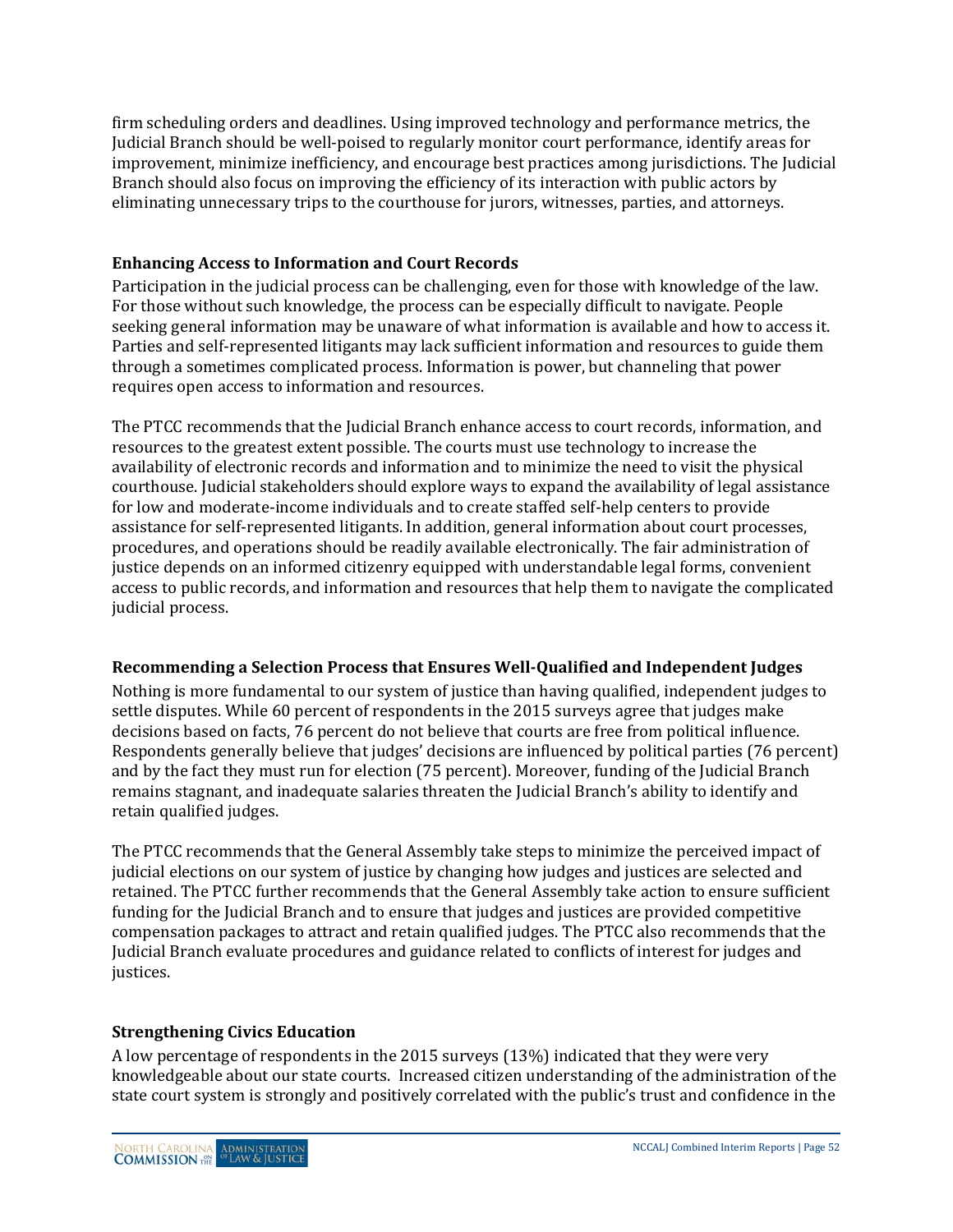day-to-day functioning of our state courts. Civics education serves to foster citizen engagement and increase transparency – two overarching principles that are widely recognized to enhance the public's trust in their government institutions.

The PTCC recommends that the Judicial Branch strengthen civics education in North Carolina among school-aged children and adults through curricula enhancements, programmatic materials, increased social media, and court-user information at first point of contact with the court system. School-aged children should learn early-on the importance of a well-functioning court system as one of three co-equal branches of government. Adult citizens should understand how an effective and efficient court system affects their lives, even if they never come into contact with the system itself. The Judicial Branch should empower its officials and court staff to engage in public service efforts related to civics education. Lastly, when feasible, jurors, witnesses, litigants, and others interacting with the court system should be provided relevant background information on the work of the courts and their respective roles in the judicial process.

#### **Conducting a Recurring Public Opinion Survey**

To more effectively serve the public and to maintain and increase public trust and confidence, the Judicial Branch must understand how the public perceives North Carolina's courts. The best source of the public's perception of the Judicial Branch is the public itself. The 2015 surveys have been instrumental in framing the issues related to public trust and confidence and shaping the work of the PTCC.

The PTCC recommends that the Judicial Branch establish and conduct a biennial survey to measure public opinion regarding the operation of the courts. The survey should seek to measure the public's perception of fairness, timeliness, administrative efficiency, and general operation, among other factors to be identified. The survey must also be sensitive to varying perceptions among different socioeconomic groups. By evaluating the survey results from year to year, the Judicial Branch will be in a strong position to address perceived weaknesses, either substantively or through public relations, to track progress over time and to capitalize on acknowledged strengths. The Judicial Branch also should engage in systematic surveying of court system users through periodic in-person courthouse surveys and continuous online surveys for those accessing the court system through the Internet.

### IV. SUMMARY

The PTCC has relied on presentations from experts and other judicial stakeholders in shaping its work to date, but public input is essential to the work of the PTCC. Members of the public will be able to identify the issues that matter most to them and to highlight specific situations and issues that negatively or positively affect their perception of the judicial system. The members of the PTCC look forward to sharing information with the public, receiving public input, and working with the public to implement recommended changes. The expectation is that the PTCC's final recommendations will result in changes that improve the user experience in state courts and enhance the overall level of public trust and confidence in the North Carolina Judicial Branch.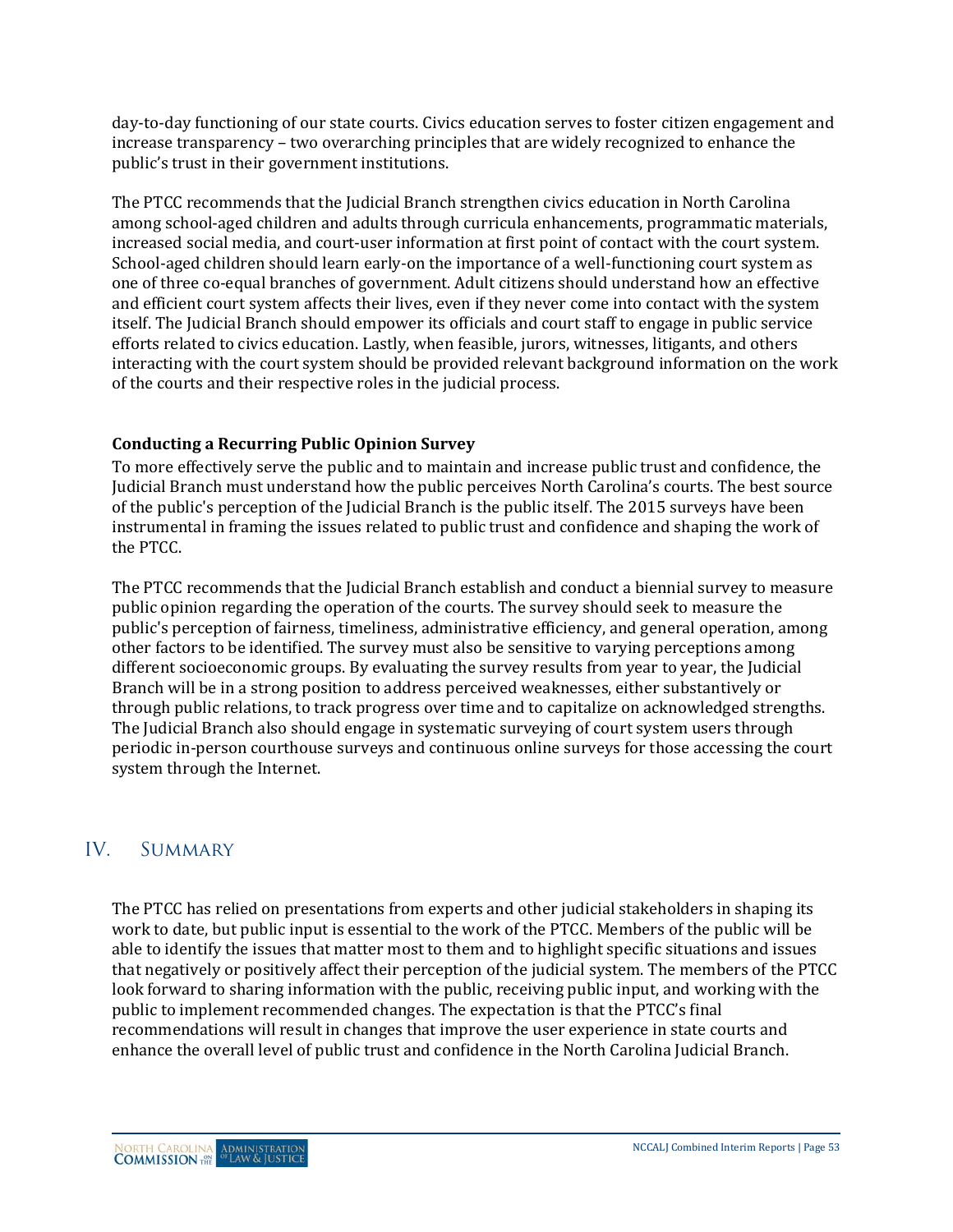

# INTERIM REPORT TECHNOLOGY COMMITTEE

## July 2016

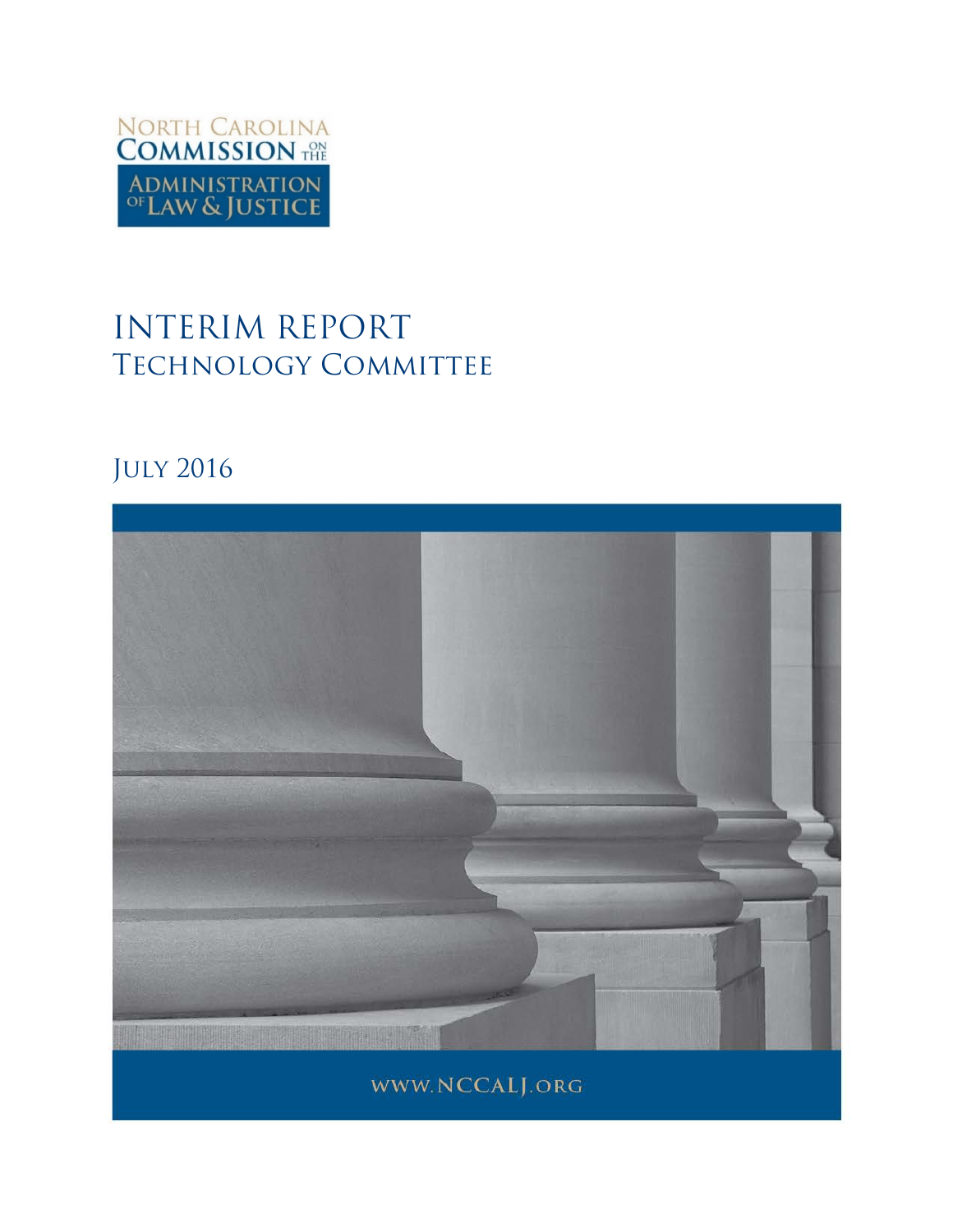## I. Introduction

Innovative uses of technology can revolutionize the ways organizations and people conduct business and live their lives. Recent examples of this include Amazon's transformation of retail shopping as well as the development of smartphones and mobile apps that support banking and payment transactions. Likewise, innovative technology has been utilized both in state courts and federal courts to dramatically improve the administration of justice. North Carolina's Judicial Branch will benefit from employing additional technology to achieve its constitutionally mandated mission. Importantly, implementing technological change brings with it the promise of a truly uniform statewide court system as first envisioned by the Bell Commission almost 60 years ago. That uniformity will empower local and statewide judicial officials to better manage court performance through improved data-driven decision-making, thus promoting greater stewardship of judicial resources. It will also remove many of the local barriers to court access for selfrepresented litigants and will increase the service capacity of low-income legal service providers. Additionally, through a uniform Judicial Branch online presence, the courts can meet and exceed expectations for public access to courts. In the 21st century, the public expects delivery of public services — including those provided at the courthouse — via modern technology. The numbers tell the story: 85% of people under the age of 40 and 76% of people under the age of 65 are willing to conduct their court business online.

The North Carolina Commission on the Administration of Law and Justice (NCCALJ) is an independent, multidisciplinary advisory body convened by the Chief Justice of the Supreme Court of North Carolina to recommend improvements to the judicial system. The Technology Committee is one of five committees of this Commission. The Technology Committee is focused on identifying significant ways technology can support the Judicial Branch's mission of providing a fair, independent, and accessible forum for the just, timely, and economical resolution of the legal affairs of the public.

The Judicial Branch's 6,500 employees work hard each day to carry out the Branch's mission. The Technology Committee's goal is to recommend ways that technology can enhance our court officials' and staff's efficiency, effectiveness, and timeliness of court processes, and also meet the public's expectations for accessibility and transparency. The committee's challenge is to reimagine the courtroom and clerk's office of the future and to produce a strategic plan to deliver on that vision.

This interim report is intended to provide background on technology in the Judicial Branch, describe the work and goals of the Technology Committee, and invite input from the public. The committee looks forward to hearing from you.

#### **Judicial Branch Technology Overview**

The Technology Services Division (TSD) of the North Carolina Administrative Office of the Courts provides network infrastructure, hardware, software applications, technical support, and services to over 500 courtrooms and offices spread throughout all 100 North Carolina counties. Included in the Judicial Branch are more than 500 independently elected, judges, district attorneys, and clerks of court. With the ninth largest population in the United States, the courts of our state handle roughly 2.7 million cases each year.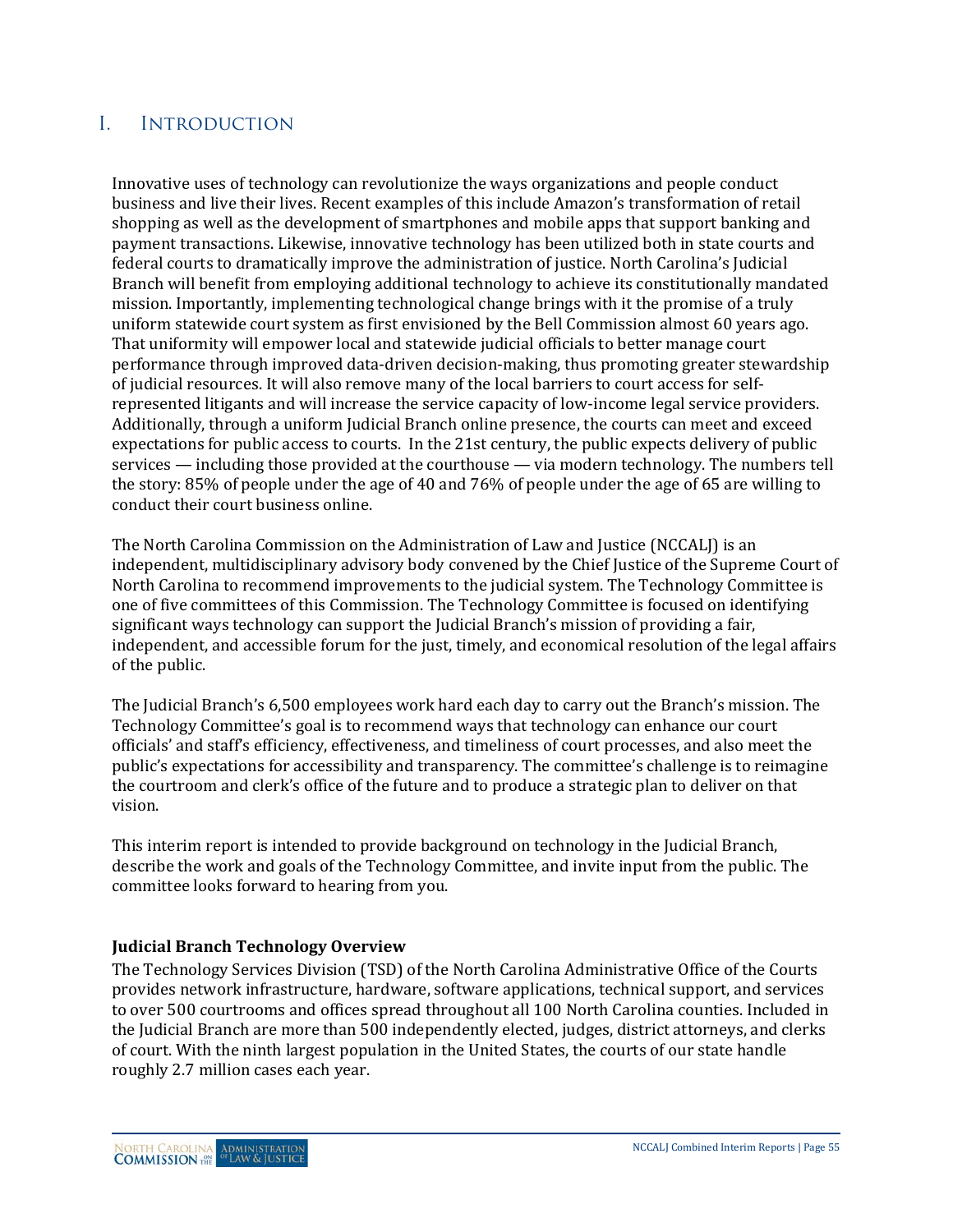The approximately 200 permanent employees of TSD support over 200 Judicial Branch software applications. They also serve over two dozen government agencies, vendors, and private entities that interface with the court system's technology and data. This makes for an extensive, statewide, inter-agency technology operation.

#### **Background on the Technology Committee's Work**

The committee held six public meetings and heard presentations from states that are already utilizing innovative technology to address the needs of their citizens, from national court technology experts, from current North Carolina judicial officials, and from other members of the public. In early 2016, the consulting group BerryDunn was retained to assist the committee on the legislatively-mandated need to create a strategic plan for e-courts. The goal of an e-court system is to increase the efficiency and effectiveness of court processes by converting the courts' current paper-driven work flow to an electronic one, including public-interfacing work flow processes like filing and payment. An e-court system will provide the foundation for further technology innovation throughout the court system.

To understand the current state of the Judicial Branch's technology, BerryDunn conducted an online survey of court employees and members of the public, collecting responses from over 1,000 individuals. Additionally, BerryDunn organized in-person interviews over 12 days of focus groups at six sites with more than 200 Judicial Branch employees and members of the bar from across the state. Having heard from end users, BerryDunn then reviewed the Judicial Branch's infrastructure and capabilities and fielded reports from the other committees of the Commission about the role technology should play in their areas of reform.

## II. Issues Impacting Technology

The committee and BerryDunn have identified four overarching elements that are relevant when considering the transition to greater technological functionality in the court system.

#### **Technology Management and Governance**

Technology management and governance address how core technology initiatives are identified, analyzed, prioritized, and budgeted. Without a governance process in place, important technology needs may be overlooked, less-important technology projects prioritized, limited technology resources diluted, and project completions delayed because of short-term changes in technology agendas. Equally important, a healthy governance process ensures that software applications are developed with user input to ensure effective implementation. The committee observes that best practices within the technology industry include a governance process that involves users and factbased decision-making, maintains the installed technology base, and increases simplicity.

The Judicial Branch's technology governance process historically was unstructured, irregular, and not externally transparent. Initiatives began from internal ideas, field demands, executive branch or local government requests, and legislative mandates. A lack of formal technology governance in the past has hindered the effectiveness of technology innovation and execution by being vulnerable to constant course changes, thus making accurate and consistent budgeting and time management of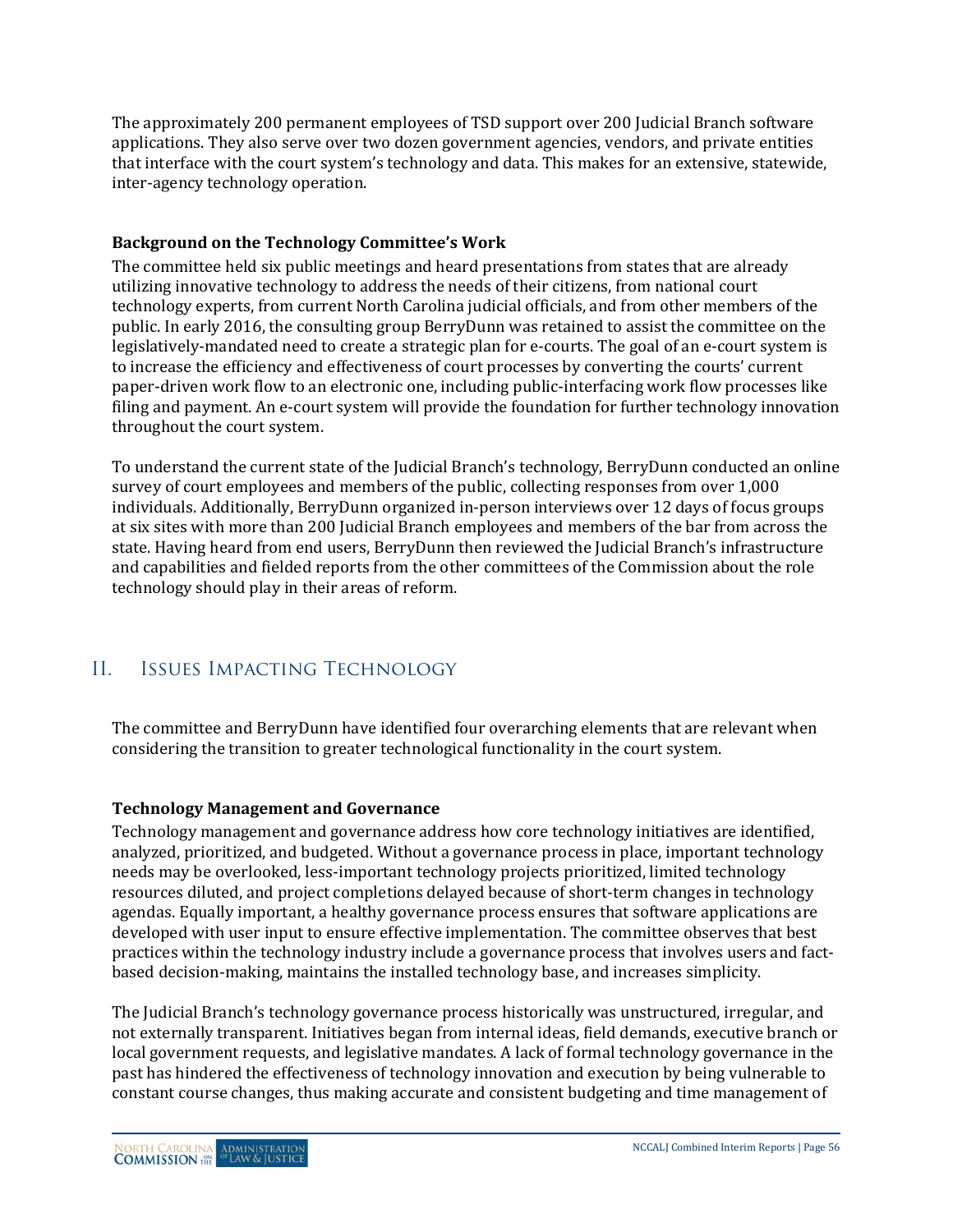technology projects difficult. A plan for structured governance was developed by court stakeholders in 2014, and reported to the committee at an early meeting in 2015. The committee has preliminarily recommended that such a governance process be formalized.

#### **The Business Environment: Lacking Uniformity and Paper-Based**

Because the purpose of technology is to solve business problems and improve business processes, any use of technology must be considered within the context of the business environment. North Carolina's court system is unified, but there remains a clear lack of uniformity with respect to the business processes that individual courts and courthouses use. Courts are managed based on local jurisdictional needs, and with 100 counties and more than 500 independently elected officials, this results in business processes that vary dramatically from courthouse to courthouse. Implementing technology improvements that accommodate a multitude of variations in local business processes is too costly, both in terms of limited time and financial resources, as well as impossible given the limited resources available. For technology initiatives to be effective, they must be accompanied by increased business process uniformity.

Another barrier to efficiency in the current North Carolina court business environment is that processes are highly paper-driven. Over 30 million individual pages of paper are added to state court case files each year. Official legal records are almost entirely in paper form. System actors describe several challenges resulting from a largely paper-based case file system. Among those challenges are that official decisions and notes are annotated on paper files during court and later transposed into one of the many supported software applications to create an electronic index of the same actions, leading to constant duplication of effort. Maintaining organization of and ongoing access to court files is labor-intensive because of the constraints of the paper environment. Additionally, individuals report instances where the only record of a case disposition is written on the outside of the court file prior to filing it in a box or filing cabinet, never to be entered into an electronic system for easy future reference. The continued reliance on a paper-based system creates data entry redundancies and limits payment processes related to cases. Simultaneous access to case files by multiple parties (e.g., judges and clerks) as well as access across county or jurisdictional lines is difficult or impossible.

The physical impact of maintaining a paper-based system also merits review. Each year, over four miles of shelving is needed to maintain the new case files generated during that year. Counties are utilizing attics, basements, and off-site arrangements for storage. Old files must either be promptly archived into microfilm or digital formats to create shelf space, or new space must be obtained. While the staffs of clerks' offices have electronic indexing systems for some case information and management tasks, paper files still serve as the primary tool for court personnel to manage cases. Cases must be physically carted and carried throughout courthouses.

The highly paper-driven business environment is ripe with opportunity for technological innovation, but the lack of uniformity across local business processes is an obstacle that needs to be thoughtfully addressed.

#### **Technology Development: Software Applications**

Software applications will require an initial infusion of judicial resources to be developed and implemented as well as continuous resources in order to be maintained. Software applications can be developed in-house by TSD staff and contractors, can be purchased off the shelf from third-party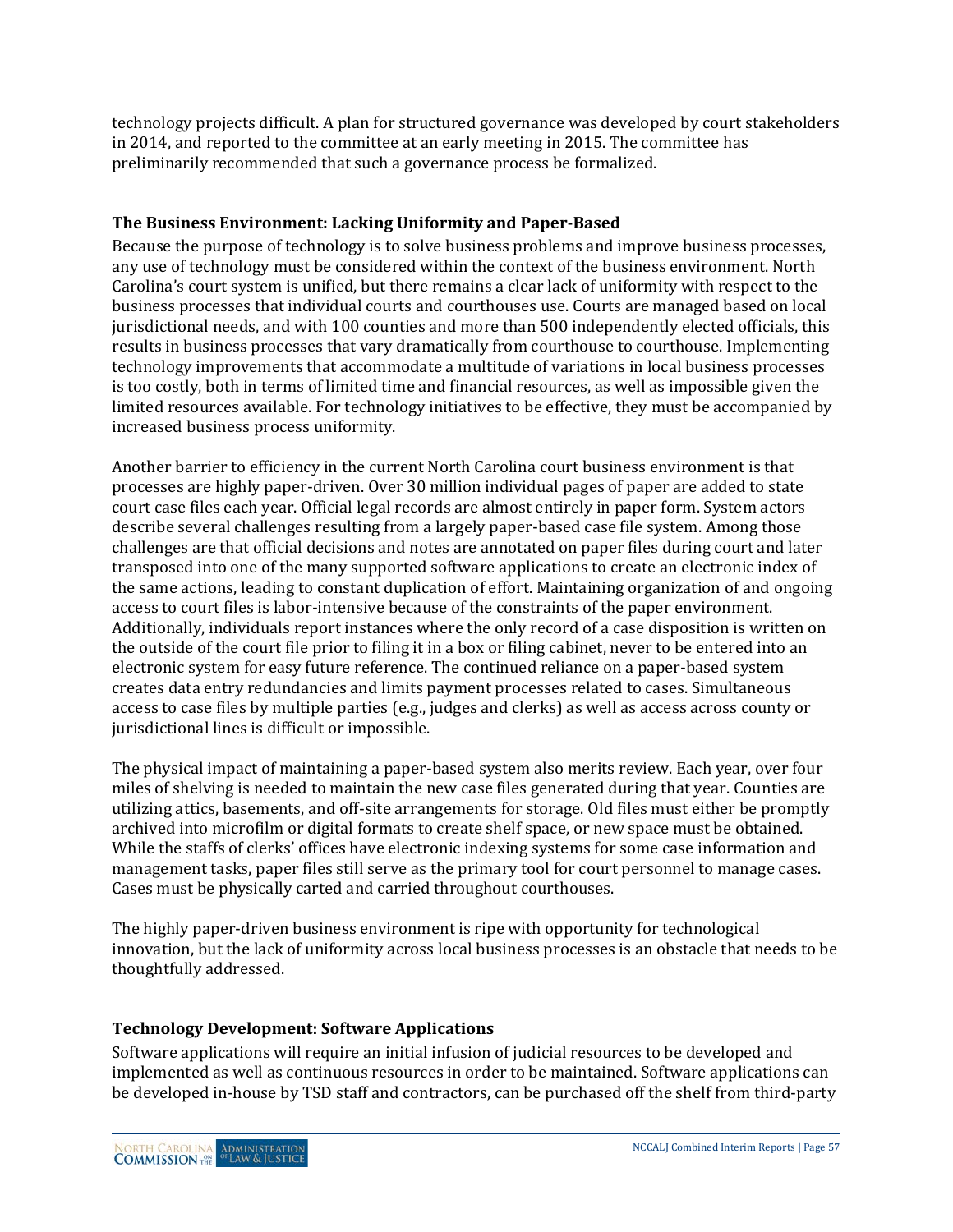vendors, or can be a combination that heavily customizes a commercial application. For example, the state's workhorse Criminal Case Information System was developed in-house and is tied closely to North Carolina law and procedure. Microsoft Office products like Word, Excel and Outlook are off-the-shelf. And the clerks' Financial Management System is a heavily customized vendor general ledger accounting product. The vast majority of the Judicial Branch's 200 applications have been developed in-house because they filled niche needs. This approach has provided for a greater level of technology customization interfacing with external government agencies and their various technology platforms and has allowed projects to be slowed or accelerated as agendas and funding changed. The in-house approach, however, has also resulted in a proliferation of aging applications that are increasingly difficult to maintain as underlying technologies become obsolete and that require maintenance by developers who are aging out of the workforce.

#### **Anytime, Anywhere Access to Services**

The 21st century public expects to manage their lives, their finances, their health, and a host of other things remotely from their smartphones and other electronic devices. When considering the business environment as it relates to public use of technology, the predominance of the need for online information and supporting mobile technology cannot be overstated. Calendars, maps and instructions for parties, witnesses, and jurors must be easy to access. Software applications should facilitate communications with key offices, electronic payment options, and efiling of documents. Software applications with a public-interfacing component must be accessible across multiple types of devices like desktops, tablets, and phones. Compatibility with smartphones is particularly important because their widespread use throughout populations of varying income levels will help reduce barriers to court access. The importance of equal access to justice has been a focal point in each of the NCCALJ's four other committees.

## III. Areas of Focus

The committee is encouraged by the fact that BerryDunn's initial field work has shown nearly universal Judicial Branch employee and outside user support for innovative technological improvements that increase the effectiveness, efficiency, and timeliness of court processes.

The committee, in consultation with BerryDunn, has initially identified the following business processes that can be reengineered through technology innovation.

#### **Document Management System**

The current process of relying on physical access to court documents could be dramatically improved through the development of an electronic document management system. An electronic system should support a transition from paper-based to digital files over time, while increasing electronic access to those files from anywhere at any time by both court employees and the public.

#### **No single repository of case data**

Selected data from paper files is manually keyed by authorized personnel into one or more of the Judicial Branch databases, to be accessed through various software applications. Lack of a single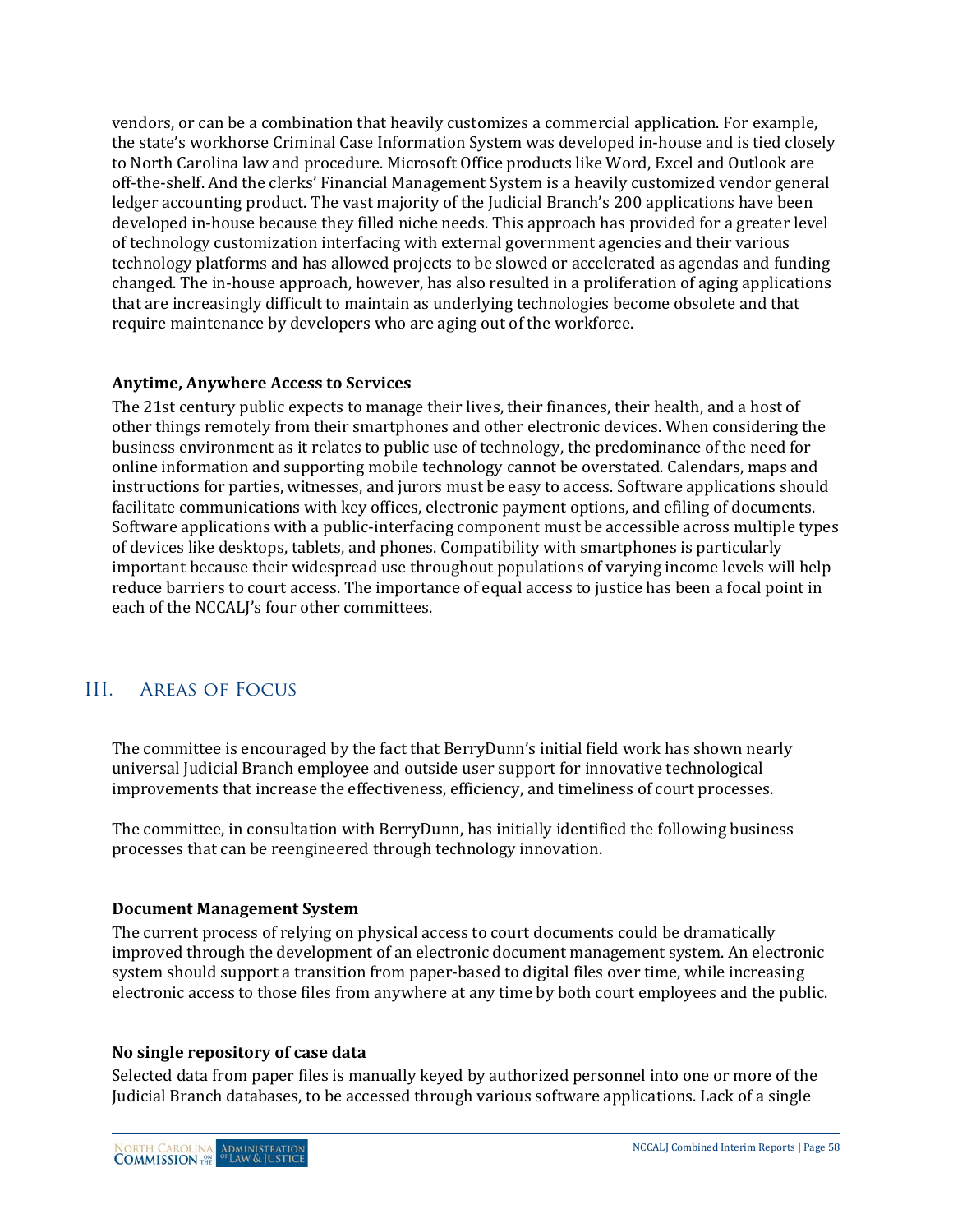repository for case data significantly decreases efficiency, requires redundant data entry, and requires users to log into multiple systems, often toggling between them, to complete a business process. A single, integrated case management system would save valuable employee hours as well as reduce data entry errors.

#### **Calendaring**

The process to create, update, and distribute calendar information is time consuming, often requiring redundant data entry, and resulting in some courts instituting their own "workarounds" (e.g., Google calendars). An electronic calendaring system that is automatically populated through a case management system would be easily accessible by both court employees and the public.

#### **Public Demands for Service**

Many clerks interviewed during BerryDunn's focus groups reported that a majority of their time is spent servicing public requests for information — information that is a public record but is not readily available to the public without calling or visiting a clerk's office. This service is important, but is also interruption-driven, causing clerks to spend time "reorienting" themselves to the task that they were working on prior to the inquiry. A statewide effort to make basic, relevant courthouse information available online will improve clerk's office productivity, customer service, and transparency. In addition to making information available online, the clerk's office should be able to provide the public with the option to conduct numerous other routine transactions online.

From a customer service standpoint, maintaining information available online saves individuals from having to take time off of work to drive to the courthouse. Making forms available online, creating portals for the submission of documents to the courthouse electronically, and providing for online payment of court costs and fees are just three examples of the level of online access the 21st century public has come to expect from its institutions. As the NCCALJ's Public Trust and Confidence Committee notes, increased access to the courts and to information about the courts has the potential to foster greater confidence in our courts.

#### **Financials**

Staff using the current Financial Management System (FMS) report significant redundancies and inefficiencies with the system. Specifically, the system does not integrate well with the case management system(s), requiring paper printouts of financial obligations, and access to multiple systems (FMS and a case management system) to cross-reference the obligations. The committee sees substantial benefits from having the financial management system being rolled into a single integrated case management system.

#### **Centralized Electronic Filing, Document Management, Case Management, and Financial Management Systems**

Electronic filing is nominally an option with North Carolina's appellate courts, the Business Courts, and four pilot sites for civil cases. In addition, more than 1 million criminal and non-criminal citations, primarily traffic-related, enter the courthouse electronically each year. In most instances, however, this information is then printed and a physical file is created. This manual process contributes to the estimated 30 million pieces of paper that are added to state court case files annually. A truly innovative electronic filing system must allow for electronic document storage and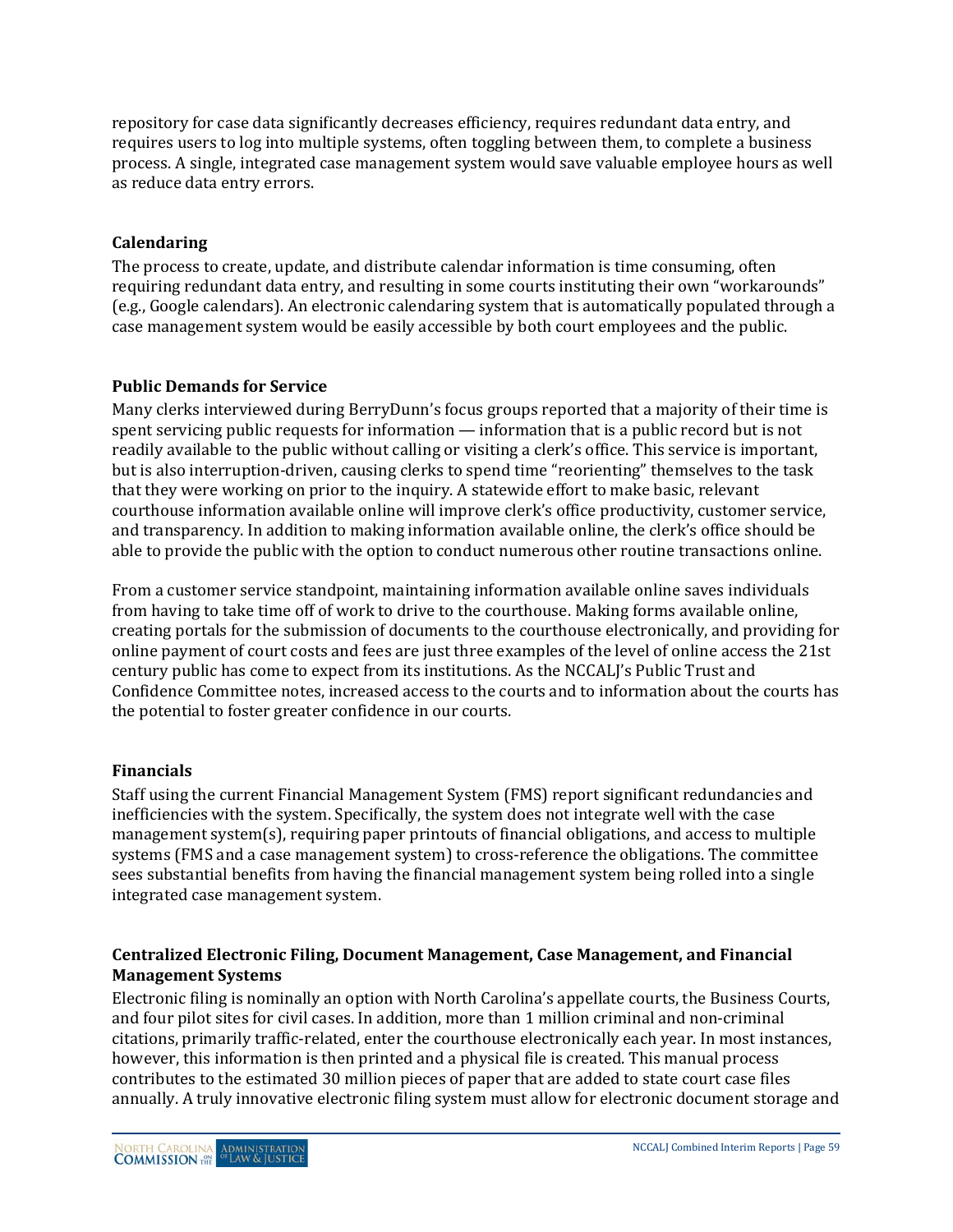case management so that documents filed electronically are able to move electronically throughout the system.

North Carolina's unified court system would be strengthened by the implementation of mandatory statewide electronic filing. In the near term, high-volume and forms-driven case types may present the greatest opportunity for significant and immediate savings. While some filings may still require paper to be converted to an electronic format for storage at a later date, the document should be retrievable through an integrated case management system. A case should be maintained by an electronic workflow that allows varied dashboard views for court officials and parties, depending upon their role within the court system. Functionality should give individuals the ability to manipulate documents and information at the case level. The Civil Justice Committee has observed that uniform, technology-enhanced filing has the potential to make representation of indigent clients less burdensome for both the lawyers and the litigants themselves.

The use of electronic filing and electronic information management systems will require a thorough review and revision of filing and recordkeeping rules prior to implementation. This will ensure that all parties, including self-represented litigants, have equal access and understanding. It will also ensure that the rules address changes necessitated by electronic filing. Training both internal and external Judicial Branch stakeholders will be essential and may be accomplished by a combination of in-person training and web-based instructional videos that will need to be created.

#### **Data Analytics and Reporting**

The Judicial Branch's data system initially was developed to collect and compile statistics about the number of cases in the system. A master index of criminal convictions was later added. Systems were not conceived with a purpose to support the daily management of high volume workflows. In order for local officials and Judicial Branch leadership to measure court performance effectively, replicate successes, and identify weaknesses, the court system must be able to collect, manage, and provide data in a useful format. That ability does not currently exist. In addition, policy makers and the public will benefit from more insight into what the aggregate data can show about the evolution of the court system through a variety of different metrics, such as changes to statutes, changes in case filing patterns, and how long it takes to resolve a particular type of case.

Case counting remains the underlying purpose for many of the Judicial Branch's case tracking systems, and, although it provides valuable information about the status of a case, it affords little information about the case's progression through the system. This hampers effective data-informed management decisions because system actors are unable to determine points in the case management process that require improvement. Furthermore, many data fields in the current case tracking systems lack standard written definitions, and the lack of uniformity in data entry creates barriers to meaningful analysis of the data that has been collected. Finally, as previously noted, much of the information pertaining to a case that would be valuable for the purpose of analysis is maintained only in hard copy files. As a result, it is difficult, if not impossible as a practical matter, to access simple data.

These burdens on data availability prevent effective management of both the overall court system and the local needs of judicial system stakeholders across the state. Ineffective management can result in delays, inconsistent outcomes for parties, and legislative concern over stewardship of resources. Several of the NCCALJ's companion committees have stressed the importance of improving the timeliness and efficiencies of our courts. Public polling data from the Public Trust and Confidence Committee shows that the public is highly concerned about delays in the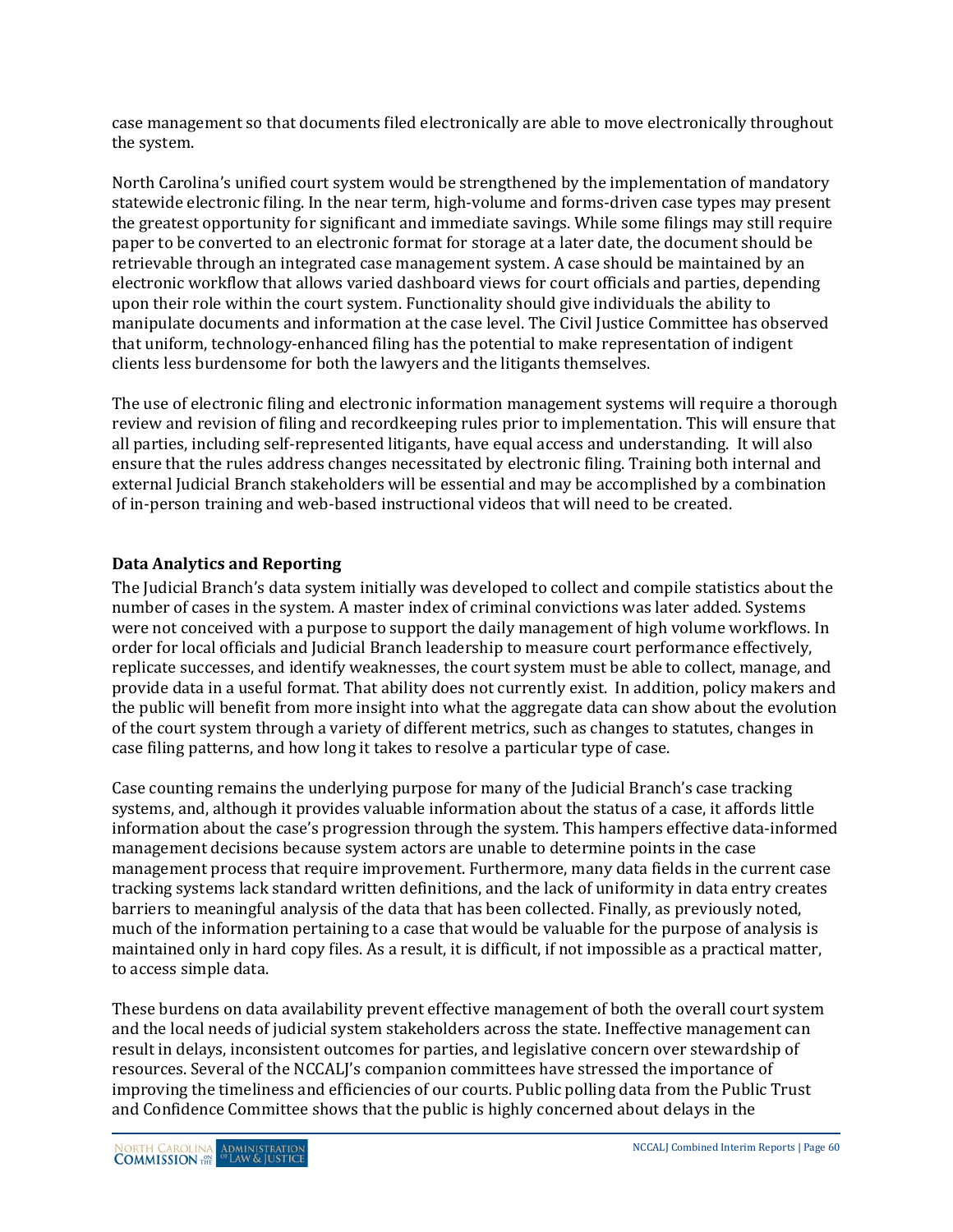administration of justice. Good management of the courts supported by good data will positively impact every aspect of the Judicial Branch.

Currently, when data is in a format that allows for reporting, Judicial Branch employees indicate that the reports provided are both useful and informative. They further note that current reporting must be accomplished by requesting new reports to be developed by TSD and the Research and Planning Office. There is minimal access to self-service reporting in the courts, requiring days of staff time to produce and execute a report. Innovative technology solutions should offer real-time performance dashboards, providing both baseline data measurements and additional analytical modification for use by local officials and the public alike. The NCCALJ's Public Trust and Confidence Committee has also emphasized greater access to information, because the court system's inability to respond to its perceived shortcomings negatively impacts public trust.

The demand for data in a usable format will continue to grow. It is important for data to be available, complete, accurate, timely, and consistent throughout the court system. Similarly, utilization of standardized definitions is essential as the Judicial Branch implements court performance measures, such as the National Center for State Court's *CourTools*. As the emphasis on data moves to predictive analytics, such as assessing at case initiation whether a civil case will be simple, general, or complex in order to determine likely resourcing needs, the integrity of the data and the use of standardized definitions become increasingly important.

## IV. Conclusion

The Technology Committee has gathered a tremendous amount of information during the last ten months. The committee is eager to hear further from members of the public as it prepares to finalize its recommendations in the fall and complete its strategic technology plan. The committee envisions a court system that will fulfill the vision of a 21st century courthouse — where technology is used to enhance efficiency, effectiveness, and timeliness of process, and where the public has greater access to and confidence in the courts. The committee welcomes the insights of the public on the ideas presented in this report as well as areas where additional research or investigation should be directed.